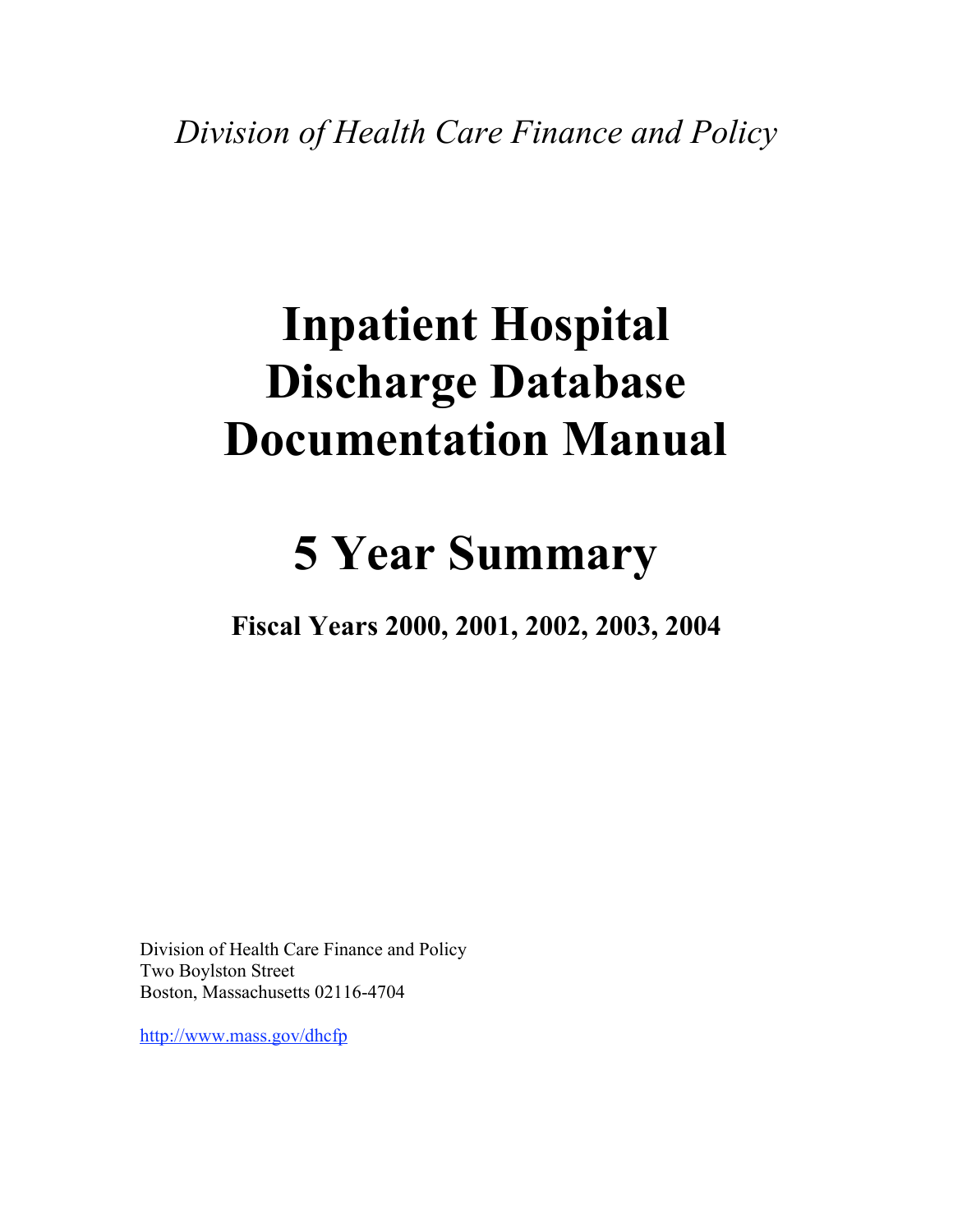## Table of Contents

#### Page

| Overview                                                       |    |
|----------------------------------------------------------------|----|
| Hospital Addresses, DPH ID, Org ID & Service Site Numbers      | 2  |
| <b>HCF Calculated Fields</b>                                   | 8  |
| Hospital Data Verification Discrepancies by Year               | 9  |
| Cautionary Use Hospitals by Year                               | 15 |
| Hospital Charge & Discharge Totals by Quarter & by Fiscal Year | 16 |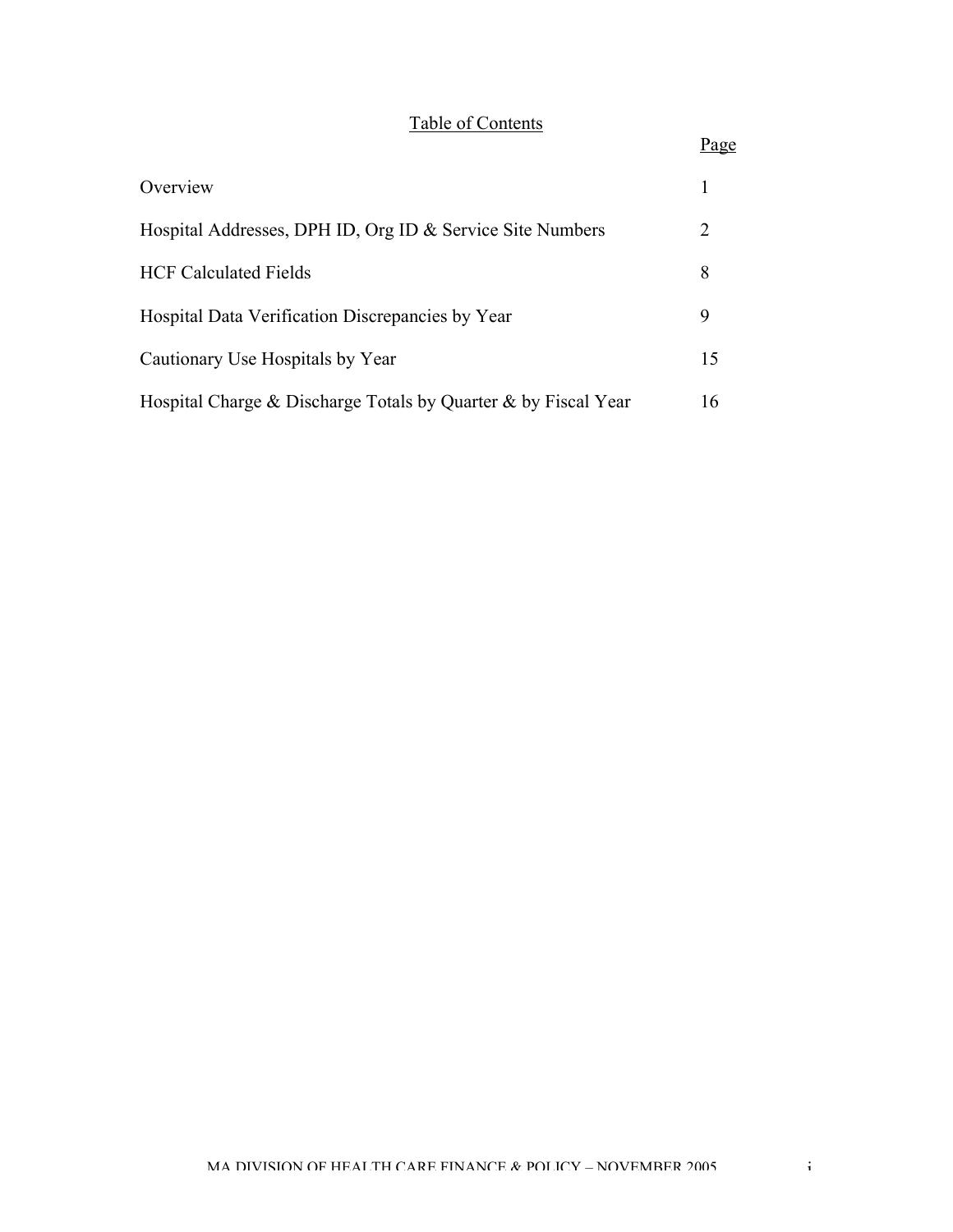### **OVERVIEW**

The Division of Health Care Finance and Policy collects case mix and charge data for all inpatients discharged from Massachusetts acute care hospitals. The collection of data is mandated by **Regulation 114.1 CMR 17.00:** "Requirement for the Submission of Hospital Case Mix and Charge Data". The Inpatient Hospital Discharge Database contains comprehensive patient-level information, including socio-demographics, clinical data, and charge data. The hospitals report data to the Division on a quarterly basis for the fiscal year beginning October 1<sup>st</sup>. The Division creates a yearly database, which is available to the public through the Division's application process.

This Manual summarizes five years of hospital discharge data submissions for Fiscal Years 2000, 2001, 2002, 2003, and 2004. The five-year summary contains only basic information about the database. It is intended for experienced users of the DHCFP data, or users analyzing multiple years that might need only basic yearly database information. The Summary data consists of the following tables:

- a) Hospital Responses by Year, including Hospital Reported Discrepancies and Hospitals with No Verification Response Report
- b) Cautionary Use Hospitals by Fiscal Year;
- c) Hospital Charge and Discharge Totals by Quarter & Fiscal Year

New users, and/or those requiring more detailed information, should consult the yearly documentation manuals. The yearly manuals include information on database development, grouper methodology, data elements, error categories, the verification report process, and individual hospital-reported discrepancies in response to the data verification process. The yearly manuals also contain the discharge and revenue file tables, data code tables, and supplementary information, including alphabetical and numerical payer source lists.

Since the Hospital Discharge Data is not static, hospitals continue to submit and resubmit updated data throughout the year until the Division has closed out the fiscal data year. Yearly data is validated by hospitals. Validation occurs at the end of the fiscal data year during the Verification Process. Quarterly submissions are processed through electronic quality checks for compliance with regulatory requirements and can pass or fail based on those quality checks during quarterly data submissions. However, at the close of the Division's fiscal data year, hospital contacts review and verify summary reports containing the final submission information for their hospital. The hospital contact reviews the information for accuracy and can resubmit corrected data or note any discrepancies found in the reports. All discrepancies and hospital comments are included in the detailed yearly documentation provided for users of the complete year-end Hospital Discharge Data. Only limited information concerning the discrepancies is included in the 5-year summary.

Copies of Regulation 114.1 CMR 17.00: Requirement for the Submission of Hospital Case Mix and Charge Data and Regulation 114.5 CMR 2.00: Disclosure of Hospital Case Mix and Charge Data may be obtained by logging on to the Division's web site at http://www.mass.gov/dhcfp/.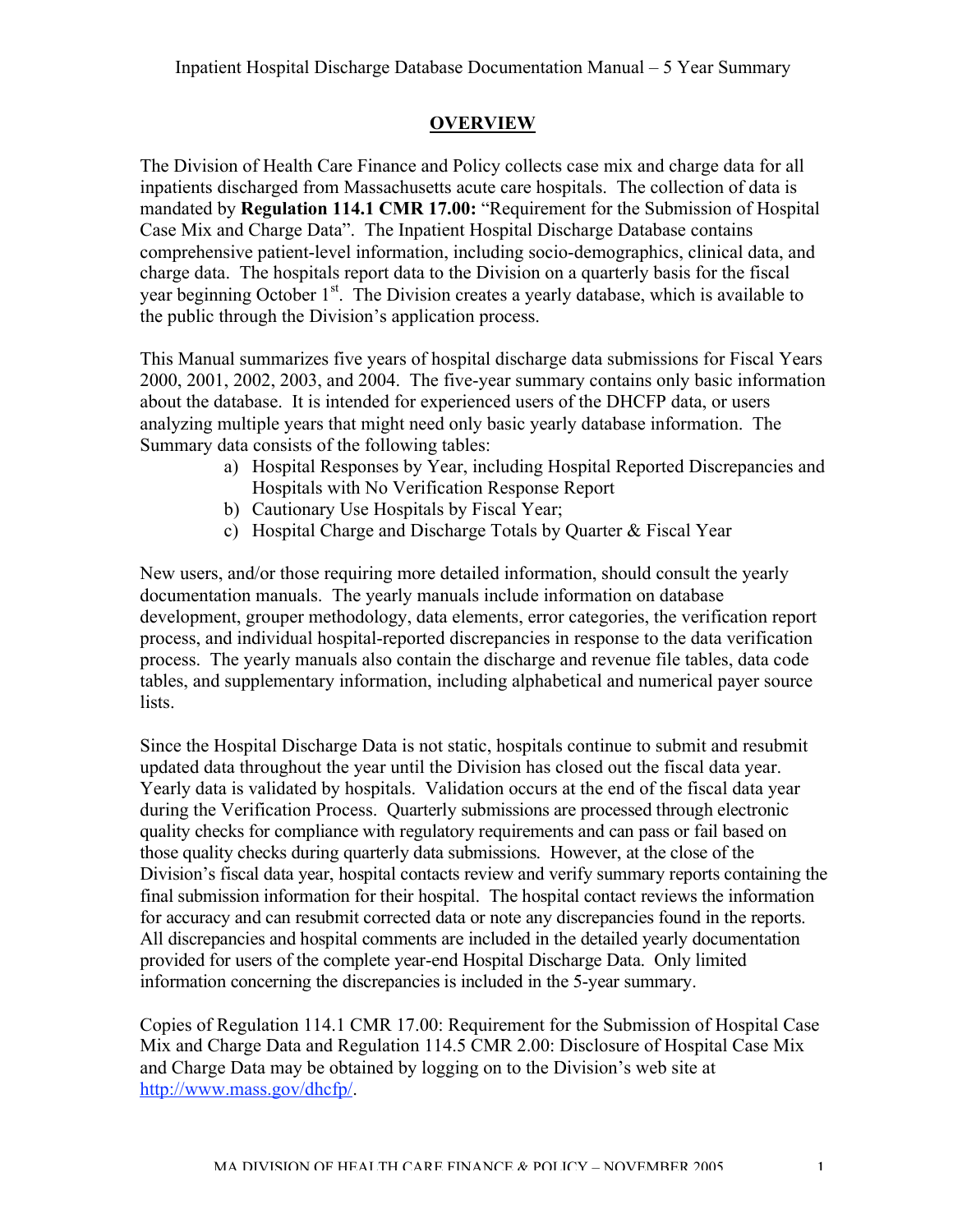This section contains a list of hospital names, addresses (for the physical location of the hospital), and unique identification numbers. The Organization ID and the DPH ID are unique numbers assigned to each hospital by the Division and the Department of Public Health, respectively, to allow for easy identification of the facility on the database. The facility site number is an assigned number used to distinguish multiple sites that fall under one DPH number.

| <b>Current Organization</b>                             | Hospital                                          | <b>Hospital</b> | Filing         |      | Site ID        |
|---------------------------------------------------------|---------------------------------------------------|-----------------|----------------|------|----------------|
| <b>Name</b>                                             | <b>Address</b>                                    | Org ID          | Org ID         |      |                |
| Anna Jaques Hospital                                    | 25 Highland Ave.<br>Newburyport, MA<br>01950      | $\mathbf{1}$    | 1              | 2006 | $\mathbf{1}$   |
| Athol Memorial Hospital                                 | 2033 Main Street<br>Athol, MA 01331               | $\overline{2}$  | $\overline{2}$ | 2226 | $\overline{2}$ |
| <b>Baystate Medical Center</b>                          | 3601 Main Street<br>Springfield, MA<br>01107-1116 | $\overline{4}$  | $\overline{4}$ | 2339 | $\overline{4}$ |
| Berkshire Medical Center-<br><b>Berkshire Campus</b>    | 725 North Street<br>Pittsfield, MA<br>01201       | 6309            | $\overline{7}$ | 2313 | $\overline{7}$ |
| Berkshire Medical Center-<br><b>Hillcrest Campus</b>    | 165 Tor Court Rd.<br>Pittsfield, MA<br>01201      | 6309            | $\overline{7}$ | 2231 | 9              |
| <b>Beth Israel Deaconess Hospital</b><br>- Needham      | 148 Chestnut Street<br>Needham, MA<br>02192       | 53              | 53             | 2054 | 53             |
| <b>Beth Israel Deaconess Medical</b><br>Center          | 330 Brookline Ave.<br>Boston, MA 02215            | 8702            | 10             | 2069 | 10             |
| <b>Boston Medical Center-</b><br>Harrison Avenue Campus | 88 East Newton St.<br>Boston, MA 02118            | 3107            | 16             | 2307 | 16             |
| <b>Boston Medical Center - East</b><br>Newton Campus    |                                                   | 3107            | 16             | 2084 | 144            |
| Brigham and Women's<br>Hospital                         | 75 Francis Street<br>Boston, MA 02115             | 22              | 22             | 2921 | 22             |
| <b>Brockton Hospital</b>                                | 680 Centre Street<br>Brockton, MA<br>02402        | 25              | 25             | 2118 | 25             |
| Cambridge Health Alliance -<br>Cambridge Campus         | 65 Beacon Street<br>Somerville, MA<br>02143       | 3108            | 27             | 2108 | 27             |
| Cambridge Health Alliance -<br>Somerville Campus        |                                                   | 3108            | 27             | 2001 | 143            |
| Cambridge Health Alliance -<br>Whidden Memorial Campus  |                                                   | 3108            | 27             | 2046 | 142            |
| Cape Cod Hospital                                       | 27 Park Street<br>Hyannis, MA<br>02601            | 39              | 39             | 2135 |                |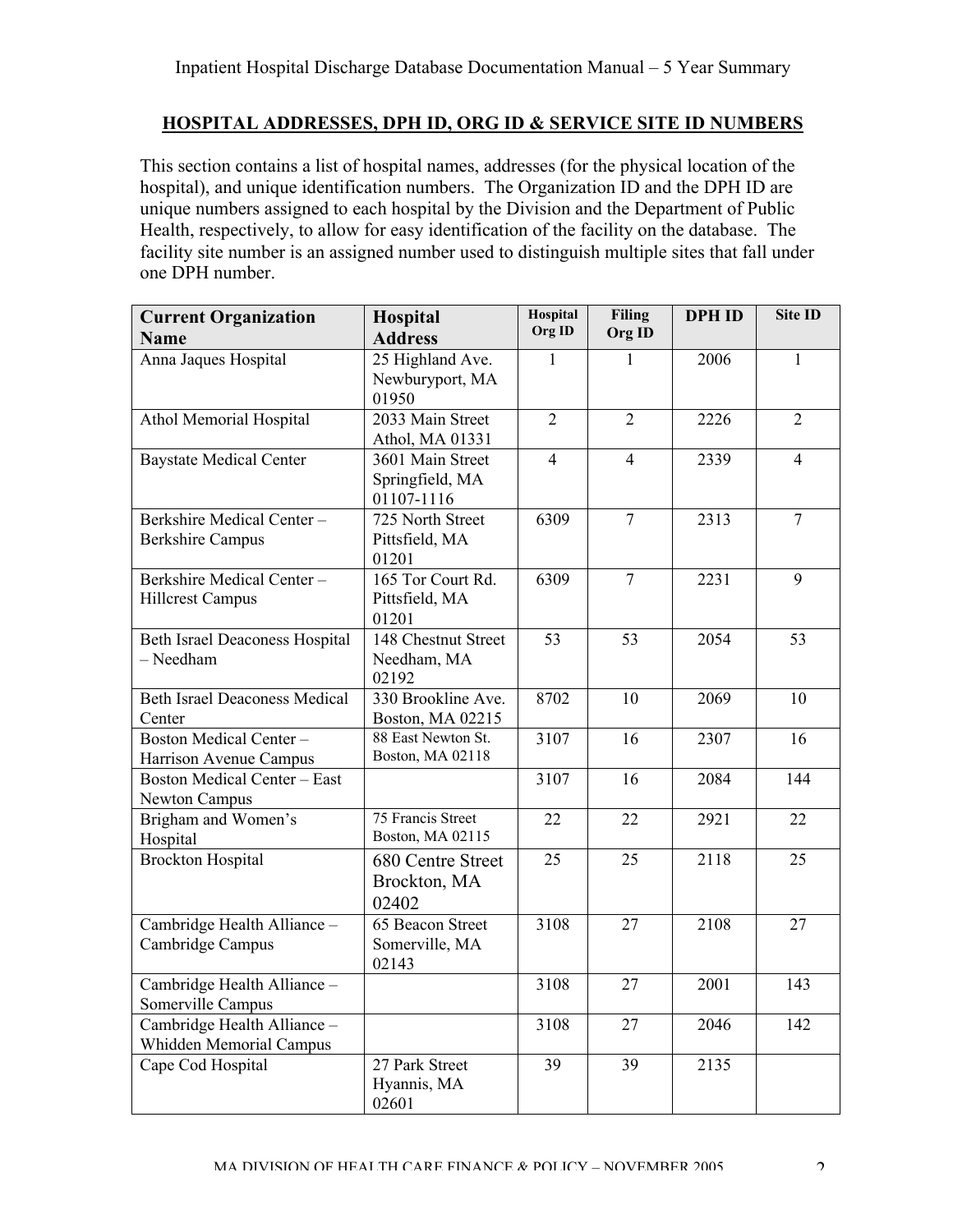| <b>Current Organization</b><br><b>Name</b>                | <b>Hospital</b><br><b>Address</b>                         | Hospital<br>Org ID | <b>Filing</b><br>Org ID | <b>DPH ID</b> | <b>Site</b><br>ID |
|-----------------------------------------------------------|-----------------------------------------------------------|--------------------|-------------------------|---------------|-------------------|
| Caritas Carney Hospital                                   | 2100 Dorchester<br>Avenue<br>Dorchester, MA<br>02124      | 42                 | 42                      | 2003          |                   |
| Caritas Good Samaritan<br><b>Medical Center</b>           | 235 North Pearl<br><b>Street</b><br>Brockton, MA<br>02301 | 8701               | 62                      | 2101          |                   |
| Caritas Good Samaritan Med.<br>Ctr. - Norcap Lodge Campus | 71 Walnut Avenue<br>Foxboro, MA<br>02035                  | 8701               | 4460                    | 2KGH          |                   |
| Caritas Holy Family Hospital<br>and Medical Center        | 70 East Street<br>Methuen, MA<br>01844                    | 75                 | 75                      | 2225          |                   |
| Caritas Norwood Hospital                                  | 800 Washington<br><b>Street</b><br>Norwood, MA<br>02062   | 41                 | 41                      | 2114          |                   |
| Caritas St. Elizabeth's Hospital                          | 736 Cambridge<br><b>Street</b><br>Brighton, MA<br>02135   | 126                | 126                     | 2085          |                   |
| Children's Hospital Boston                                | 300 Longwood<br>Avenue<br>Boston, MA 02115                | 46                 | 46                      | 2139          |                   |
| Clinton Hospital                                          | 201 Highland<br><b>Street</b><br>Clinton, MA 01510        | 132                | 132                     | 2126          |                   |
| Cooley Dickinson Hospital                                 | 30 Locust Street<br>Northampton, MA<br>01060-5001         | 50                 | 50                      | 2155          |                   |
| Dana-Farber Cancer<br>Institute                           | 44 Binney Street<br>Boston, MA 02115                      | 51                 | 51                      | 2335          |                   |
| <b>Emerson Hospital</b>                                   | Route 2<br>Concord, MA<br>01742                           | 57                 | 57                      | 2018          |                   |
| Fairview Hospital                                         | 29 Lewis Avenue<br>Great Barrington,<br>MA 01230          | 8                  | 8                       | 2052          |                   |
| Falmouth Hospital                                         | 100 Ter Heun Drive<br>Falmouth, MA 02540                  | 40                 | 40                      | 2289          |                   |
| Faulkner Hospital                                         | 1153 Centre Street<br>Jamaica Plain, MA<br>02130          | 59                 | 59                      | 2048          |                   |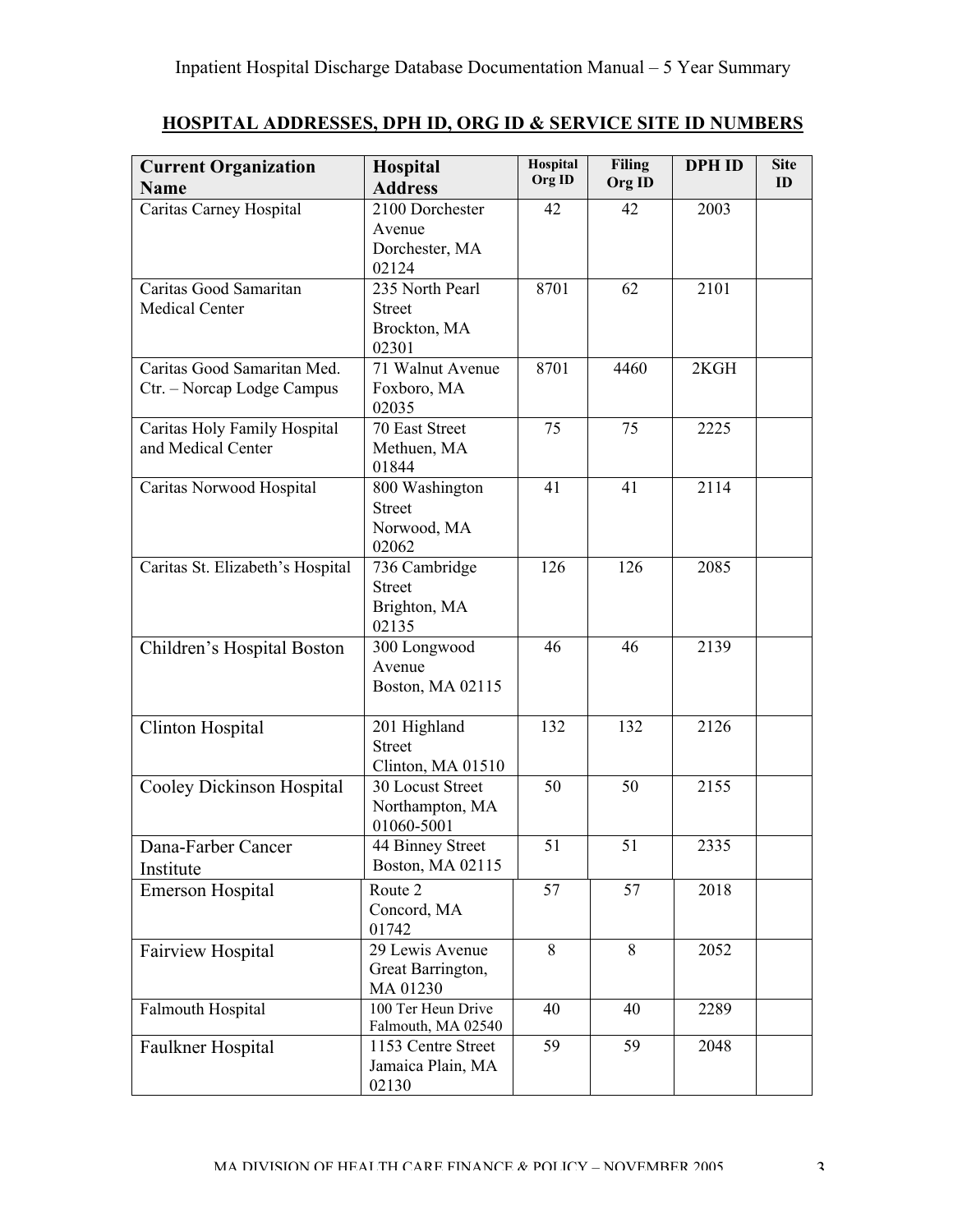| <b>Current Organization</b><br><b>Name</b>              | Hospital<br><b>Address</b>                             | Hospital<br>Org ID | <b>Filing</b><br>Org ID | <b>DPH ID</b> | <b>Site</b><br>ID |
|---------------------------------------------------------|--------------------------------------------------------|--------------------|-------------------------|---------------|-------------------|
| <b>Franklin Medical Center</b>                          | 164 High Street<br>Greenfield, MA<br>01301             | 5                  | 5                       | 2120          |                   |
| Hallmark Health System -<br>Lawrence Memorial<br>Campus | 170 Governors<br>Avenue<br>Medford, MA<br>02155        | 3111               | 66                      | 2038          |                   |
| Hallmark Health System -<br>Melrose-Wakefield Campus    | 585 Lebanon Street<br>Melrose, MA<br>02176             | 3111               | 141                     | 2058          |                   |
| Harrington Memorial<br>Hospital                         | 100 South Street<br>Southbridge, MA<br>01550           | 68                 | 68                      | 2143          |                   |
| Health Alliance Hospitals,<br>Inc.                      | 60 Hospital Road<br>Leominster, MA<br>01453-8004       | 71                 | 71                      | 2034          |                   |
| Health Alliance Hospital -<br><b>Burbank Campus</b>     |                                                        | 71                 | 71                      | 2034          | 8548*             |
| Health Alliance Hospital -<br>Leominster Campus         |                                                        | 71                 | 71                      | 2127          | 8509*             |
| Heywood Hospital                                        | 242 Green Street<br>Gardner, MA<br>01440               | 73                 | 73                      | 2036          |                   |
| Holyoke Medical Center                                  | 575 Beech Street<br>Holyoke, MA<br>01040               | 77                 | 77                      | 2145          |                   |
| Hubbard Regional Hospital                               | 340 Thompson<br>Road<br>Webster, MA<br>01570           | 78                 | 78                      | 2157          |                   |
| Jordan Hospital                                         | 275 Sandwich<br><b>Street</b><br>Plymouth, MA<br>02360 | 79                 | 79                      | 2082          |                   |
| Kindred Hospital - Boston                               | 1515 Comm. Ave.<br>Boston, MA 02135                    | 136                | 136                     | 2091          |                   |
| Kindred Hospital Boston -<br>North Shore                | 15 King Street<br>Peabody, MA<br>01960                 | 135                | 135                     | 2171          |                   |
| Lahey Clinic – Burlington<br>Campus                     | 41 Mall Road<br>Burlington, MA<br>01805                | 6546               | 81                      | 2033          | 81                |
| Lahey Clinic North Shore                                |                                                        | 6546               | 81                      | 2033          | 4448              |

\*Use of site ID will begin in FY2005.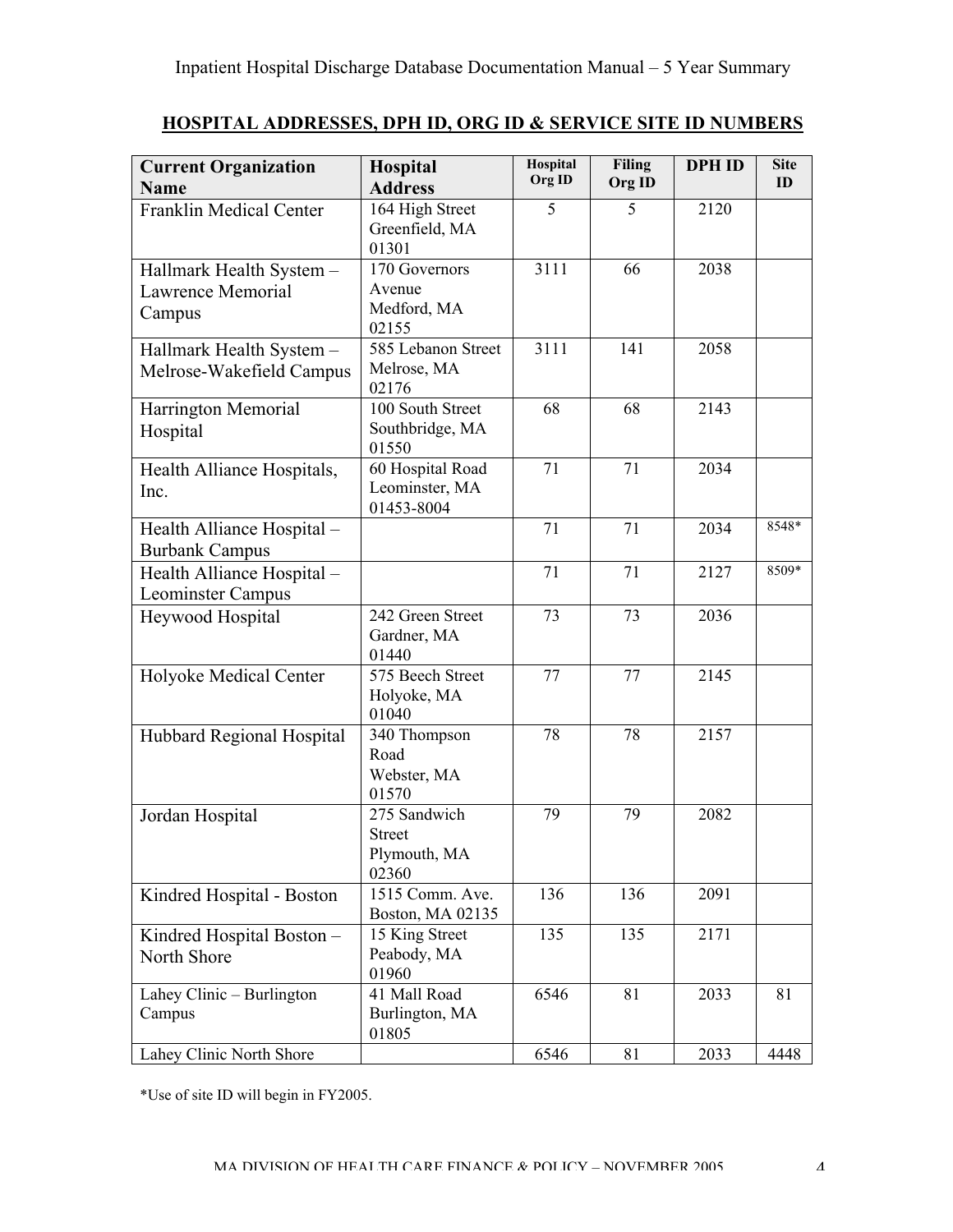|--|

| <b>Current Organization</b><br><b>Name</b>  | Hospital<br><b>Address</b>          | Hospital<br>Org ID | <b>Filing</b><br>Org ID | <b>DPH ID</b> | <b>Site</b><br>ID |
|---------------------------------------------|-------------------------------------|--------------------|-------------------------|---------------|-------------------|
| Lawrence General Hospital                   | One General Street                  | 83                 | 83                      | 2099          |                   |
|                                             | Lawrence, MA                        |                    |                         |               |                   |
| Lowell General Hospital                     | 01842-0389<br>295 Varnum            | 85                 | 85                      | 2040          |                   |
|                                             | Avenue                              |                    |                         |               |                   |
|                                             | Lowell, MA 01854                    |                    |                         |               |                   |
| Marlborough Hospital                        | 57 Union Street                     | 133                | 133                     | 2103          |                   |
|                                             | Marlborough, MA                     |                    |                         |               |                   |
| Martha's Vineyard Hospital                  | 01752-9981<br>Linton Lane           | 88                 | 88                      | 2042          |                   |
|                                             | Oak Bluffs, MA                      |                    |                         |               |                   |
|                                             | 02557                               |                    |                         |               |                   |
| Mary Lane Hospital                          | 85 South Street                     | 6                  | 6                       | 2148          |                   |
|                                             | Ware, MA 01082                      |                    |                         |               |                   |
| Massachusetts Eye & Ear                     | 243 Charles Street                  | 89                 | 89                      | 2167          |                   |
| Infirmary                                   | Boston, MA<br>02114-3096            |                    |                         |               |                   |
| <b>Massachusetts General</b>                | 55 Fruit Street                     | 91                 | 91                      | 2168          |                   |
| Hospital                                    | Boston, MA 02114                    |                    |                         |               |                   |
| Mercy Medical Center - Providence           | 1233 Main Street                    | 6547               | 118                     | 2150          | 118               |
| Behavioral Health Hospital                  | Holyoke, MA                         |                    |                         |               |                   |
|                                             | 01040                               |                    |                         |               |                   |
| Mercy Medical Center-<br>Springfield Campus | 271 Carew Street<br>Springfield, MA | 6547               | 119                     | 2149          | 119               |
|                                             | 01102                               |                    |                         |               |                   |
| Merrimack Valley Hospital                   | 140 Lincoln                         | 70<br>70           |                         | 2131          |                   |
|                                             | Avenue                              |                    |                         |               |                   |
|                                             | Haverhill, MA                       |                    |                         |               |                   |
| MetroWest Medical Center-                   | 01830-6798<br>115 Lincoln Street    | 3110               | 49                      | 2020          | 49                |
| Framingham Campus                           | Framingham, MA                      |                    |                         |               |                   |
|                                             | 01701                               |                    |                         |               |                   |
| MetroWest Medical Center -                  | 67 Union Street                     | 3110               | 457                     | 2039          | 457               |
| <b>Leonard Morse Campus</b>                 | Natick, MA 01760                    |                    |                         |               |                   |
| Milford Regional Medical                    | 14 Prospect Street                  | 97                 | 97                      | 2105          |                   |
| Center                                      | Milford, MA<br>01757                |                    |                         |               |                   |
| Milton Hospital                             | 92 Highland Street                  | 98<br>98           |                         | 2227          |                   |
|                                             | Milton, MA 02186                    |                    |                         |               |                   |
| Morton Hospital and Medical                 | 88 Washington                       | 99                 | 99                      | 2022          |                   |
| Center                                      | <b>Street</b>                       |                    |                         |               |                   |
|                                             | Taunton, MA<br>02780                |                    |                         |               |                   |
| Mount Auburn Hospital                       | 330 Mt. Auburn St.                  | 100                | 100                     | 2071          |                   |
|                                             | Cambridge, MA                       |                    |                         |               |                   |
|                                             | 02238                               |                    |                         |               |                   |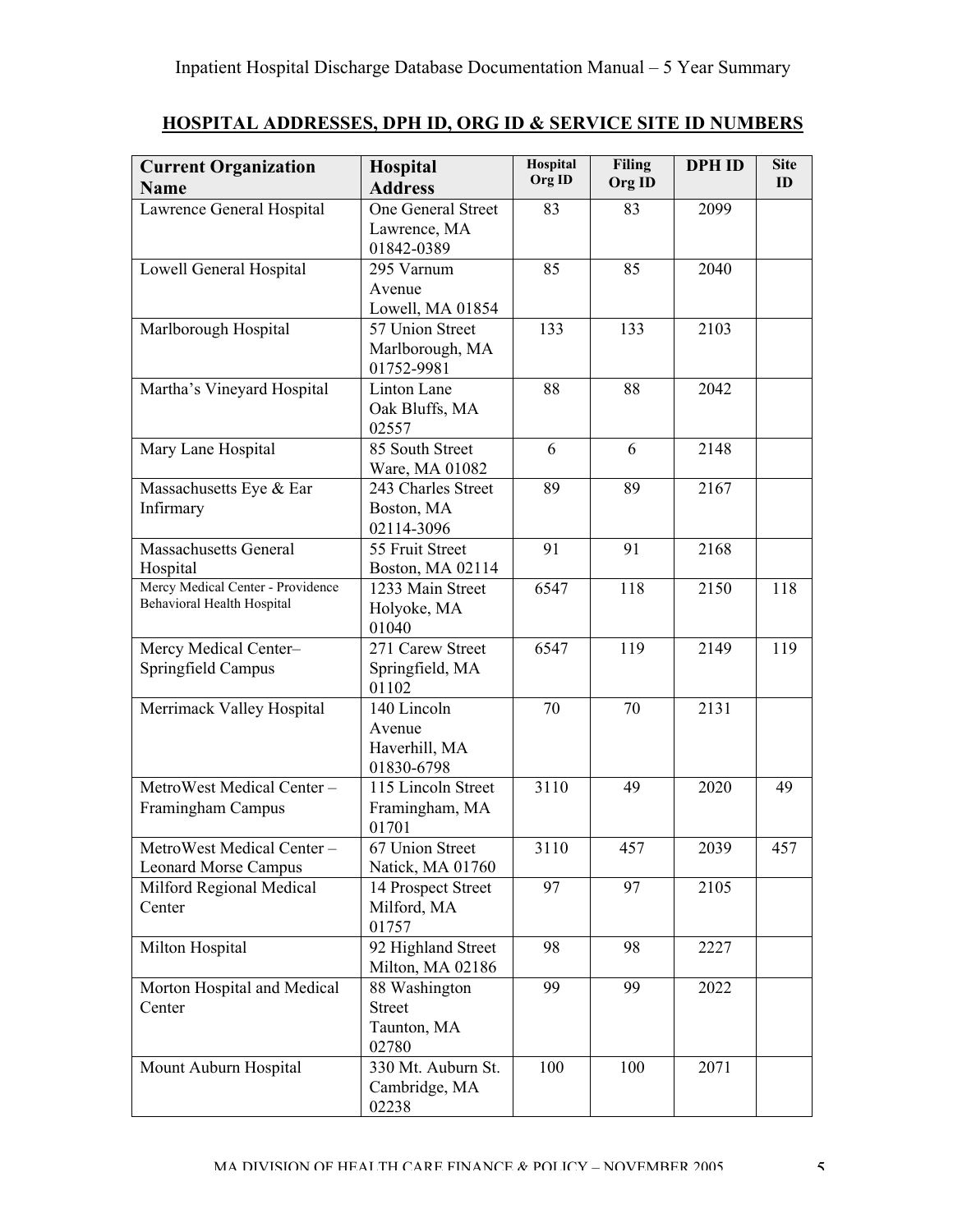| <b>Current Organization</b><br><b>Hospital</b><br><b>Address</b><br><b>Name</b> |                                                            | Hospital<br>Org ID | <b>Filing</b><br>Org ID | <b>DPH ID</b> | <b>Site</b><br>ID |
|---------------------------------------------------------------------------------|------------------------------------------------------------|--------------------|-------------------------|---------------|-------------------|
| Nantucket Cottage Hospital                                                      | 57 Prospect Street<br>Nantucket, MA                        | 101                | 101                     | 2044          |                   |
| Nashoba Valley Medical<br>Center                                                | 02554<br>200 Groton Road<br>Ayer, MA 01432                 | 52                 | 52                      | 2298          |                   |
| New England Baptist Hospital                                                    | 125 Parker Hill<br>Avenue<br>Boston, MA 02120              | 103                | 103                     | 2059          |                   |
| Newton-Wellesley Hospital                                                       | 2014 Washington<br><b>Street</b><br>Newton, MA<br>02162    | 105                | 105                     | 2075          |                   |
| Noble Hospital                                                                  | 115 West Silver<br><b>Street</b><br>Westfield, MA<br>01086 | 106                | 106                     | 2076          |                   |
| North Adams Regional<br>Hospital                                                | Hospital Avenue<br>North Adams, MA<br>01247                | 107                | 107                     | 2061          |                   |
| North Shore Medical Center -<br>Salem Campus                                    | 81 Highland<br>Avenue<br>Salem, MA 01970                   | 345                | 116                     | 2014          | 116               |
| North Shore Medical Center -<br><b>Union Campus</b>                             | 500 Lynnfield St.<br>Lynn, MA 01904-<br>1424               | 345                | 116                     | 2073          | $\overline{3}$    |
| Northeast Health System-<br><b>Addison Gilbert Campus</b>                       | 298 Washington St<br>Gloucester, MA<br>01930               | 3112               | 109                     | 2016          |                   |
| Northeast Health System -<br><b>Beverly Campus</b>                              | 85 Herrick Street<br>Beverly, MA<br>01915                  | 3112               | 110                     | 2007          |                   |
| Quincy Medical Center                                                           | 114 Whitwell St.<br>Quincy, MA 02169                       | 112                | 112                     | 2151          |                   |
| Saint Anne's Hospital                                                           | 795 Middle Street<br>Fall River, MA<br>02721               | 114                | 114                     | 2011          |                   |
| Saint Vincent Hospital at<br>Worcester Medical Center                           | 20 Worcester Ctr. Blvd.<br>Worcester, MA 01608             | 127                | 127                     | 2128          |                   |
| <b>Saints Memorial Medical</b><br>Center                                        | One Hospital Drive<br>Lowell, MA 01852                     | 115                | 115                     | 2063          |                   |
| South Shore Hospital                                                            | 55 Fogg Road<br>South Weymouth,<br>MA 02190                | 122                | 122                     | 2107          |                   |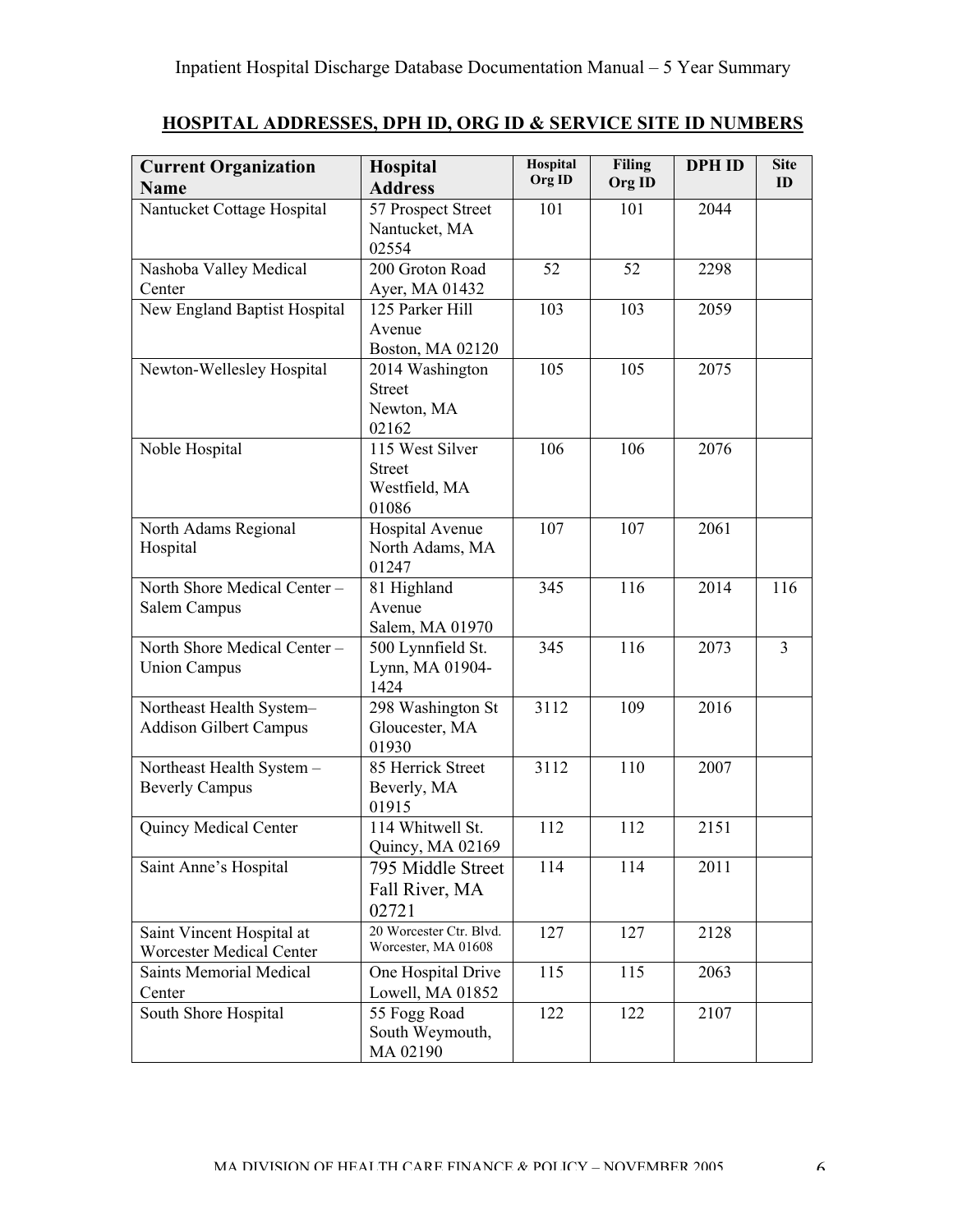| <b>Current Organization</b>     | Hospital         | Hospital | <b>Filing</b> | <b>DPH ID</b>     | <b>Site</b> |
|---------------------------------|------------------|----------|---------------|-------------------|-------------|
| <b>Name</b>                     | <b>Address</b>   | Org ID   | Org ID        |                   | ID          |
| Southcoast Hospitals Group-     | 363 Highland     | 3113     | 123           | 2337              |             |
| <b>Charlton Memorial Campus</b> | Avenue           |          |               |                   |             |
|                                 | Fall River, MA   |          |               |                   |             |
|                                 | 02720            |          |               |                   |             |
| Southcoast Hospitals Group -    | 101 Page Street  | 3113     | 124           | 2010              |             |
| St. Luke's Campus               | New Bedford, MA  |          |               |                   |             |
|                                 | 02740            |          |               |                   |             |
| Southcoast Hospitals Group-     | 43 High Street   | 3113     | 145           | 2106              |             |
| <b>Tobey Hospital Campus</b>    | Wareham, MA      |          |               |                   |             |
|                                 | 02571            |          |               |                   |             |
| <b>Sturdy Memorial Hospital</b> | 211 Park Street  | 129      | 129           | 2100              |             |
|                                 | Attleboro, MA    |          |               |                   |             |
|                                 | 02703            |          |               |                   |             |
| Tufts-New England Medical       | 750 Washington   | 104      | 104           | 2299              |             |
| Center                          | <b>Street</b>    |          |               |                   |             |
|                                 | Boston, MA 02111 |          |               |                   |             |
| <b>U.Mass. Memorial Medical</b> | 120 Front Street | 3115     | 131           | 2841              | 130         |
| Center – Memorial Campus        | Worcester, MA    |          |               | formerly<br>#2124 |             |
|                                 | 01608            |          |               |                   |             |
| <b>UMass.</b> Memorial Medical  |                  | 3115     | 131           | 2841              | 131         |
| Center – University Campus      |                  |          |               |                   |             |
| Winchester Hospital             | 41 Highland      | 138      | 138           | 2094              |             |
|                                 | Avenue           |          |               |                   |             |
|                                 | Winchester, MA   |          |               |                   |             |
|                                 | 01890            |          |               |                   |             |
| Wing Memorial Hospital and      | 40 Wright Street | 139      | 139           | 2181              |             |
| <b>Medical Centers</b>          | Palmer, MA       |          |               |                   |             |
|                                 | 01069-1187       |          |               |                   |             |

#### **Hospital Organization ID**

A unique facility number assigned by the Division, to identify the main hospital organization.

#### **Hospital Filing Org ID**

The number under which the hospital files data.

#### **DPH Number**

The Massachusetts Department of Public Health's four-digit identification number.

#### **Facility Site Number**

A hospital determined number used to distinguish multiple sites that fall under one Massachusetts Department of Public Health (MDPH) facility number. It is the ID number for the site where the service took place.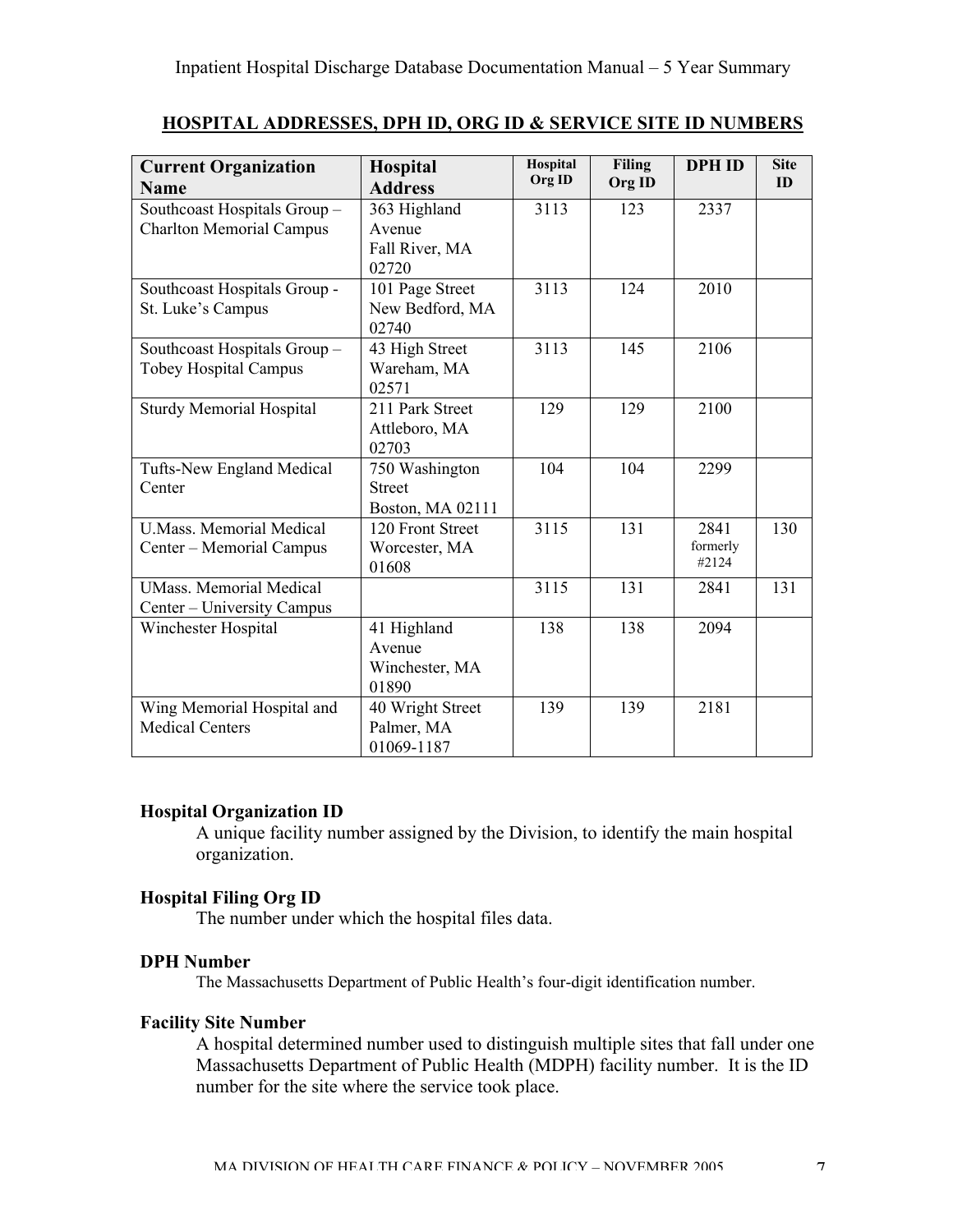#### **HCF CALCULATED FIELDS**

This section contains a brief description of fields which are calculated by the Division, based on data submitted from the hospitals, and included in the yearly database.

**Age Calculation** – Age is calculated by subtracting the date of birth from the admission date. If dates are invalid, '999' is placed in this field.

**Newborn Age** - Newborn age is calculated to the nearest week (the remainder is dropped) – subtracting the date of birth from the admission date and dividing by 7. Thus, newborns zero to six days old are considered to be zero weeks old. Discharges that are not newborns (>1 year old) have '99' in this field.

**Preoperative Days** – Preoperative days are calculated by subtracting the patient's admission date from the surgery date. Preoperative days are set to 0000 when there is no procedure date, if the procedure date or admission date is invalid, or if the procedure date occurs after the discharge date. Other values in this field mean:  $0 =$  procedure performed on the day of admission;  $1 =$  procedure performed day after admission;  $-1 =$  procedure performed day before admission.

**Length of Stay (LOS) Calculation** – Admission date is subtracted fm the discharge date and then Leave of Absence Days are subtracted from the total. If the result if zero (for same day discharges) then the value is changed to 1. If either date is invalid, length of stay  $= 0$ . Days are accumulated a year at a time, until both dates are in the same year. The difference is added (or subtracted) to give the correct LOS.

**Unique Health Information Number (UHIN) Visit Sequence Number** - The sequence number is calculated by incrementing a counter for each UHIN's set of admissions. Sequence Number is calculated by sorting the entire database by UHIN, admission date, then discharge date (both dates are sorted in ascending order). If the UHIN is valid, the sequence number is calculated by incrementing a counter from 1 to nnnn, where a sequence number of 1 indicates the first admission for the UHIN, and nnnn indicates the last admission for the UHIN. If a UHIN has 2 admissions on the same day, the discharge date is used as the secondary sort key. If the Unique Health Information Number (UHIN) is undefined (not reported, unknown or invalid), the sequence number is set to zero.

**Days Between Stays** – For UHINs with two or more admissions, the days between stays is calculated by subtracting the previous discharge date from the current admission date. If the previous discharge date is greater than the current admission date or the previous discharge date or current admission date is invalid (i.e., 03/63/95), DAYS BETWEEN STAYS is set to '9999' to indicate an error.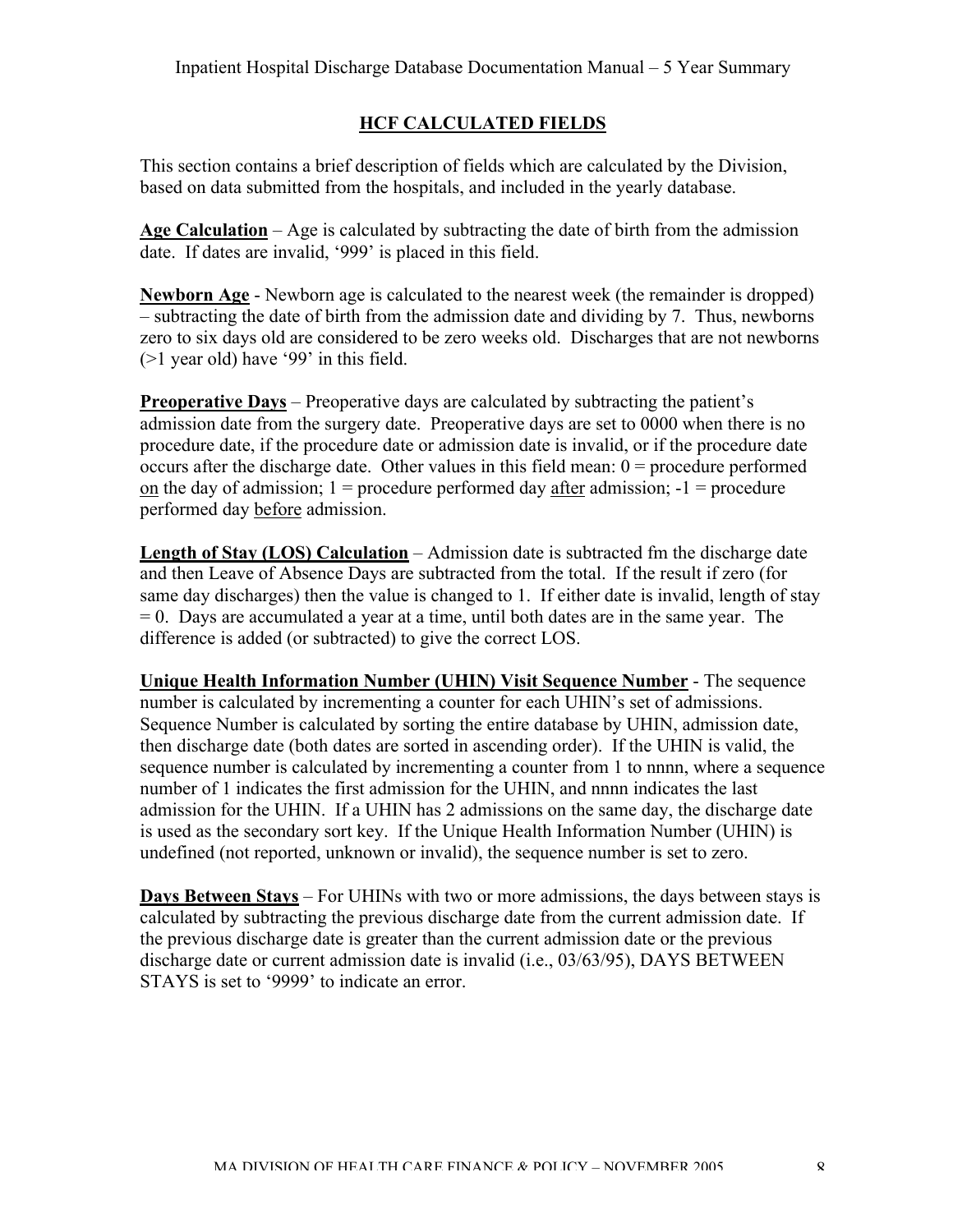## **TABLE 1. HOSPITAL DISCREPANCIES OR ISSUES**

Hospital discrepancies or issues are reported by the hospitals to the Division and/or identified by the Division during the data verification process, for each data submission year. Blank boxes indicate no discrepancies or issues for the period in question.

| Hospital           | ID               | 2000                       | 2001                      | 2002        | 2003            | 2004           |
|--------------------|------------------|----------------------------|---------------------------|-------------|-----------------|----------------|
| <b>Name</b>        | <b>Numbers</b>   |                            |                           |             |                 |                |
| <b>Anna Jaques</b> | DPH #2006        |                            |                           |             |                 |                |
|                    | Org ID $#1$      |                            |                           |             |                 |                |
| <b>Athol</b>       | DPH #2226        |                            |                           |             |                 |                |
| <b>Memorial</b>    | Org ID $#2$      |                            |                           |             |                 |                |
| <b>Baystate</b>    | DPH #2339        |                            | Verification              |             | Payer & Patient | Primary        |
|                    | Org ID#4         |                            | report not                |             | Disposition     | Payer Type     |
|                    |                  |                            | received.                 |             | discrepancies.  | discrepancies. |
| <b>Berkshire</b>   | DPH #2313        |                            |                           |             | Payer & Patient |                |
| Med. Ctr. -        | Org ID#7         |                            |                           |             | Disposition     |                |
| <b>Berkshire</b>   |                  |                            |                           |             | discrepancies.  |                |
| <b>Berkshire</b>   | DPH #2231        |                            |                           |             | See Berkshire   |                |
| Med. Ctr. -        | Org ID#9         |                            |                           |             | above.          |                |
| <b>Hillcrest</b>   |                  |                            |                           |             |                 |                |
| Beth Israel-       | DPH #2054        | Verification               |                           |             | Patient         |                |
| <b>Needham</b>     | Org ID $#53$     | report not                 |                           |             | Gender          |                |
| Formerly           |                  | received.                  |                           |             | discrepancies.  |                |
| <b>Glover</b>      |                  |                            |                           |             |                 |                |
| <b>Beth Israel</b> | <b>DPH #2069</b> | Discrepancies              |                           |             | Admission       |                |
| <b>Deaconess</b>   | Org ID#10        | noted: DRG,                |                           |             | Source          |                |
| <b>Med. Center</b> |                  | Top 20 DRGs,<br>E-Codes, & |                           |             | discrepancies.  |                |
|                    |                  | $MDCs -$                   |                           |             |                 |                |
|                    |                  | Unable to                  |                           |             |                 |                |
|                    |                  | verify sex,                |                           |             |                 |                |
| <b>Boston Med.</b> | DPH #2307        | race, age.                 |                           |             |                 |                |
| Ctr.               | Org ID $#16$     |                            |                           |             |                 |                |
| Brigham &          | <b>DPH #2921</b> |                            |                           |             |                 |                |
| Women's            | Org ID#22        |                            |                           |             |                 |                |
| <b>Brockton</b>    | DPH #2118        |                            |                           |             |                 |                |
| Hospital           | Org ID $#25$     |                            |                           |             |                 |                |
| Cambridge          | DPH #2108        | Verification               |                           | <b>Now</b>  | Now includes    | Now includes   |
| <b>Health All.</b> | Org ID $#27$     | report not                 |                           | includes    | Malden (42      | Malden (42     |
| Cambridge          |                  | received.                  |                           | Malden (42  | psych beds) &   | psych beds)    |
|                    |                  |                            |                           | psych beds) | Whidden         | & Whidden      |
|                    |                  |                            |                           | & Whidden   |                 |                |
| Cambridge          | DPH #2041        | In FY00                    | Mid-year                  |             |                 |                |
| Health All. -      |                  | was under                  | merger CHA                |             |                 |                |
| Malden*            |                  | Hallmark-                  | verified $Q4$ ,           |             |                 |                |
|                    |                  | Malden                     | but not Q1 &              |             |                 |                |
|                    |                  |                            | Q2. Q3 data               |             |                 |                |
|                    |                  |                            | missing and               |             |                 |                |
|                    | DPH #2108        |                            | not verified.<br>Mid-year |             |                 |                |
| Cambridge          |                  | In FY00                    | merger-                   |             |                 |                |
| Health All. -      | Org ID $#142$    | was under                  | CHA verified              |             |                 |                |
| Whidden*           |                  | Hallmark -                 | Q4, but not               |             |                 |                |
|                    |                  | Whidden                    | Q1, 2, or 3.              |             |                 |                |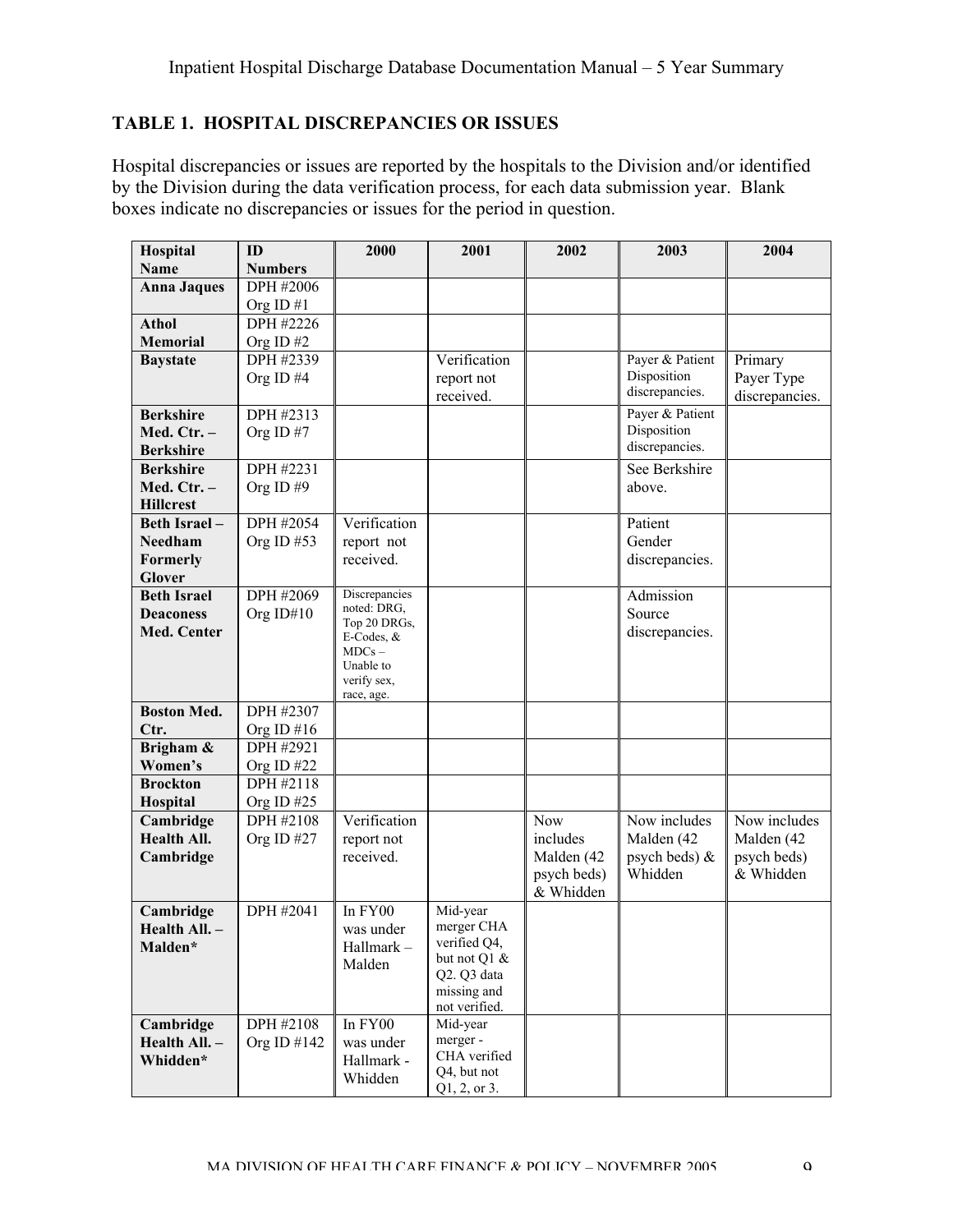**TABLE 1. HOSPITAL DISCREPANCIES OR ISSUES**

| Hospital            | ID             | 2000                             | 2001           | 2002 | 2003                                 | 2004                    |
|---------------------|----------------|----------------------------------|----------------|------|--------------------------------------|-------------------------|
| Name                | <b>Numbers</b> |                                  |                |      |                                      |                         |
| <b>Cape Cod</b>     | DPH #2135      |                                  |                |      |                                      |                         |
| Hospital            | Org ID #39     |                                  |                |      |                                      |                         |
| Caritas             | DPH #2003      | Hospital                         |                |      |                                      |                         |
| Carney              | Org ID $#42$   | verified V.1 &<br>corrected # of |                |      |                                      |                         |
|                     |                | charges. V.2                     |                |      |                                      |                         |
|                     |                | has                              |                |      |                                      |                         |
|                     |                | resubmitted                      |                |      |                                      |                         |
| <b>Caritas Good</b> | DPH #2101      | data.                            |                |      |                                      |                         |
| Samaritan           | Org ID $#62$   |                                  |                |      |                                      |                         |
| <b>Caritas Holy</b> | DPH #2225      |                                  |                |      |                                      |                         |
| Family              | Org ID #75     |                                  |                |      |                                      |                         |
| Caritas             | DPH #2KGH      |                                  |                |      |                                      |                         |
| <b>Norcap Lodge</b> | Org #4460      |                                  |                |      |                                      |                         |
| Caritas             | DPH #2114      | Hospital                         |                |      |                                      |                         |
| <b>Norwood</b>      | Org ID $#41$   | verified V.1 &                   |                |      |                                      |                         |
|                     |                | corrected # of                   |                |      |                                      |                         |
|                     |                | charges. V.2<br>has              |                |      |                                      |                         |
|                     |                | resubmitted                      |                |      |                                      |                         |
|                     |                | data.                            |                |      |                                      |                         |
| Caritas St.         | DPH #2085      | Hosp. verified                   |                |      |                                      |                         |
| Elizabeth's         | Org ID #126    | V. 1 &<br>corrected # of         |                |      |                                      |                         |
|                     |                | discharges.                      |                |      |                                      |                         |
|                     |                | V.2 has                          |                |      |                                      |                         |
|                     |                | resubmitted<br>data.             |                |      |                                      |                         |
| Caritas             | DPH #2009      | Hosp. verified                   |                |      |                                      |                         |
| Southwood           |                | V. 1 &                           |                |      |                                      |                         |
|                     |                | corrected # of                   |                |      |                                      |                         |
|                     |                | charges. V. 2<br>has             |                |      |                                      |                         |
|                     |                | resubmitted                      |                |      |                                      |                         |
|                     |                | data.                            |                |      |                                      |                         |
| Children's          | DPH #2139      |                                  |                |      |                                      |                         |
| Hospital            | Org ID $#46$   |                                  |                |      |                                      |                         |
| <b>Clinton</b>      | DPH #132       |                                  |                |      |                                      |                         |
| Hospital            | Org #2126      |                                  |                |      |                                      |                         |
| Cooley              | DPH #2155      |                                  |                |      | Some Disposition<br>discrepancies in |                         |
| <b>Dickinson</b>    | Org ID $#50$   |                                  |                |      | Q3 $&$ 4 due to                      |                         |
|                     |                |                                  |                |      | new system.                          |                         |
| <b>Dana Farber</b>  | DPH #2335      |                                  |                |      |                                      |                         |
|                     | Org ID#51      |                                  |                |      |                                      |                         |
| <b>Emerson</b>      | DPH #2018      | Verification                     |                |      |                                      | Some newborn            |
| Hospital            | Org ID $#57$   | report not                       |                |      |                                      | accounts<br>errored off |
|                     |                | received.                        |                |      |                                      | submission.             |
| <b>Fairview</b>     | DPH #2052      |                                  |                |      |                                      |                         |
| Hospital            | Org ID#8       |                                  |                |      |                                      |                         |
| Falmouth            | DPH #2289      |                                  |                |      |                                      |                         |
| Hospital            | Org ID $#40$   |                                  |                |      |                                      |                         |
| <b>Faulkner</b>     | DPH #2048      | Small discr.                     | Accomm. &      |      |                                      |                         |
| Hospital            | Org ID#59      | in multiple                      | Ancillary      |      |                                      |                         |
|                     |                | areas.                           | Charge         |      |                                      |                         |
|                     |                |                                  | discrepancies. |      |                                      |                         |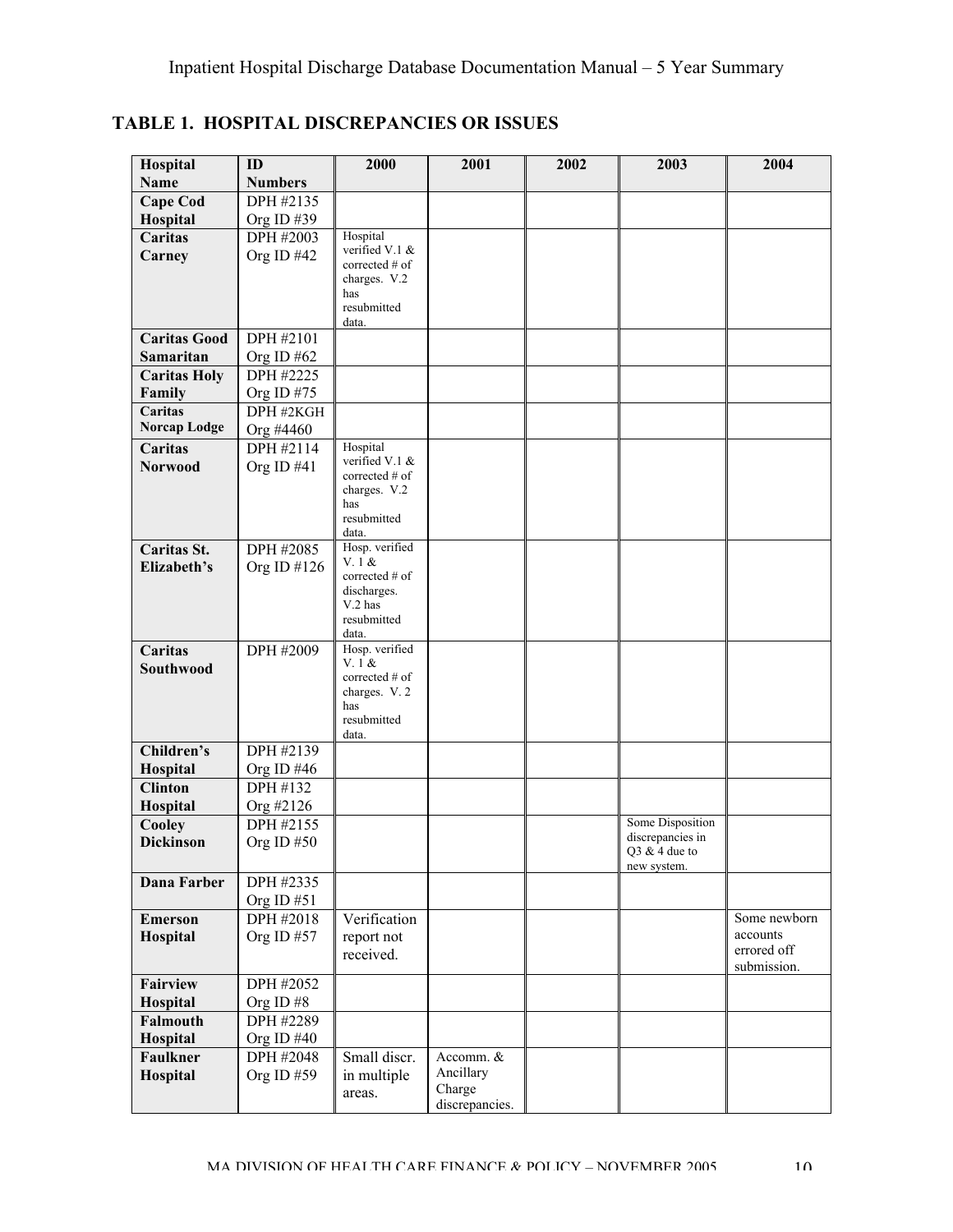| Hospital            | ID               | 2000                    | 2001                    | 2002                    | 2003                            | 2004                           |
|---------------------|------------------|-------------------------|-------------------------|-------------------------|---------------------------------|--------------------------------|
| <b>Name</b>         | <b>Numbers</b>   |                         |                         |                         |                                 |                                |
| Franklin            | <b>DPH #2120</b> |                         | Verification            |                         | Payer &                         | Primary Payer                  |
| <b>Medical</b>      | Org ID#5         |                         | report not              |                         | Disposition                     | Type                           |
| Center              |                  |                         | received.               |                         | discrepancies.                  | discrepancies.                 |
| Hallmark-           | DPH #2038        |                         |                         |                         |                                 |                                |
| Lawrence            | Org ID $#66$     |                         |                         |                         |                                 |                                |
| Hallmark-           | <b>DPH #2058</b> |                         |                         |                         |                                 |                                |
| <b>Melrose</b>      | Org ID #141      |                         |                         |                         |                                 |                                |
| <b>Harrington</b>   | DPH #2143        | Admission               | Admission               | Admission               | Admission                       |                                |
| <b>Memorial</b>     | Org ID#68        | Source                  | Source                  | Source<br>discrepancy   | Source                          |                                |
|                     |                  | discrepancy<br>of 1565  | discrepancy<br>of 1439  | of 1951                 | discrepancy of<br>1947 records. |                                |
|                     |                  | records.                | records.                | records.                |                                 |                                |
| Health              | DPH #2034        |                         |                         |                         |                                 | Ancillary                      |
| <b>Alliance</b>     | Org ID #71       |                         |                         |                         |                                 | services                       |
|                     |                  |                         |                         |                         |                                 | discharge, charge<br>& Routine |
|                     |                  |                         |                         |                         |                                 | Accomm.                        |
|                     |                  |                         |                         |                         |                                 | Discrepancies.                 |
| <b>Heywood</b>      | DPH #2036        |                         |                         |                         |                                 |                                |
| Hospital            | Org ID $#73$     |                         |                         |                         |                                 |                                |
| Holyoke             | DPH #2145        |                         |                         |                         |                                 |                                |
| Hospital            | Org ID #77       |                         |                         |                         |                                 |                                |
| <b>Hubbard</b>      | DPH #2157        |                         |                         |                         |                                 |                                |
| Hospital            | Org ID $#78$     |                         |                         |                         |                                 |                                |
| Jordan              | DPH #2082        |                         |                         |                         |                                 |                                |
| Hospital            | Org ID #79       |                         |                         |                         |                                 |                                |
| Kindred-            | DPH #2091        | Verification            | Verification            | Verification            | Verification                    |                                |
| <b>Boston</b>       | Org ID #136      | report not<br>received. | report not<br>received. | report not<br>received. | report not<br>received.         |                                |
| $Kindred -$         | DPH #2171        | Verification            | Verification            | Verification            | Verification                    |                                |
| No. Shore           | Org ID #135      | report not              | report not              | report not              | report not                      |                                |
|                     |                  | received.               | received.               | received.               | received.                       |                                |
| <b>Lahey Clinic</b> | DPH #2033        |                         |                         |                         |                                 |                                |
|                     | Org ID #81       |                         |                         |                         |                                 |                                |
| Lawrence            | DPH #2099        |                         |                         |                         |                                 |                                |
| General             | Org ID $#83$     |                         |                         |                         |                                 |                                |
| Lowell              | DPH #2040        |                         |                         |                         | Accommod.                       |                                |
| General             | Org ID $#85$     |                         |                         |                         | charges of                      |                                |
|                     |                  |                         |                         |                         | \$7,156,647.<br>missing fr. Q4. |                                |
| Marlboroug          | DPH #2103        |                         |                         |                         |                                 |                                |
| h Hospital          | Org ID #133      |                         |                         |                         |                                 |                                |
| Martha's            | DPH #2042        | Verification            |                         |                         |                                 |                                |
| <b>Vineyard</b>     | Org ID#88        | report not              |                         |                         |                                 |                                |
|                     |                  | received.               |                         |                         |                                 |                                |
| <b>Mary Lane</b>    | DPH #2148        |                         | N <sub>0</sub>          |                         | Payer &                         | Minor Primary                  |
|                     | Org ID $#6$      |                         | verification<br>report  |                         | Disposition<br>discrepancies    | Payer Type<br>discrepancies.   |
|                     |                  |                         | received.               |                         | noted.                          |                                |
| Mass. Eye &         | DPH #2167        |                         |                         |                         |                                 |                                |
| Ear                 | Org ID#89        |                         |                         |                         |                                 |                                |
|                     |                  |                         |                         |                         |                                 |                                |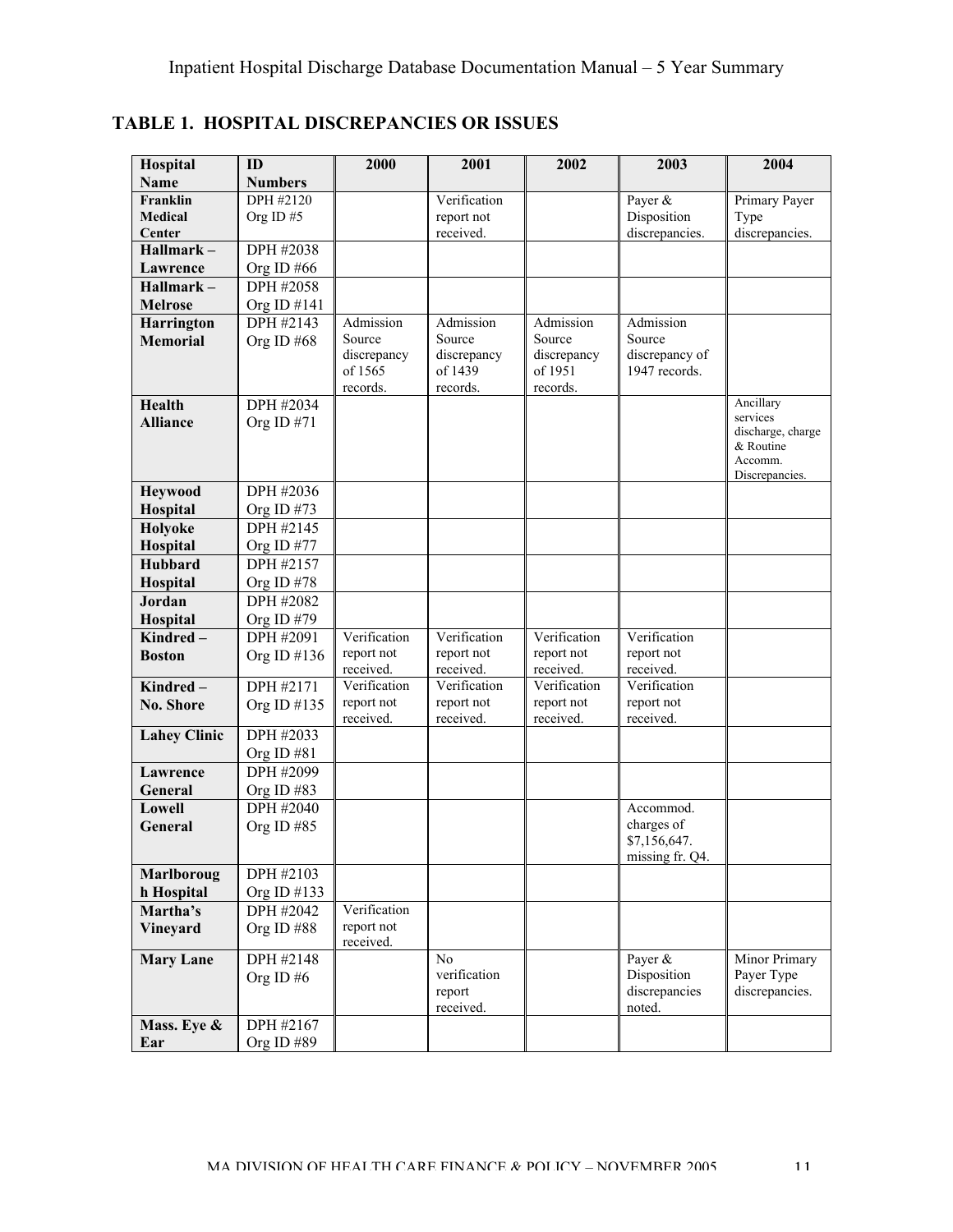| Hospital                | ID             | 2000                    | 2001                      | 2002                     | 2003                       | 2004            |
|-------------------------|----------------|-------------------------|---------------------------|--------------------------|----------------------------|-----------------|
| <b>Name</b>             | <b>Numbers</b> |                         |                           |                          |                            |                 |
| <b>Mass. General</b>    | DPH #2168      |                         |                           | Accommod.                |                            | Disposition &   |
| Hospital                | Org ID#91      |                         |                           | & ancillary              |                            | Special Care    |
|                         |                |                         |                           | charge                   |                            | Accommod.       |
|                         |                |                         |                           | variance                 |                            | discrepancies.  |
|                         |                |                         |                           | noted, yet<br>checked A. |                            |                 |
| Mercy-                  | DPH #2150      |                         |                           |                          |                            | Discrep. in all |
| Providence              | Org ID #118    |                         |                           |                          |                            | areas - April   |
|                         |                |                         |                           |                          |                            | Q3 data incl.   |
|                         |                |                         |                           |                          |                            | in Q2.          |
| Mercy-                  | DPH #2149      |                         |                           |                          |                            |                 |
| Springfield             | Org ID #119    |                         |                           |                          |                            |                 |
| <b>Merrimack</b>        | DPH #2131      | In FY02 was             |                           |                          |                            |                 |
| <b>Valley</b>           | Org ID #70     | Haverhill               |                           |                          |                            |                 |
|                         |                | (Hale)                  |                           |                          |                            |                 |
|                         |                | Hospital                |                           |                          |                            |                 |
| MetroWest-              | DPH #2020      | Admission<br>Source     | Admission<br>Source       | Admission<br>Source      |                            |                 |
| Framingham              | Org ID #49     | discrepancies           | discrepancies             | discrepancies            |                            |                 |
|                         |                | in Q1, Q2,              | for all 4                 | $-Q1$ .                  |                            |                 |
|                         |                | Q3. Q4                  | quarters.                 |                          |                            |                 |
|                         |                | Admission               |                           |                          |                            |                 |
|                         |                | Type discrep.           |                           |                          |                            |                 |
|                         |                | corrected.              |                           |                          |                            |                 |
| MetroWest-              | DPH #2039      | Admission               | Admission                 | Admission                |                            |                 |
| Leonard<br><b>Morse</b> | Org ID #457    | Source<br>discrepancies | source<br>discrep. in all | Source<br>discrepancies  |                            |                 |
|                         |                | Q1, 2, 3.               | 4 quarters.               | $-Q1$                    |                            |                 |
| <b>Milford Reg.</b>     | DPH #2105      |                         |                           |                          |                            |                 |
| Med. Ctr.               | Org ID #97     |                         |                           |                          |                            |                 |
| <b>Milton</b>           | DPH #2227      |                         |                           |                          |                            |                 |
| Hospital                | Org ID#98      |                         |                           |                          |                            |                 |
| <b>Morton</b>           | DPH #2022      |                         |                           |                          |                            |                 |
| Hospital                | Org ID#99      |                         |                           |                          |                            |                 |
| Mt. Auburn              | DPH #2071      |                         |                           |                          |                            |                 |
|                         | Org ID $\#100$ |                         |                           |                          |                            |                 |
| Nantucket               | DPH #2044      | Small                   | Small                     | Small                    | Total visit                | Small           |
| Cottage                 | Org ID #101    | variances               | variances                 | variances                | discrep. of 2              | variances       |
|                         |                | noted in                | noted in                  | noted in                 | records & 21               | noted in all    |
|                         |                | multiple<br>categories. | multiple<br>categories.   | multiple<br>categories.  | newborns<br>misclassified. | areas.          |
| <b>Nashoba</b>          | DPH #2298      |                         | Admission                 |                          |                            |                 |
| Valley – fmrly          | Org ID#52      |                         | Source                    |                          |                            |                 |
| <b>Deaconess</b>        |                |                         | discrepancies.            |                          |                            |                 |
| Nashoba                 |                |                         |                           |                          |                            |                 |
| <b>New England</b>      | DPH #2059      |                         |                           | Admission                |                            | Discharges      |
| <b>Baptist</b>          | Org ID #103    |                         |                           | Source                   |                            | per month.      |
|                         |                |                         |                           | discrep.                 |                            |                 |
| Newton-                 | DPH #2075      |                         |                           |                          |                            |                 |
| Wellesley               | Org ID #105    |                         |                           |                          |                            |                 |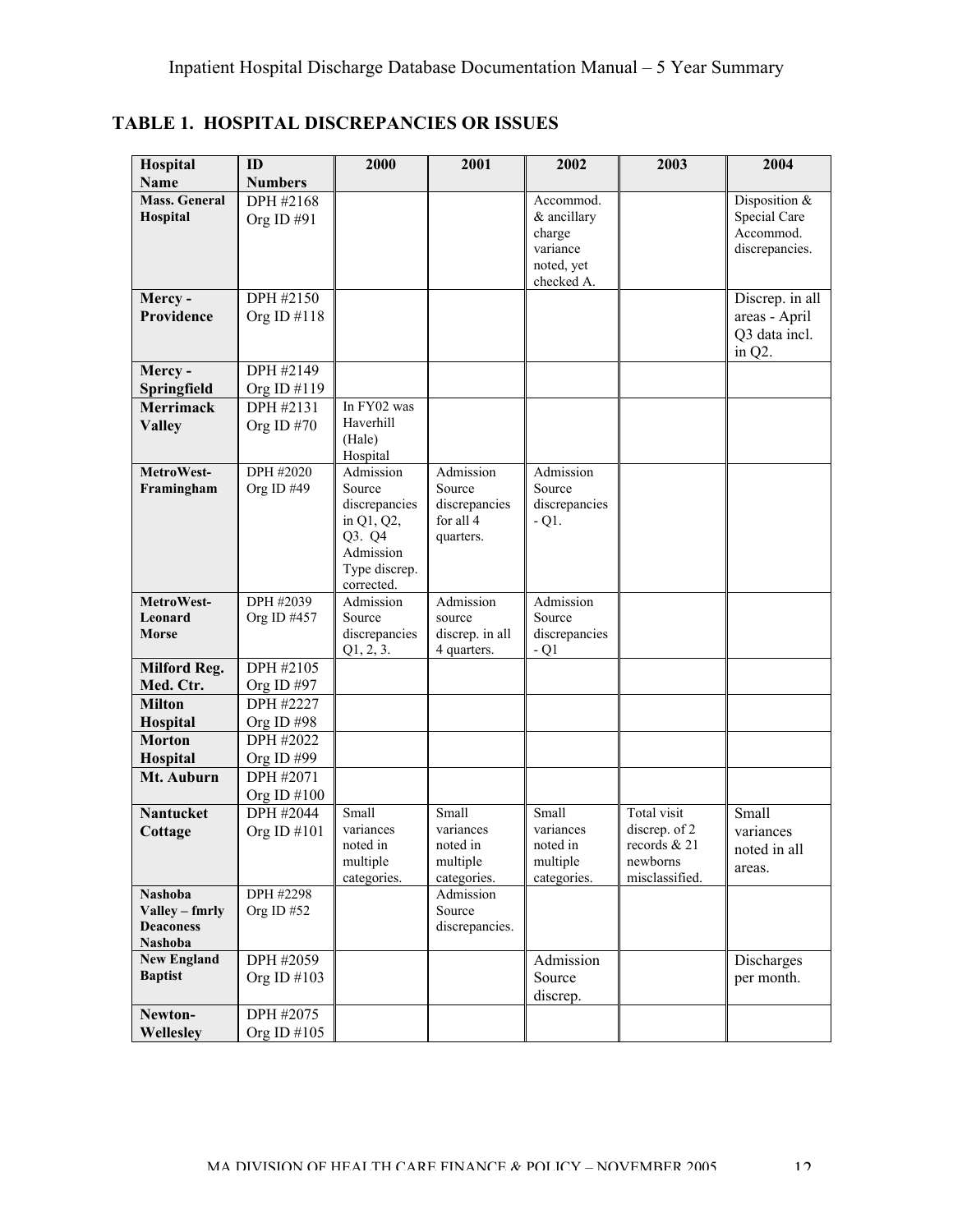| Hospital                            | ID                                      | 2000                                                                                | 2001                                                              | 2002                                                              | 2003                                                                                     | 2004                                                                       |
|-------------------------------------|-----------------------------------------|-------------------------------------------------------------------------------------|-------------------------------------------------------------------|-------------------------------------------------------------------|------------------------------------------------------------------------------------------|----------------------------------------------------------------------------|
| <b>Name</b>                         | <b>Numbers</b>                          |                                                                                     |                                                                   |                                                                   |                                                                                          |                                                                            |
| <b>Noble</b>                        | <b>DPH</b> #2076                        | Q3 discrep.                                                                         | Small                                                             | Small                                                             | Small                                                                                    | Top 20 AP 12                                                               |
| Hospital                            | Org ID #106                             | due to charge<br>adjustments<br>after tape<br>submitted.<br>Other small<br>discrep. | variances<br>involving<br>accommod. &<br>ancillary<br>charges.    | variances<br>involving<br>accommod.<br>& ancillary<br>charges.    | Accommod.,<br>Ancillary<br>Charges, & Top<br>20 DRGs<br>discrepancies<br>noted.          | DRGs,<br>Ancillary<br>Svces Charges,<br>and Routine<br>Accomm.<br>Charges. |
| <b>North</b>                        | <b>DPH #2061</b>                        |                                                                                     |                                                                   |                                                                   |                                                                                          |                                                                            |
| <b>Adams</b><br>Regional            | Org ID #107                             |                                                                                     |                                                                   |                                                                   |                                                                                          |                                                                            |
| <b>North Shore</b>                  | DPH #2014                               |                                                                                     |                                                                   | Admission                                                         |                                                                                          | Ancillary                                                                  |
| - Salem                             | Org ID #116                             |                                                                                     |                                                                   | Source<br>discrep.                                                |                                                                                          | Services<br>Charges.                                                       |
| North Shore -<br>Union              | DPH #2073<br>Org ID #116<br>Formerly #3 |                                                                                     |                                                                   | Admission<br>Source<br>discrepancies                              |                                                                                          | Ancillary<br>Services<br>Charges.                                          |
| Northeast-                          | DPH #2016                               |                                                                                     |                                                                   |                                                                   |                                                                                          |                                                                            |
| <b>Addison</b>                      | Org ID #109                             |                                                                                     |                                                                   |                                                                   |                                                                                          |                                                                            |
| Northeast-                          | DPH #2007                               |                                                                                     |                                                                   |                                                                   |                                                                                          |                                                                            |
| <b>Beverly</b>                      | Org ID $\#110$                          |                                                                                     |                                                                   |                                                                   |                                                                                          |                                                                            |
| <b>Quincy Med.</b>                  | DPH #2151                               |                                                                                     |                                                                   |                                                                   |                                                                                          |                                                                            |
| Center                              | Org ID $\#112$                          |                                                                                     |                                                                   |                                                                   |                                                                                          |                                                                            |
| St. Anne's                          | DPH #2011<br>Org ID #114                |                                                                                     |                                                                   |                                                                   | Verification<br>report not<br>received.                                                  |                                                                            |
| <b>Saint</b><br><b>Vincent</b>      | DPH #2128<br>Org ID #127                |                                                                                     | Admission<br>Source $&$<br>Ancillary<br>Charges<br>discrepancies. | Primary<br>Payer Type<br>& Ancillary<br>Services<br>discrepancies | Adm. Source,<br>Disposition,<br>Payer,<br>Accommod.,<br>Ancillary chgs<br>discrepancies. |                                                                            |
| <b>Saints</b><br><b>Memorial</b>    | DPH #2063<br>Org ID $\#115$             |                                                                                     |                                                                   |                                                                   | Major patient<br>charge<br>discrepancies<br>in Q2, 3 & 4.                                |                                                                            |
| <b>South Shore</b><br>Hospital      | DPH #2107<br>Org ID #122                |                                                                                     |                                                                   | Admission<br>Source<br>discrepancies                              | Admission<br>Source &<br>Disposition<br>discrepancies.                                   |                                                                            |
| Southcoast-                         | DPH #2337                               |                                                                                     |                                                                   |                                                                   |                                                                                          |                                                                            |
| <b>Charlton</b>                     | Org ID #123                             |                                                                                     |                                                                   |                                                                   |                                                                                          |                                                                            |
| Southcoast-                         | DPH #2010                               |                                                                                     |                                                                   |                                                                   |                                                                                          |                                                                            |
| St. Luke's                          | Org ID #124                             |                                                                                     |                                                                   |                                                                   |                                                                                          |                                                                            |
| Southcoast-                         | DPH #2106                               |                                                                                     |                                                                   |                                                                   |                                                                                          |                                                                            |
| <b>Tobey</b>                        | Org ID #145                             |                                                                                     |                                                                   |                                                                   |                                                                                          |                                                                            |
| <b>Sturdy</b>                       | <b>DPH#2100</b>                         |                                                                                     |                                                                   |                                                                   |                                                                                          |                                                                            |
| <b>Memorial</b><br><b>Tufts New</b> | Org ID #129<br><b>DPH #2299</b>         |                                                                                     | Unable to                                                         |                                                                   |                                                                                          |                                                                            |
| <b>England</b>                      | Org ID #104                             |                                                                                     | verify Payer<br>& Ancillary<br>Charges<br>reports.                |                                                                   |                                                                                          |                                                                            |
| <b>UMass.</b><br><b>Memorial</b>    | DPH #2841<br>Org ID #130                |                                                                                     |                                                                   |                                                                   |                                                                                          |                                                                            |

**TABLE 1. HOSPITAL DISCREPANCIES OR ISSUES**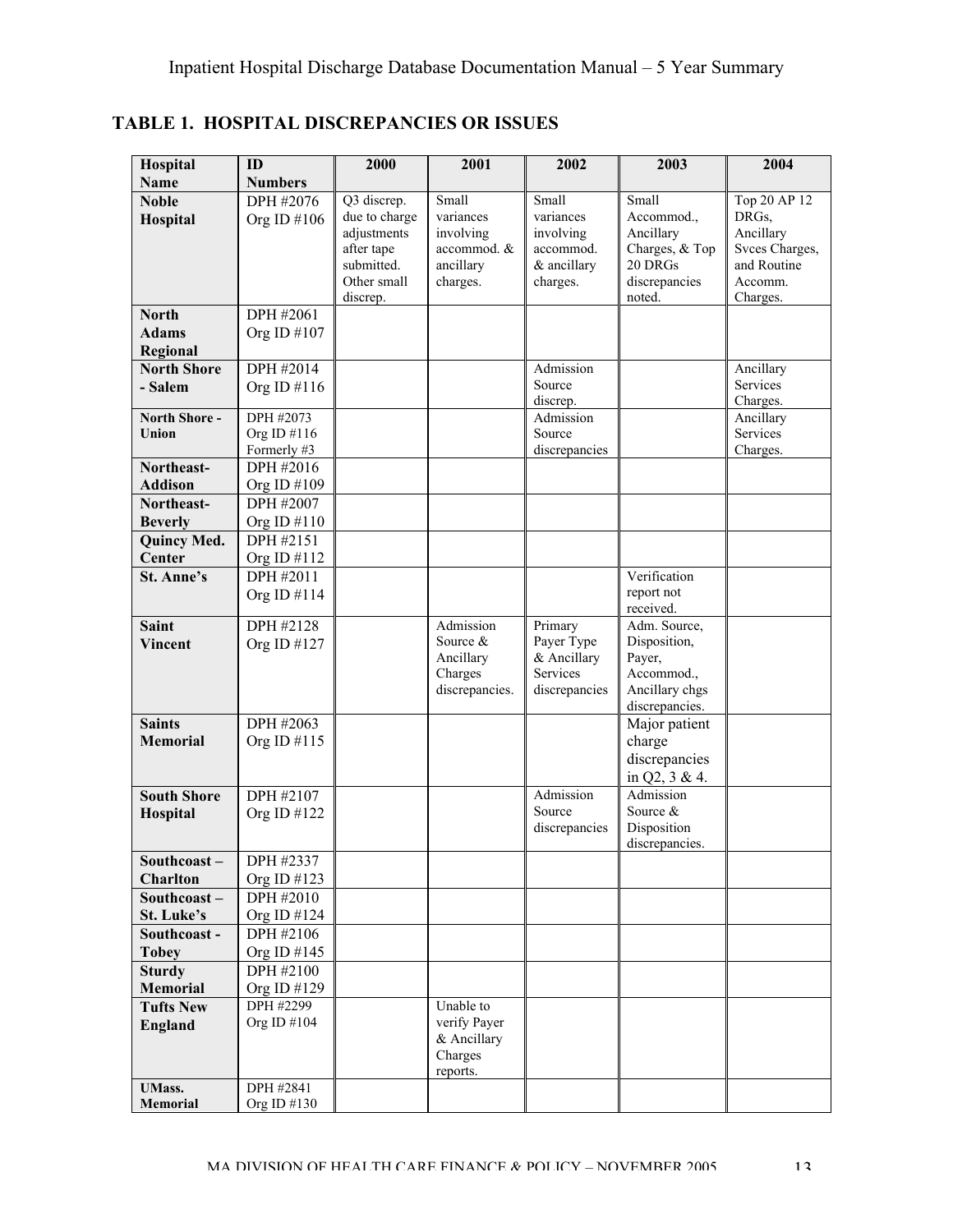| Hospital         | ID             | 2000          | 2001 | 2002          | 2003 | 2004      |
|------------------|----------------|---------------|------|---------------|------|-----------|
| <b>Name</b>      | <b>Numbers</b> |               |      |               |      |           |
| Waltham          | DPH #2067      |               |      |               |      | Closed in |
| Hosp.            | Org ID#54      |               |      |               |      | 2003.     |
| Formerly         |                |               |      |               |      |           |
| <b>Deaconess</b> |                |               |      |               |      |           |
| Waltham          |                |               |      |               |      |           |
| Winchester       | DPH #2094      |               |      |               |      |           |
| <b>Hospital</b>  | Org ID $\#138$ |               |      |               |      |           |
| Wing             | DPH #2181      | Ancillary     |      | Disposition   |      |           |
| <b>Memorial</b>  | Org ID $\#139$ | charge        |      | discrepancies |      |           |
|                  |                | discrep. due  |      | reported      |      |           |
|                  |                | to posting of |      | (Expired)     |      |           |
|                  |                | negative      |      | after $5/03$  |      |           |
|                  |                | charges.      |      | release of    |      |           |
|                  |                |               |      | FY02 data.    |      |           |

## **TABLE 1. HOSPITAL DISCREPANCIES OR ISSUES**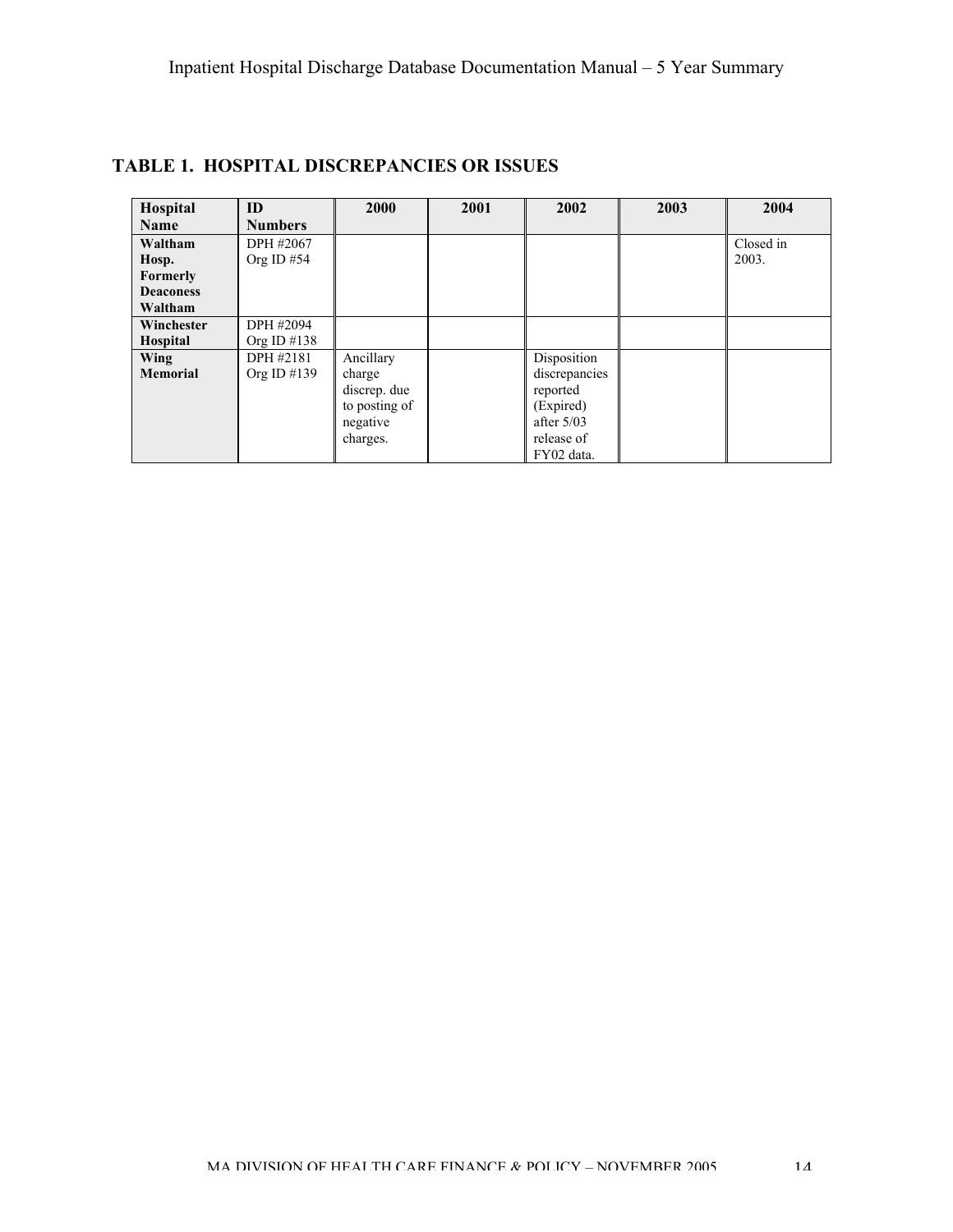## **2. CAUTIONARY USE HOSPITALS BY YEAR**

Cautionary use hospitals are those which the Division did not receive four quarters of acceptable discharge data, as specified by the 114.1 CMR 17.00 Regulation. The following table lists the cautionary use hospitals and reason(s) for failure, for each fiscal year.

| <b>FY2000</b>                                                |                                                                     |            |  |  |  |  |  |  |  |  |
|--------------------------------------------------------------|---------------------------------------------------------------------|------------|--|--|--|--|--|--|--|--|
| (Cautionary Use Hospitals as of the April 2002 data release) |                                                                     |            |  |  |  |  |  |  |  |  |
| <b>Hospital</b>                                              | <b>Cautionary Use Quarters &amp; Reason</b>                         | Acceptable |  |  |  |  |  |  |  |  |
|                                                              |                                                                     | Quarters   |  |  |  |  |  |  |  |  |
| Wing Memorial                                                | Q1: Total charges accommodations did not equal sum of Total Charges | 2, 3, 4    |  |  |  |  |  |  |  |  |
|                                                              | Special Services and Total Charges Routine Services                 |            |  |  |  |  |  |  |  |  |
| Vencor-Boston                                                | Q4: Supplementary codes used in Primary Source of Payment           | 1, 2, 3    |  |  |  |  |  |  |  |  |
|                                                              | Invalid codes used in Secondary Source of Payment                   |            |  |  |  |  |  |  |  |  |
| Vencor-No. Shore                                             | Q4: Total Charges Ancillary did not equal Total Charges for Service | 1, 2, 3    |  |  |  |  |  |  |  |  |

#### **FY2001**

| <b>Hospital</b>     | <b>Cautionary Use Quarters &amp; Reason</b>  | Acceptable      |
|---------------------|----------------------------------------------|-----------------|
|                     |                                              | <b>Quarters</b> |
| Kindred – Boston    | Did not file tape for Q4.                    | 1 & 2           |
| Kindred – No. Shore | Q3 & Q4: Invalid Accommodation Revenue Codes | 1 & 2           |

#### **FY2002**

No cautionary use hospitals for FY2002. All hospitals submitted 4 quarters of acceptable data.

#### **FY2003**

No cautionary use hospitals for FY2003. All hospitals submitted 4 quarters of acceptable data.

#### **FY2004**

No cautionary use hospitals for FY2004. All hospitals submitted 4 quarters of acceptable data.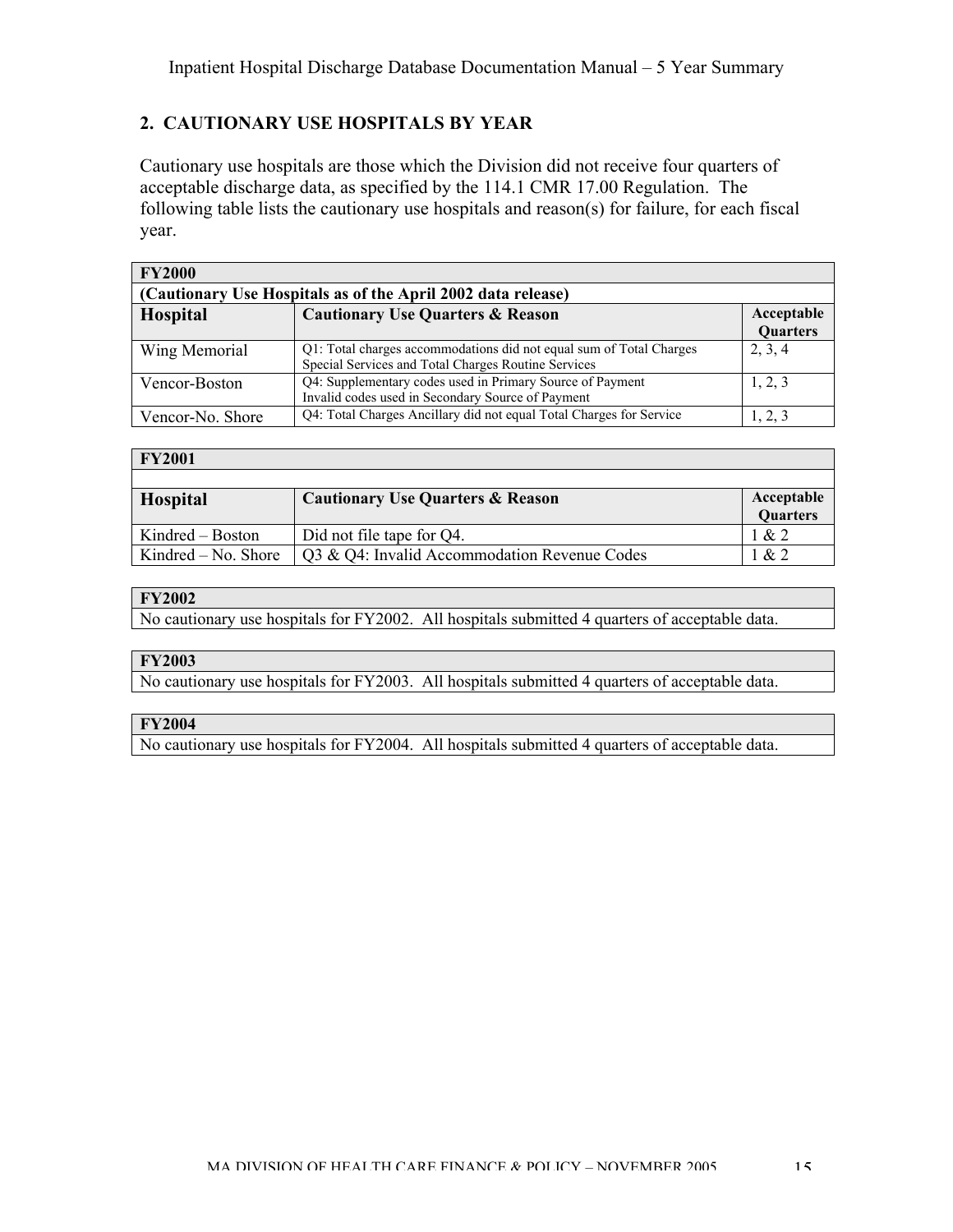| <b>Hospital Name</b><br>Org / DPH ID# | Fiscal<br>Year |               |               | <b>Charges</b> |                |               |       |                | <b>Discharges</b> |                |              |
|---------------------------------------|----------------|---------------|---------------|----------------|----------------|---------------|-------|----------------|-------------------|----------------|--------------|
|                                       |                | Q1            | Q2            | Q3             | Q <sub>4</sub> | <b>Total</b>  | Q1    | Q <sub>2</sub> | Q3                | Q <sub>4</sub> | <b>Total</b> |
| Anna Jaques                           | 2000           | \$14,558,622  | \$17,297,866  | \$17,130,193   | \$16,087,227   | \$65,073,908  | 1,917 | 2,012          | 1,951             | 1,908          | 7,788        |
| DPH #2006                             | 2001           | \$16,191,781  | \$19,986,651  | \$17,803,162   | \$18,693,970   | \$72,675,564  | 1,897 | 2,059          | 2,008             | 2,200          | 8,164        |
| ORG#1                                 | 2002           | \$18,848,718  | \$18,655,384  | \$17,676,340   | \$17,526,278   | \$72,706,720  | 2,054 | 1,996          | 1,914             | 2,005          | 7,969        |
|                                       | 2003           | \$19,317,195  | \$18,823,517  | \$18,061,381   | \$18,080,287   | \$74,282,380  | 1,909 | 1,836          | 1,855             | 1,954          | 7,554        |
|                                       | 2004           | \$18,486,266  | \$19,633,691  | \$20,113,144   | \$17,857,281   | \$76,090,382  | 1903  | 2033           | 2104              | 1907           | 7,947        |
|                                       |                |               |               |                |                |               |       |                |                   |                |              |
| <b>Athol Memorial</b>                 | 2000           | \$1,480,676   | \$2,159,969   | \$1,998,610    | \$1,839,086    | \$7,478,341   | 259   | 334            | 317               | 317            | 1,227        |
| DPH #2226                             | 2001           | \$1,938,150   | \$2,144,807   | \$2,170,435    | \$1,758,522    | \$8,011,914   | 324   | 332            | 310               | 285            | 1,251        |
| ORG#2                                 | 2002           | \$2,847,488   | \$3,000,576   | \$2,739,572    | \$2,089,005    | \$10,676,641  | 354   | 361            | 317               | 253            | 1,285        |
|                                       | 2003           | \$2,847,483   | \$2,785,762   | \$2,901,769    | \$2,683,767    | \$11,218,781  | 272   | 281            | 285               | 258            | 1,096        |
|                                       | 2004           | \$3,814,218   | \$3,823,088   | \$3,493,880    | \$3,166,885    | \$14,298,071  | 298   | 273            | 284               | 238            | 1,093        |
|                                       |                |               |               |                |                |               |       |                |                   |                |              |
| <b>Baystate Medical Center</b>        | 2000           | \$105,208,953 | \$114,594,847 | \$113,139,698  | \$117,326,609  | \$450,270,107 | 8,269 | 8,443          | 8,301             | 8,383          | 33,396       |
| DPH #2339                             | 2001           | \$115,895,522 | \$119,132,681 | \$123,335,475  | \$118,283,115  | \$476,646,793 | 8,756 | 9,123          | 9,311             | 9,060          | 36,250       |
| ORG#4                                 | 2002           | \$124,261,792 | \$123,311,808 | \$132,762,194  | \$130,867,024  | \$511,202,818 | 8,667 | 8,699          | 8,757             | 8,870          | 34,993       |
|                                       | 2003           | \$144,558,493 | \$143,382,797 | \$150,325,874  | \$146,677,341  | \$584,944,505 | 8,732 | 8,766          | 9,293             | 9,024          | 35,815       |
|                                       | 2004           | \$159,981,431 | \$170,221,608 | \$162,740,467  | \$161,309,222  | \$654,252,728 | 9,222 | 9,112          | 8,871             | 9,199          | 36,404       |
|                                       |                |               |               |                |                |               |       |                |                   |                |              |
| Berkshire Health System               | 2000           | \$29,121,846  | \$29,550,466  | \$27,877,502   | \$30,196,195   | \$116,746,009 | 2,972 | 2,942          | 2,815             | 2,880          | 11,609       |
| <b>Berkshire Campus</b>               | 2001           | \$29,089,331  | \$37,758,962  | \$35,261,567   | \$35,532,499   | \$137,642,359 | 2,749 | 2,989          | 2,998             | 2,909          | 11,645       |
| DPH #2313                             | 2002           | \$36,391,923  | \$36,236,080  | \$35,947,544   | \$35,012,041   | \$143,587,588 | 3,172 | 3,247          | 3,290             | 3,284          | 12,993       |
| ORG#7                                 | 2003           | \$34,748,670  | \$35,815,390  | \$36,793,057   | \$39,529,274   | \$146,886,391 | 3,284 | 3,306          | 3,417             | 3,415          | 13,422       |
|                                       | 2004           | \$40,598,834  | \$38,364,515  | \$40,047,006   | \$37,627,352   | \$156,637,707 | 3,259 | 3,223          | 3,322             | 3,114          | 12,918       |
|                                       |                |               |               |                |                |               |       |                |                   |                |              |
| Berkshire Health System               | 2000           | \$896,445     | \$934,165     | \$823,657      | \$1,083,827    | \$3,738,094   | 286   | 302            | 261               | 298            | 1,147        |
| <b>Hillcrest Campus</b>               | 2001           | \$1,107,303   | \$1,213,652   | \$1,217,047    | \$1,184,542    | \$4,722,544   | 263   | 315            | 335               | 339            | 1,252        |
| DPH #2231                             | 2002           | N/A           | N/A           | $\rm N/A$      | N/A            | N/A           | N/A   | N/A            | N/A               | N/A            | N/A          |
| ORG#9                                 | 2003           | N/A           | $\rm N/A$     | $\rm N/A$      | N/A            | N/A           | N/A   | N/A            | N/A               | N/A            | N/A          |
|                                       | 2004           | N/A           | N/A           | N/A            | N/A            | N/A           | N/A   | N/A            | N/A               | N/A            | N/A          |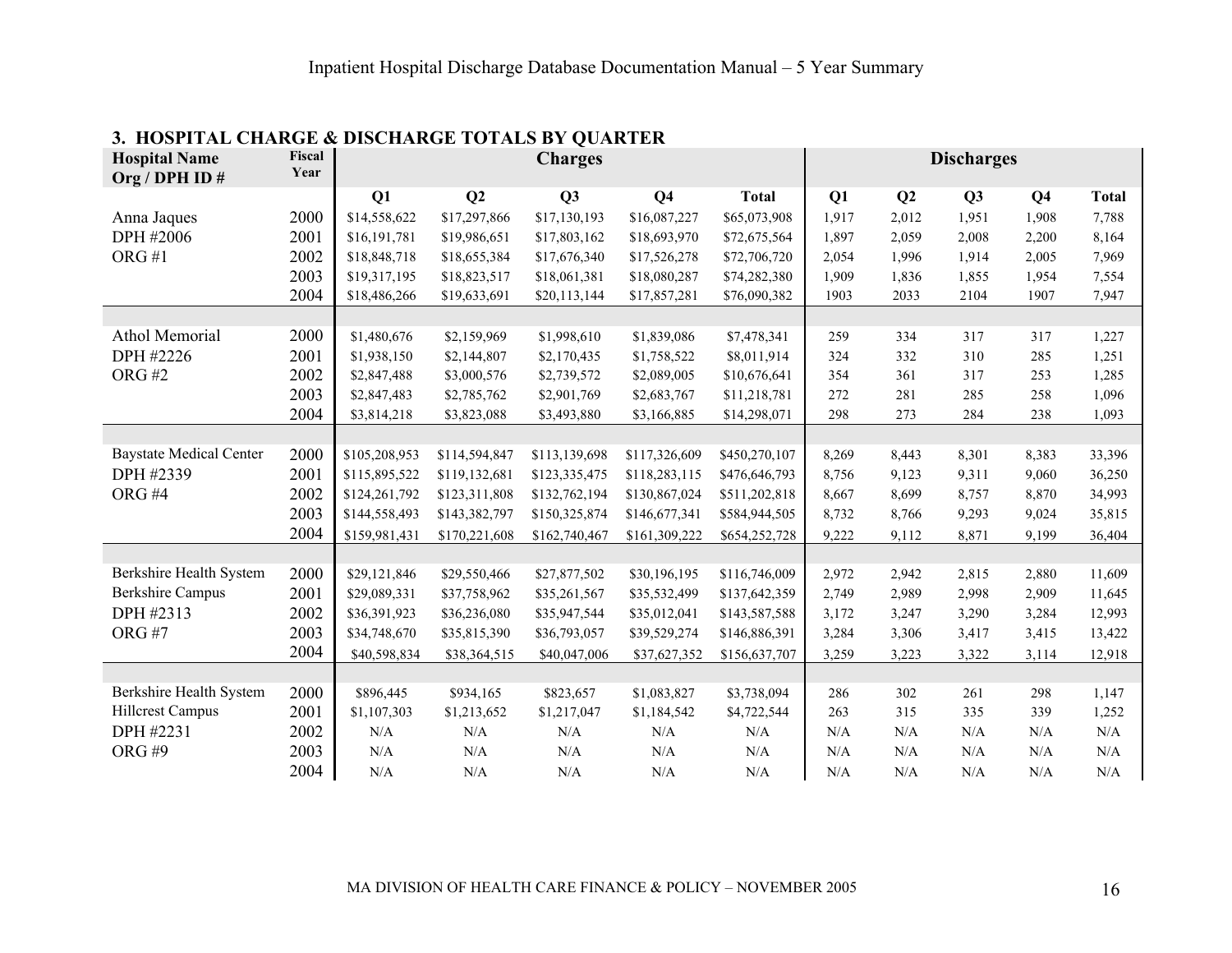| <b>Hospital Name</b><br>Org / DPH ID # | Fiscal<br>Year |               |               | <b>Charges</b> |                |                 |        |                | <b>Discharges</b> |                |              |
|----------------------------------------|----------------|---------------|---------------|----------------|----------------|-----------------|--------|----------------|-------------------|----------------|--------------|
|                                        |                | Q1            | Q2            | Q3             | Q <sub>4</sub> | <b>Total</b>    | Q1     | Q <sub>2</sub> | Q <sub>3</sub>    | Q <sub>4</sub> | <b>Total</b> |
| <b>Beth Israel Deaconess</b>           | 2000           | \$155,446,492 | \$160,197,939 | \$154,329,401  | \$156,125,528  | \$626,099,360   | 8,855  | 9,068          | 9,422             | 9,471          | 36,816       |
| DPH #2069                              | 2001           | \$168,855,124 | \$164,885,375 | \$164,124,483  | \$157,090,156  | \$654,955,138   | 9,500  | 9,232          | 9,312             | 8,959          | 37,003       |
| <b>ORG#10</b>                          | 2002           | \$163,613,655 | \$167,124,195 | \$174,295,066  | \$175,502,213  | \$680,535,129   | 8,892  | 9,211          | 9,582             | 9,313          | 36,998       |
|                                        | 2003           | \$180,514,257 | \$180,810,433 | \$189,258,359  | \$195,322,230  | \$745,905,279   | 9,124  | 9,259          | 9,879             | 9,677          | 37,939       |
|                                        | 2004           | \$204,974,039 | \$212,531,818 | \$218,634,436  | \$220,300,698  | \$856,440,991   | 9,401  | 9,156          | 9,882             | 9,976          | 38,415       |
|                                        |                |               |               |                |                |                 |        |                |                   |                |              |
| Beth Israel - Needham                  | 2000           | \$5,854,958   | \$6,125,700   | \$5,768,131    | \$5,713,661    | \$23,462,450    | 489    | 462            | 458               | 450            | 1,859        |
| DPH #2054                              | 2001           | \$6,314,407   | \$6,409,719   | \$5,826,246    | \$5,825,590    | \$24,375,962    | 463    | 484            | 469               | 511            | 1,927        |
| <b>ORG #53</b>                         | 2002           | \$5,602,977   | \$6,276,506   | \$5,582,295    | \$6,208,026    | \$23,669,804    | 496    | 486            | 462               | 510            | 1,954        |
| Formerly Deaconess Glover              | 2003           | \$6,043,740   | \$6,539,303   | \$5,899,148    | \$6,405,563    | \$24,887,754    | 495    | 522            | 491               | 516            | 2,024        |
|                                        | 2004           | \$5,889,475   | \$6,890,654   | \$7,036,146    | \$6,706,559    | \$26,522,834    | 504    | 560            | 551               | 560            | 2,175        |
|                                        |                |               |               |                |                |                 |        |                |                   |                |              |
| <b>Boston Medical Center</b>           | 2000           | \$77,493,844  | \$78,578,260  | \$83,662,587   | \$80,987,713   | \$320,722,404   | 5,913  | 5,582          | 6,098             | 6,307          | 23,900       |
| DPH #2307                              | 2001           | \$80,549,474  | \$80,792,027  | \$82,852,554   | \$87,277,816   | \$331,471,871   | 6,197  | 6,208          | 6,338             | 6,556          | 25,299       |
| <b>ORG #16</b>                         | 2002           | \$89,388,180  | \$83,817,193  | \$89,159,565   | \$95,772,154   | \$358,137,092   | 6,691  | 6,482          | 6,548             | 6,904          | 26,625       |
|                                        | 2003           | \$91,957,715  | \$88,971,878  | \$91,938,705   | \$97,919,493   | \$370,787,791   | 6,937  | 6,773          | 6,742             | 7,103          | 27,555       |
|                                        | 2004           | \$100,801,658 | \$99,746,381  | \$132,007,624  | \$126,522,762  | \$459,078,425   | 6,986  | 6,945          | 7,073             | 7,173          | 28,177       |
|                                        |                |               |               |                |                |                 |        |                |                   |                |              |
| Brigham & Women's                      | 2000           | \$263,298,440 | \$271,455,354 | \$290,876,692  | \$288,280,994  | \$1,113,911,480 | 12,055 | 11,904         | 12,637            | 12,079         | 48,675       |
| DPH #2921                              | 2001           | \$318,504,124 | \$306,895,886 | \$316,036,883  | \$319,240,096  | \$1,260,676,989 | 12,426 | 11,596         | 12,473            | 12,472         | 48,967       |
| <b>ORG #22</b>                         | 2002           | \$336,780,077 | \$332,911,648 | \$355,276,065  | \$356,208,786  | \$1,381,176,576 | 11,835 | 11,849         | 12,363            | 12,641         | 48,688       |
|                                        | 2003           | \$379,532,542 | \$381,710,014 | \$387,559,986  | \$393,077,496  | \$1,541,880,038 | 11,901 | 12,165         | 12,575            | 12,779         | 49,420       |
|                                        | 2004           | \$419,692,169 | \$409,037,474 | \$420,937,000  | \$427,188,517  | \$1,676,855,160 | 12,110 | 12,226         | 12,830            | 12,786         | 49,952       |
|                                        |                |               |               |                |                |                 |        |                |                   |                |              |
| <b>Brockton Hospital</b>               | 2000           | \$27,855,660  | \$30,680,543  | \$28,831,870   | \$28,090,526   | \$115,458,599   | 3,786  | 4,207          | 3,962             | 3,946          | 15,901       |
| DPH #2118                              | 2001           | \$29,685,697  | \$31,093,017  | \$28,653,379   | \$28,140,971   | \$117,573,064   | 3,843  | 3,864          | 3,644             | 3,499          | 14,850       |
| <b>ORG #25</b>                         | 2002           | \$32,145,564  | \$33,655,162  | \$29,976,390   | \$30,642,424   | \$126,419,540   | 3,754  | 3,767          | 3,501             | 3,421          | 14,443       |
|                                        | 2003           | \$31,588,042  | \$33,168,236  | \$33,060,604   | \$33,493,197   | \$131,310,079   | 3,374  | 3,432          | 3,545             | 3,478          | 13,829       |
|                                        | 2004           | \$33,187,738  | \$35,927,463  | \$33,735,739   | \$33,489,753   | \$136,340,693   | 3,511  | 3,722          | 3,446             | 3,416          | 14,095       |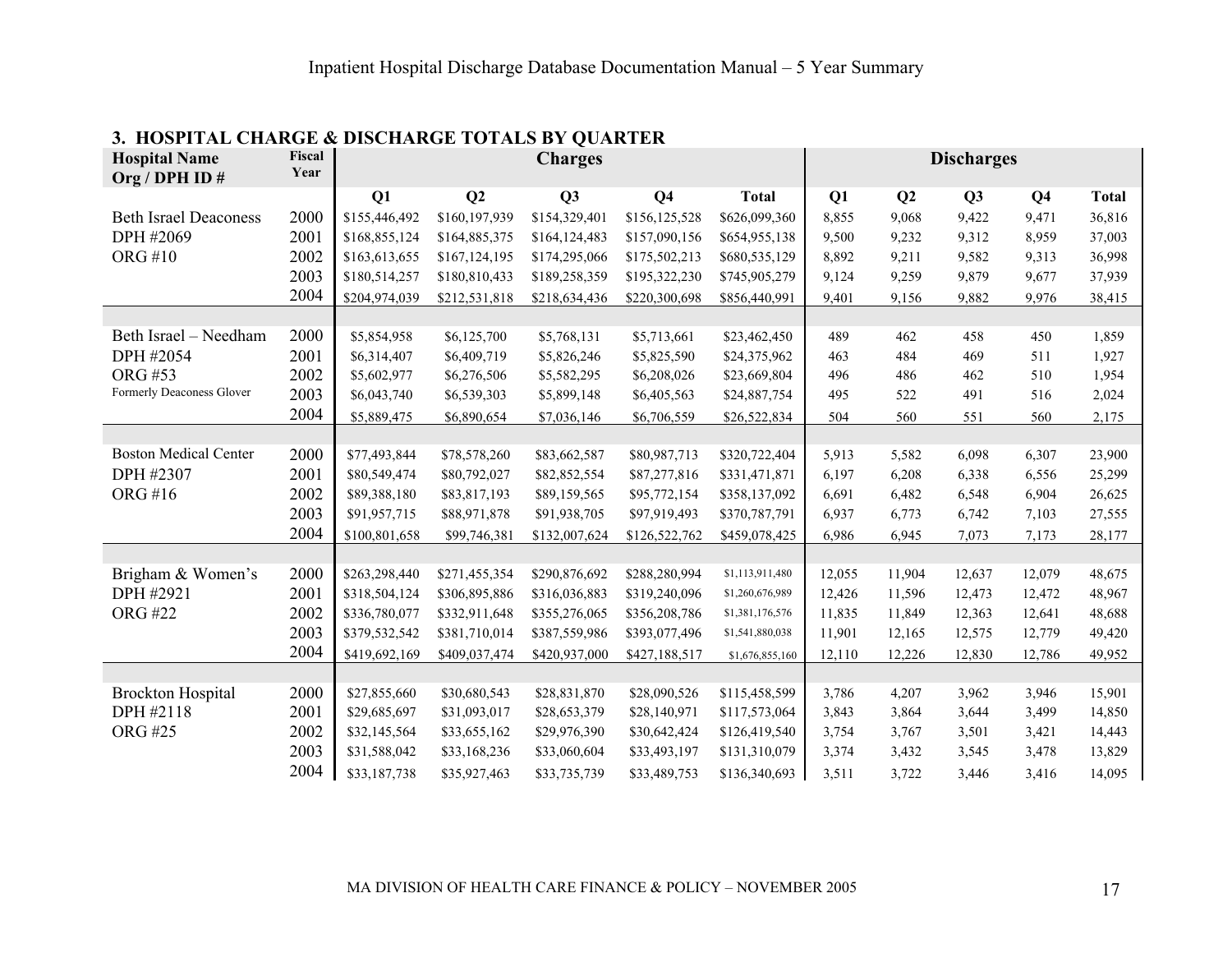| <b>Hospital Name</b><br>Org / DPH ID# | Fiscal<br>Year |              | <b>Discharges</b><br><b>Charges</b> |              |                |               |       |                |       |                |              |
|---------------------------------------|----------------|--------------|-------------------------------------|--------------|----------------|---------------|-------|----------------|-------|----------------|--------------|
|                                       |                | Q1           | Q2                                  | Q3           | Q <sub>4</sub> | <b>Total</b>  | Q1    | Q <sub>2</sub> | Q3    | Q <sub>4</sub> | <b>Total</b> |
| Cambridge Health Alliance             | 2000           | \$32,605,881 | \$33,649,728                        | \$34,244,334 | \$32,763,732   | \$133,263,675 | 2,248 | 2,330          | 2,292 | 2,305          | 9,175        |
| DPH #2108                             | 2001           | \$35,177,174 | \$37,397,800                        | \$39,089,778 | \$35,622,314   | \$147,287,066 | 2,479 | 2,692          | 2,848 | 2,689          | 10,708       |
| <b>ORG #27</b>                        | 2002           | \$50,776,162 | \$51,350,137                        | \$51,747,161 | \$50,830,818   | \$204,704,278 | 4,157 | 4,136          | 4,202 | 4,059          | 16,554       |
| *now includes Malden's                | 2003           | \$52,528,285 | \$53,323,618                        | \$55,333,922 | \$51,695,893   | \$212,881,718 | 4,036 | 4,165          | 4,471 | 4,229          | 16,901       |
| 42 psych beds & Whidden               | 2004           | \$53,963,306 | \$54,321,341                        | \$51,051,252 | \$50,934,409   | \$210,270,308 | 4,394 | 4,318          | 4,227 | 4,222          | 17,161       |
|                                       |                |              |                                     |              |                |               |       |                |       |                |              |
| Cape Cod Hospital                     | 2000           | \$30,793,235 | \$30,839,488                        | \$30,548,320 | \$34,373,685   | \$126,554,728 | 3,833 | 3,877          | 3,866 | 4,315          | 15,891       |
| DPH #2135                             | 2001           | \$33,402,905 | \$33,547,169                        | \$33,994,717 | \$38,715,981   | \$139,660,772 | 3,958 | 4,017          | 4,105 | 4,460          | 16,540       |
| <b>ORG#39</b>                         | 2002           | \$37,223,719 | \$39,144,669                        | \$38,211,824 | \$40,480,926   | \$155,061,138 | 3,916 | 4,131          | 4,179 | 4,410          | 16,636       |
|                                       | 2003           | \$41,966,932 | \$43,407,469                        | \$46,789,811 | \$49,632,379   | \$181,796,591 | 4,042 | 4,003          | 4,268 | 4,547          | 16,860       |
|                                       | 2004           | \$54,248,435 | \$54,354,923                        | \$58,056,475 | \$62,726,266   | \$229,386,099 | 4,252 | 4,075          | 4,251 | 4,497          | 17,075       |
|                                       |                |              |                                     |              |                |               |       |                |       |                |              |
| Caritas Carney                        | 2000           | \$21,005,345 | \$22,106,270                        | \$19,931,662 | \$19,734,808   | \$82,778,085  | 2,090 | 2,093          | 1,959 | 1,961          | 8,103        |
| DPH #2003                             | 2001           | \$19,793,652 | \$22,891,551                        | \$20,828,486 | \$20,524,091   | \$84,037,780  | 2,028 | 2,220          | 2,184 | 2,116          | 8,548        |
| <b>ORG #42</b>                        | 2002           | \$22,091,719 | \$23,501,811                        | \$21,479,284 | \$22,621,514   | \$89,694,328  | 2,143 | 2,158          | 2,110 | 2,214          | 8,625        |
|                                       | 2003           | \$23,723,006 | \$23,128,651                        | \$22,885,373 | \$23,001,328   | \$92,738,358  | 2,123 | 2,001          | 2,150 | 2,174          | 8,448        |
|                                       | 2004           | \$24,343,437 | \$26,008,846                        | \$24,043,075 | \$24,276,412   | \$98,671,770  | 2,164 | 2,167          | 2,042 | 2,009          | 8,382        |
|                                       |                |              |                                     |              |                |               |       |                |       |                |              |
| Caritas Good Samaritan                | 2000           | \$18,982,025 | \$18,891,554                        | \$19,327,579 | \$19,460,663   | \$76,661,821  | 2,306 | 2,160          | 2,323 | 2,375          | 9,164        |
| DPH #2101                             | 2001           | \$19,901,550 | \$21,898,831                        | \$22,855,577 | \$22,762,432   | \$65,519,559  | 2,386 | 2,547          | 2,643 | 2,559          | 10,135       |
| <b>ORG #62</b>                        | 2002           | \$23,553,542 | \$26,675,378                        | \$24,839,111 | \$25,293,367   | \$100,361,398 | 2,553 | 2,769          | 2,664 | 2,669          | 10,655       |
|                                       | 2003           | \$26,773,586 | \$28,073,220                        | \$25,029,452 | \$25,267,017   | \$105,143,275 | 2,669 | 2,741          | 2,615 | 2,915          | 10,940       |
|                                       | 2004           | \$26,891,081 | \$27,650,862                        | \$27,704,675 | \$27,695,881   | \$109,942,499 | 2,988 | 2,871          | 3,019 | 3,051          | 11,929       |
|                                       |                |              |                                     |              |                |               |       |                |       |                |              |
| Caritas Holy Family                   | 2000           | \$21,841,916 | \$23,999,063                        | \$24,189,785 | \$23,605,648   | \$93,636,412  | 2,768 | 2,916          | 3,055 | 3,002          | 11,741       |
| DPH #2225                             | 2001           | \$25,464,907 | \$27,686,468                        | \$28,146,305 | \$26,681,888   | \$107,979,568 | 3,099 | 3,280          | 3,246 | 3,377          | 13,002       |
| <b>ORG #75</b>                        | 2002           | \$28,663,991 | \$29,468,180                        | \$28,428,444 | \$30,362,448   | \$116,923,063 | 3,375 | 3,270          | 3,398 | 3,605          | 13,648       |
|                                       | 2003           | \$31,076,770 | \$33,152,828                        | \$32,612,261 | \$32,082,547   | \$128,924,406 | 3,472 | 3,561          | 3,555 | 3,472          | 14,060       |
|                                       | 2004           | \$33,026,646 | \$33,306,297                        | \$32,530,726 | \$29,977,626   | \$128,841,295 | 3,338 | 3,304          | 3,188 | 3,246          | 13,076       |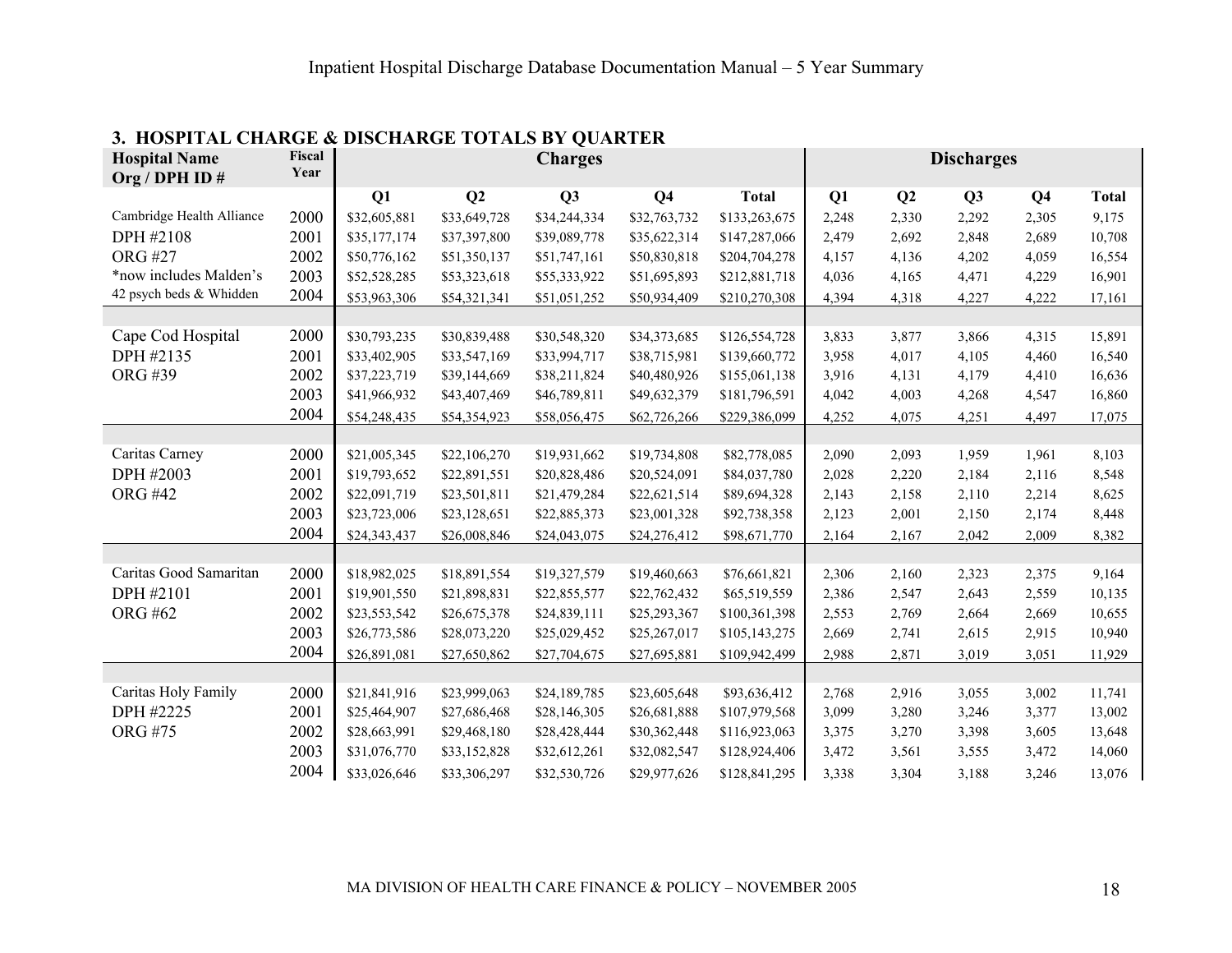| <b>Hospital Name</b><br>Org / DPH ID # | Fiscal<br>Year |              |                | <b>Charges</b> |                |               |           |                | <b>Discharges</b> |                |              |
|----------------------------------------|----------------|--------------|----------------|----------------|----------------|---------------|-----------|----------------|-------------------|----------------|--------------|
|                                        |                | Q1           | Q <sub>2</sub> | Q3             | Q <sub>4</sub> | <b>Total</b>  | Q1        | Q <sub>2</sub> | Q3                | Q <sub>4</sub> | <b>Total</b> |
| Caritas Norcap Lodge                   | 2000           | N/A          | N/A            | N/A            | N/A            | N/A           | N/A       | N/A            | N/A               | N/A            | $\rm N/A$    |
| DPH #2KGH                              | 2001           | $\rm N/A$    | $\rm N/A$      | N/A            | N/A            | N/A           | N/A       | N/A            | N/A               | N/A            | N/A          |
| ORG #4460                              | 2002           | \$982,383    | \$1,050,748    | \$1,843,844    | \$2,284,252    | \$6,161,227   | 332       | 353            | 682               | 829            | 2,196        |
|                                        | 2003           | \$2,088,241  | \$2,079,831    | \$2,055,337    | \$2,148,190    | \$8,371,599   | 739       | 752            | 734               | 778            | 3,003        |
|                                        | 2004           | \$2,125,819  | \$2,084,311    | \$1,864,444    | \$2,124,736    | \$8,199,310   | 748       | 723            | 647               | 713            | 2,831        |
|                                        |                |              |                |                |                |               |           |                |                   |                |              |
| Caritas Norwood                        | 2000           | \$25,387,199 | \$26,756,065   | \$30,969,897   | \$38,679,861   | \$121,793,022 | 3,261     | 3,397          | 3,489             | 3,477          | 13,624       |
| DPH #2114                              | 2001           | \$30,823,769 | \$31,167,997   | \$30,208,839   | \$30,156,426   | \$122,357,031 | 3,507     | 3,477          | 3,478             | 3,373          | 13,835       |
| <b>ORG #41</b>                         | 2002           | \$32,326,361 | \$33,548,482   | \$32,042,711   | \$31,860,600   | \$129,778,154 | 3,129     | 3,212          | 3,049             | 3,117          | 12,507       |
|                                        | 2003           | \$37,018,170 | \$36,059,414   | \$36,054,007   | \$35,771,839   | \$144,903,430 | 3,253     | 3,187          | 3,270             | 3,311          | 13,021       |
|                                        | 2004           | \$39,281,403 | \$42,091,292   | \$40,313,415   | \$39,100,411   | \$160,786,521 | 3,319     | 3,406          | 3,415             | 3,286          | 13,426       |
|                                        |                |              |                |                |                |               |           |                |                   |                |              |
| Caritas St. Anne's                     | 2000           | \$14,439,512 | \$18,694,826   | \$16,993,674   | \$14,415,311   | \$64,543,323  | 1,325     | 1,613          | 1,473             | 1,316          | 5,727        |
| DPH #2011                              | 2001           | \$16,308,161 | \$16,010,553   | \$18,968,325   | \$17,427,952   | \$68,714,991  | 1,427     | 1,512          | 1,492             | 1,404          | 5,835        |
| ORG #114                               | 2002           | \$17,314,398 | \$20,188,984   | \$19,846,596   | \$19,222,965   | \$76,572,943  | 1,437     | 1,530          | 1,347             | 1,298          | 5,612        |
|                                        | 2003           | \$19,188,006 | \$21,230,664   | \$21,446,974   | \$22,877,807   | \$84,743,451  | 1,343     | 1,578          | 1,485             | 1,447          | 5,853        |
|                                        | 2004           | \$21,674,473 | \$25,123,353   | \$23,591,652   | \$21,160,485   | \$91,549,963  | 1,562     | 1,666          | 1,614             | 1,482          | 6,324        |
|                                        |                |              |                |                |                |               |           |                |                   |                |              |
| Caritas St. Elizabeth's                | 2000           | \$60,667,782 | \$64,863,878   | \$69,513,444   | \$65,022,377   | \$260,067,481 | 4,027     | 4,163          | 4,181             | 3,961          | 16,332       |
| DPH #2085                              | 2001           | \$73,125,705 | \$72,008,442   | \$75,553,844   | \$71,853,449   | \$292,541,440 | 4,016     | 3,953          | 4,146             | 3,941          | 16,056       |
| ORG #126                               | 2002           | \$70,551,275 | \$71,339,342   | \$57,985,982   | \$60,168,391   | \$260,044,990 | 3,748     | 3,971          | 3,836             | 3,943          | 15,498       |
|                                        | 2003           | \$65,273,210 | \$69,883,758   | \$69,976,823   | \$68,841,101   | \$273,974,892 | 4,119     | 4,154          | 4,317             | 4,392          | 16,982       |
|                                        | 2004           | \$71,602,959 | \$74,339,142   | \$74,617,132   | \$73,647,030   | \$294,206,263 | 4,350     | 4,389          | 4,246             | 4,303          | 17,288       |
|                                        |                |              |                |                |                |               |           |                |                   |                |              |
| Caritas Southwood                      | 2000           | \$575,224    | \$518,340      | \$681,493      | \$1,183,441    | \$2,958,498   | 231       | 178            | 237               | 307            | 953          |
| DPH #2009                              | 2001           | \$842,060    | \$808,466      | \$915,835      | \$982,964      | \$3,549,325   | 317       | 324            | 353               | 365            | 1,359        |
| ORG#                                   | 2002           | N/A          | N/A            | $\rm N/A$      | N/A            | N/A           | N/A       | N/A            | N/A               | N/A            | N/A          |
|                                        | 2003           | N/A          | $\rm N/A$      | $\rm N/A$      | N/A            | N/A           | $\rm N/A$ | N/A            | N/A               | N/A            | N/A          |
|                                        | 2004           | N/A          | N/A            | N/A            | N/A            | N/A           | N/A       | N/A            | N/A               | N/A            | N/A          |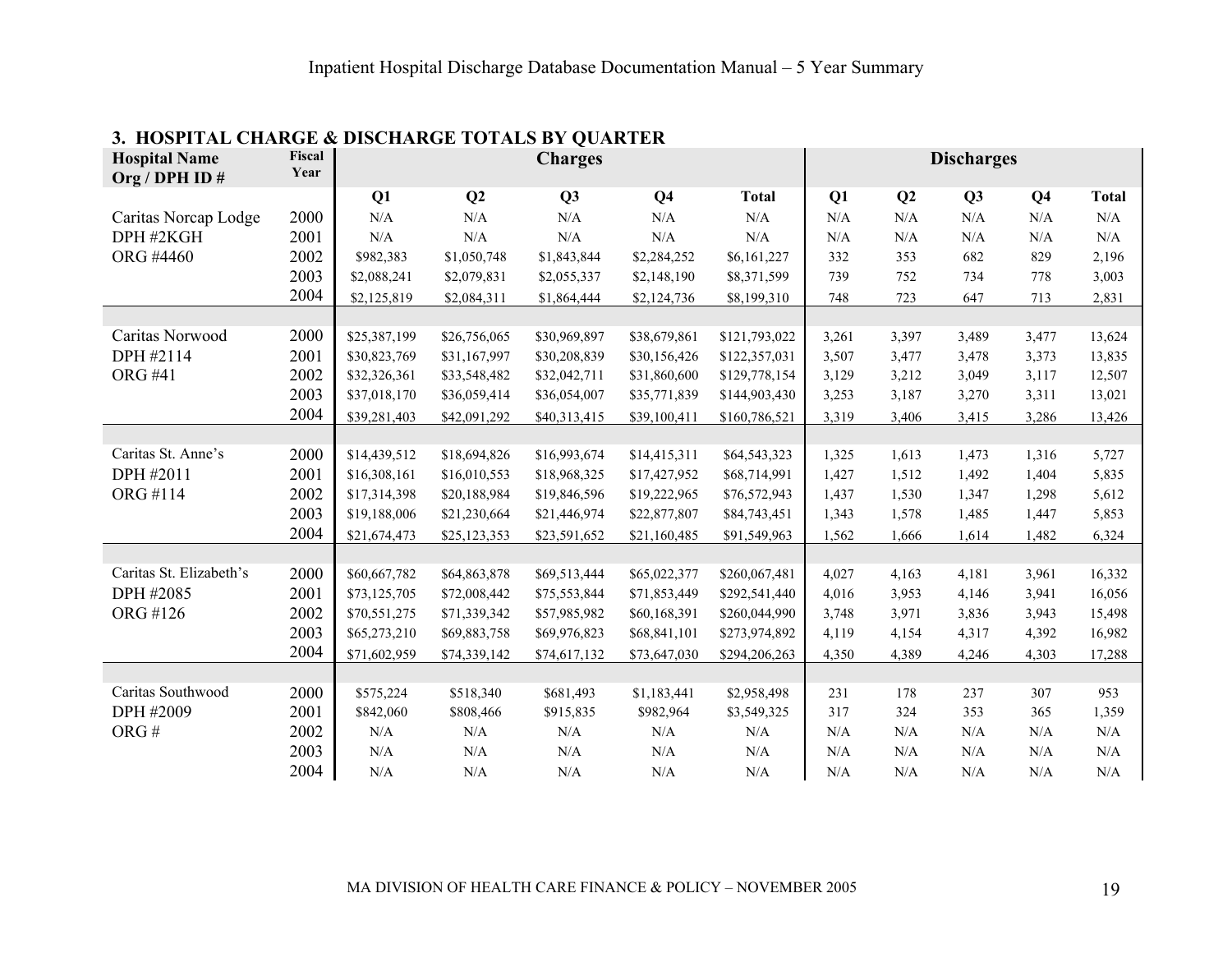| <b>Hospital Name</b><br>Org / DPH ID# | Fiscal<br>Year |               |               | <b>Charges</b> |                |               |       |       | <b>Discharges</b> |                |              |
|---------------------------------------|----------------|---------------|---------------|----------------|----------------|---------------|-------|-------|-------------------|----------------|--------------|
|                                       |                | Q1            | Q2            | Q <sub>3</sub> | Q <sub>4</sub> | <b>Total</b>  | Q1    | Q2    | Q <sub>3</sub>    | Q <sub>4</sub> | <b>Total</b> |
| Children's Hospital                   | 2000           | \$74,716,268  | \$79,547,257  | \$83,192,726   | \$85,333,532   | \$322,789,783 | 4,031 | 4,302 | 4,200             | 3,960          | 16,493       |
| DPH #2139                             | 2001           | \$83,438,619  | \$88,394,828  | \$108,764,405  | \$112,295,612  | \$392,893,464 | 3,971 | 4,167 | 3,989             | 3,988          | 16,115       |
| <b>ORG #46</b>                        | 2002           | \$119,336,055 | \$117,161,007 | \$127,431,491  | \$120,844,688  | \$484,773,241 | 3,920 | 4,207 | 4,063             | 4,203          | 16,393       |
|                                       | 2003           | \$133,931,406 | \$121,239,155 | \$129,560,864  | \$132,184,519  | \$516,915,944 | 4,456 | 4,459 | 4,094             | 4,230          | 17,239       |
|                                       | 2004           | \$134,701,131 | \$126,287,273 | \$132,599,151  | \$134,156,407  | \$527,743,962 | 4,120 | 4,230 | 4,173             | 4,026          | 16,549       |
|                                       |                |               |               |                |                |               |       |       |                   |                |              |
| Clinton Hospital                      | 2000           | \$3,723,595   | \$3,836,828   | \$3,553,235    | \$3,481,125    | \$14,594,783  | 372   | 391   | 379               | 374            | 1,516        |
| DPH #2126                             | 2001           | \$3,301,944   | \$3,904,118   | \$4,072,233    | \$3,478,747    | \$14,757,042  | 352   | 405   | 406               | 384            | 1,547        |
| ORG #132                              | 2002           | \$3,388,589   | \$4,085,141   | \$3,739,545    | \$3,724,901    | \$14,938,176  | 327   | 398   | 374               | 336            | 1,435        |
|                                       | 2003           | \$3,453,207   | \$3,827,936   | \$3,746,050    | \$3,527,502    | \$14,554,695  | 329   | 349   | 356               | 321            | 1,355        |
|                                       | 2004           | \$4,211,148   | \$4,471,083   | \$4,488,915    | \$4,050,728    | \$17,221,874  | 314   | 333   | 331               | 288            | 1,266        |
|                                       |                |               |               |                |                |               |       |       |                   |                |              |
| Cooley Dickinson                      | 2000           | \$12,767,744  | \$13,240,025  | \$12,887,703   | \$12,518,812   | \$51,414,284  | 2,022 | 2,073 | 2,079             | 2,063          | 8,237        |
| DPH #2155                             | 2001           | \$14,209,802  | \$15,419,177  | \$14,955,095   | \$13,982,085   | \$58,566,159  | 2,045 | 2,144 | 2,198             | 2,099          | 8,486        |
| <b>ORG #50</b>                        | 2002           | \$16,607,221  | \$17,351,786  | \$15,957,012   | \$15,759,988   | \$65,676,007  | 2,133 | 2,322 | 2,131             | 2,038          | 8,624        |
|                                       | 2003           | \$19,360,439  | \$19,715,361  | \$19,027,925   | \$18,806,680   | \$76,910,405  | 2,107 | 2,145 | 2,215             | 2,168          | 8,635        |
|                                       | 2004           | \$22,283,287  | \$21,205,917  | \$20,738,129   | \$18,453,462   | \$82,680,795  | 2,226 | 2,142 | 2,164             | 1,903          | 8,435        |
|                                       |                |               |               |                |                |               |       |       |                   |                |              |
| Dana Farber                           | 2000           | \$8,633,650   | \$8,602,805   | \$9,503,295    | \$8,758,931    | \$35,498,681  | 228   | 193   | 226               | 217            | 864          |
| DPH #2335                             | 2001           | \$10,153,125  | \$9,480,226   | \$14,642,062   | \$9,901,592    | \$44,177,005  | 244   | 237   | 236               | 223            | 940          |
| <b>ORG #51</b>                        | 2002           | \$11,282,831  | \$10,352,447  | \$10,455,966   | \$11,149,096   | \$43,240,340  | 253   | 235   | 238               | 243            | 969          |
|                                       | 2003           | \$12,641,059  | \$11,432,689  | \$12,754,887   | \$11,003,219   | \$47,831,854  | 259   | 232   | 210               | 219            | 920          |
|                                       | 2004           | \$14,177,241  | \$11,320,325  | \$12,777,427   | \$8,785,198    | \$47,060,191  | 290   | 233   | 244               | 163            | 930          |
|                                       |                |               |               |                |                |               |       |       |                   |                |              |
| Emerson Hospital                      | 2000           | \$22,821,328  | \$22,985,520  | \$24,182,387   | \$22,739,796   | \$92,729,031  | 2,306 | 2,258 | 2,432             | 2,263          | 9,259        |
| DPH #2018                             | 2001           | \$24,038,695  | \$25,533,967  | \$25,116,530   | \$22,869,945   | \$97,559,137  | 2,271 | 2,369 | 2,396             | 2,331          | 9,367        |
| <b>ORG #57</b>                        | 2002           | \$24,905,839  | \$25,687,794  | \$24,803,167   | \$25,246,818   | \$100,643,618 | 2,315 | 2,367 | 2,315             | 2,258          | 9,255        |
|                                       | 2003           | \$26,915,228  | \$27,781,535  | \$26,981,016   | \$26,338,993   | \$108,016,772 | 2,220 | 2,363 | 2,414             | 2,282          | 9,279        |
|                                       | 2004           | \$27,448,264  | \$28,152,919  | \$30,366,931   | \$27,931,489   | \$113,899,603 | 2,266 | 2,073 | 2,076             | 1,988          | 8,403        |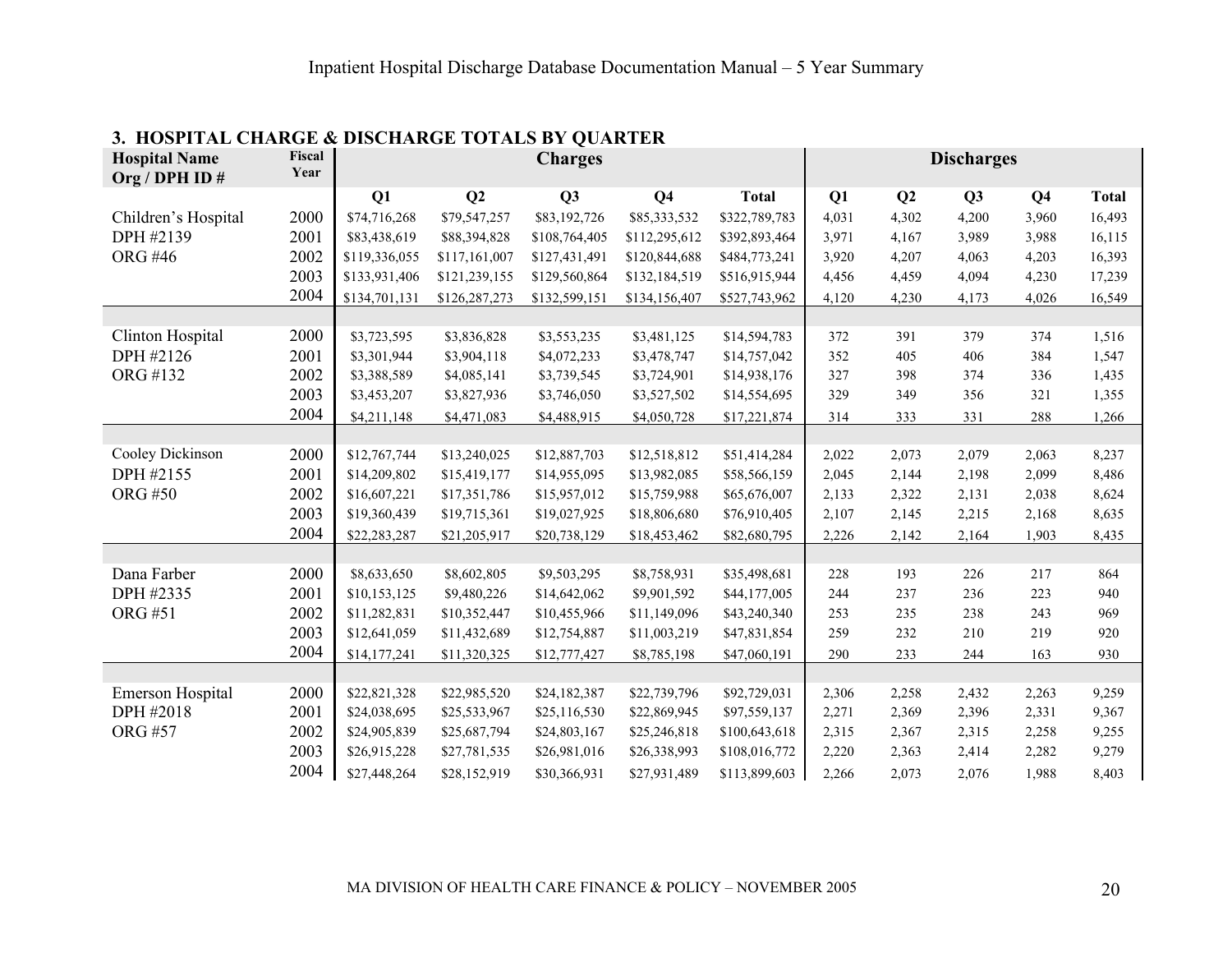| <b>Hospital Name</b><br>Org / DPH ID# | Fiscal<br>Year |              |              | <b>Charges</b> |                |               |       |                | <b>Discharges</b> |                |              |
|---------------------------------------|----------------|--------------|--------------|----------------|----------------|---------------|-------|----------------|-------------------|----------------|--------------|
|                                       |                | Q1           | Q2           | Q3             | Q <sub>4</sub> | <b>Total</b>  | Q1    | Q <sub>2</sub> | Q3                | Q <sub>4</sub> | <b>Total</b> |
| Fairview Hospital                     | 2000           | \$3,040,135  | \$3,036,495  | \$2,900,509    | \$4,031,787    | \$13,008,926  | 354   | 391            | 343               | 381            | 1,469        |
| DPH #2052                             | 2001           | \$4,545,654  | \$4,627,279  | \$4,336,298    | \$3,270,221    | \$16,779,452  | 386   | 394            | 416               | 395            | 1,591        |
| ORG#8                                 | 2002           | \$3,883,433  | \$3,453,269  | \$3,266,818    | \$2,708,262    | \$13,311,782  | 420   | 378            | 433               | 374            | 1,605        |
|                                       | 2003           | \$2,584,203  | \$2,527,231  | \$2,608,472    | \$2,475,250    | \$10,195,156  | 342   | 302            | 301               | 322            | 1,267        |
|                                       | 2004           | \$2,604,467  | \$2,803,607  | \$3,128,944    | \$2,684,144    | \$11,221,162  | 319   | 307            | 350               | 306            | 1,282        |
|                                       |                |              |              |                |                |               |       |                |                   |                |              |
| Falmouth Hospital                     | 2000           | \$10,895,413 | \$11,935,300 | \$13,506,328   | \$13,613,328   | \$49,950,369  | 1,386 | 1,587          | 1,631             | 1,638          | 6,242        |
| DPH #2289                             | 2001           | \$12,807,927 | \$13,800,416 | \$13,690,811   | \$13,712,477   | \$54,011,631  | 1,523 | 1,554          | 1,628             | 1,607          | 6,312        |
| <b>ORG #40</b>                        | 2002           | \$14,077,033 | \$14,729,566 | \$15,258,104   | \$15,629,459   | \$59,694,162  | 1,530 | 1,688          | 1,691             | 1,737          | 6,646        |
|                                       | 2003           | \$15,654,915 | \$15,883,022 | \$14,875,654   | \$16,487,230   | \$62,900,821  | 1,628 | 1,556          | 1,445             | 1,770          | 6,399        |
|                                       | 2004           | \$17,026,003 | \$17,041,758 | \$15,470,580   | \$17,847,995   | \$67,386,336  | 1,532 | 1,590          | 1,600             | 1,751          | 6,473        |
|                                       |                |              |              |                |                |               |       |                |                   |                |              |
| Faulkner Hospital                     | 2000           | \$16,607,392 | \$16,576,536 | \$15,266,955   | \$15,229,835   | \$63,680,718  | 1,500 | 1,484          | 1,395             | 1,378          | 5,757        |
| DPH #2048                             | 2001           | \$19,283,273 | \$22,572,019 | \$22,810,349   | \$22,029,734   | \$86,695,375  | 1,511 | 1,855          | 1,959             | 1,940          | 7,265        |
| <b>ORG #59</b>                        | 2002           | \$26,168,170 | \$28,464,820 | \$29,049,605   | \$25,783,124   | \$109,465,719 | 2,018 | 2,041          | 2,035             | 1,978          | 8,072        |
|                                       | 2003           | \$28,137,897 | \$31,817,909 | \$32,275,523   | \$29,928,593   | \$122,159,922 | 1,965 | 1,993          | 2,075             | 2,029          | 8,062        |
|                                       | 2004           | \$36,597,177 | \$36,213,534 | \$34,202,012   | \$33,871,839   | \$140,884,562 | 2,093 | 2,074          | 2,096             | 2,020          | 8,283        |
|                                       |                |              |              |                |                |               |       |                |                   |                |              |
| Franklin Medical Center               | 2000           | \$11,262,180 | \$12,386,520 | \$10,877,270   | \$10,703,527   | \$45,229,497  | 1,282 | 1,323          | 1,178             | 1,146          | 4,929        |
| DPH #2120                             | 2001           | \$12,177,536 | \$12,998,581 | \$12,045,865   | \$10,775,508   | \$47,997,490  | 1,226 | 1,273          | 1,310             | 1,173          | 4,982        |
| ORG#5                                 | 2002           | \$12,219,862 | \$12,107,981 | \$11,680,822   | \$11,144,658   | \$47,153,323  | 1,144 | 1,220          | 1,210             | 1,242          | 4,816        |
|                                       | 2003           | \$13,278,580 | \$13,795,972 | \$12,567,165   | \$12,832,502   | \$52,474,219  | 1,299 | 1,345          | 1,285             | 1,300          | 5,229        |
|                                       | 2004           | \$13,351,521 | \$14,971,111 | \$13,266,742   | \$12,918,949   | \$54,508,323  | 1,338 | 1,367          | 1,235             | 1,248          | 5,188        |
|                                       |                |              |              |                |                |               |       |                |                   |                |              |
| Hallmark - Lawrence                   | 2000           | \$11,265,688 | \$11,418,109 | \$10,640,043   | \$11,112,302   | \$44,436,142  | 1,463 | 1,370          | 1,373             | 1,344          | 5,550        |
| DPH #2038                             | 2001           | \$13,080,489 | \$13,240,535 | \$11,871,157   | \$12,409,509   | \$50,601,690  | 1,336 | 1,319          | 1,179             | 1,168          | 5,002        |
| <b>ORG #66</b>                        | 2002           | \$13,701,150 | \$15,166,386 | \$14,780,509   | \$14,052,663   | \$57,700,708  | 1,161 | 1,251          | 1,183             | 1,194          | 4,789        |
|                                       | 2003           | \$15,986,515 | \$16,125,304 | \$17,008,179   | \$16,189,622   | \$65,309,620  | 1,242 | 1,238          | 1,319             | 1,263          | 5,062        |
|                                       | 2004           | \$17,308,207 | \$18,256,629 | \$17,514,593   | \$17,079,946   | \$70,159,375  | 1,314 | 1,372          | 1,304             | 1,271          | 5,261        |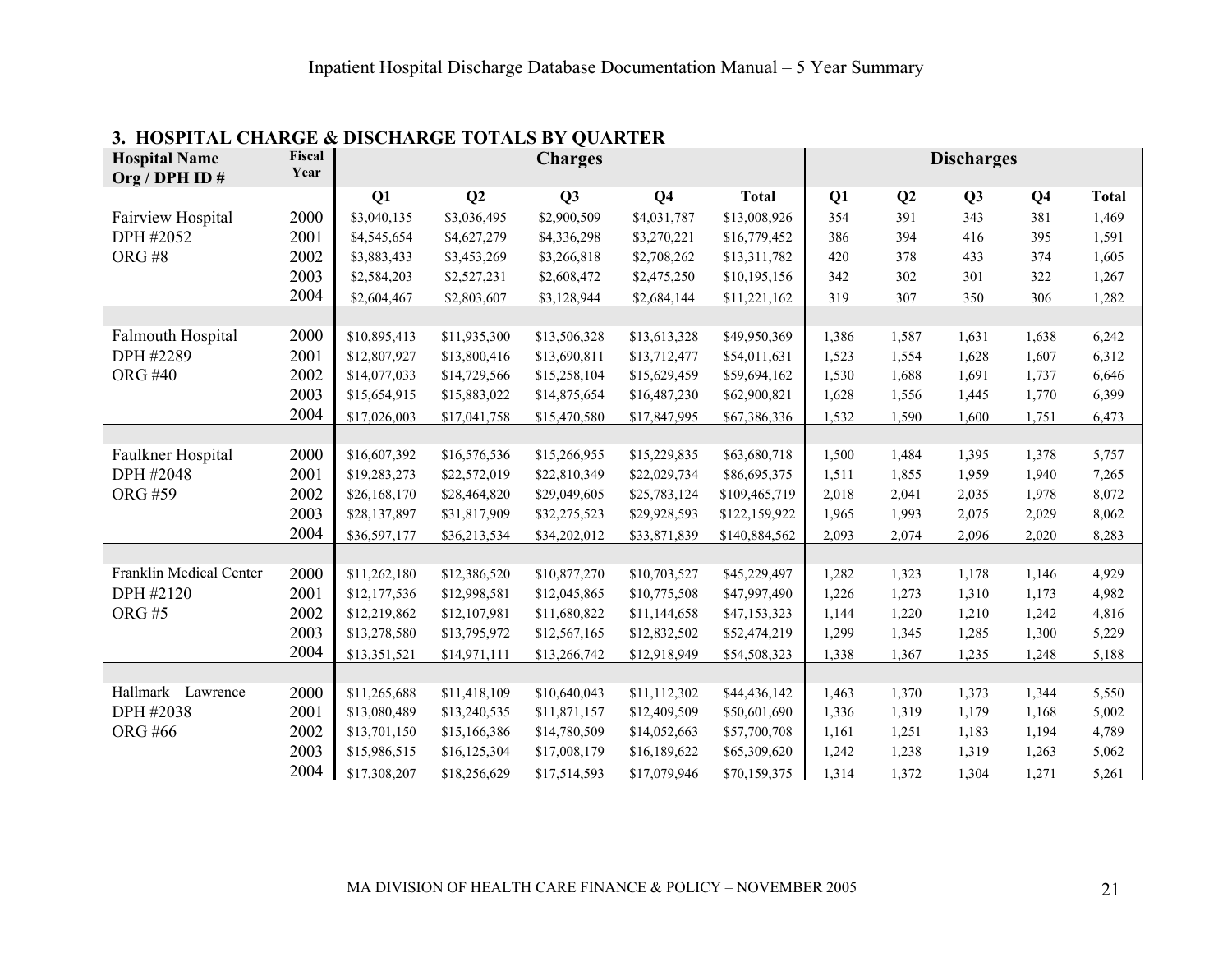| <b>Hospital Name</b><br>Org / DPH ID# | Fiscal<br>Year |              |              | <b>Charges</b> |                |               |       |                | <b>Discharges</b> |                |              |
|---------------------------------------|----------------|--------------|--------------|----------------|----------------|---------------|-------|----------------|-------------------|----------------|--------------|
|                                       |                | Q1           | Q2           | Q3             | Q <sub>4</sub> | <b>Total</b>  | Q1    | Q <sub>2</sub> | Q <sub>3</sub>    | Q <sub>4</sub> | <b>Total</b> |
| Hallmark - Malden                     | 2000           | \$3,874,073  | \$4,724,821  | \$4,083,261    | \$3,894,903    | \$16,577,058  | 265   | 296            | 285               | 262            | 1,108        |
| DPH #2041                             | 2001           | \$2,738,771  | \$4,237,943  | \$4,393,233    | \$700,141      | \$12,070,088  | 199   | 242            | 243               | 51             | 735          |
| ORG#                                  | 2002           | N/A          | N/A          | N/A            | N/A            | N/A           | N/A   | N/A            | N/A               | $\rm N/A$      | N/A          |
| As of FY01, part of                   | 2003           | N/A          | N/A          | N/A            | N/A            | N/A           | N/A   | N/A            | N/A               | N/A            | N/A          |
| Cambridge Health Alliance             | 2004           | N/A          | N/A          | N/A            | N/A            | N/A           | N/A   | N/A            | N/A               | N/A            | N/A          |
|                                       |                |              |              |                |                |               |       |                |                   |                |              |
| Hallmark - Melrose                    | 2000           | \$17,246,130 | \$19,138,277 | \$18,935,372   | \$18,910,868   | \$74,230,647  | 3,247 | 3,428          | 3,530             | 3,203          | 13,408       |
| DPH #2058                             | 2001           | \$22,051,443 | \$21,938,217 | \$21,172,795   | \$21,724,827   | \$86,887,282  | 3,250 | 3,110          | 3,198             | 3,071          | 12,629       |
| <b>ORG #141</b>                       | 2002           | \$24,464,698 | \$25,398,548 | \$25,539,199   | \$24,788,352   | \$100,190,797 | 3,075 | 3,084          | 3,118             | 3,010          | 12,287       |
|                                       | 2003           | \$27,467,243 | \$28,056,636 | \$25,866,438   | \$26,988,963   | \$108,379,280 | 2,954 | 2,968          | 2,952             | 2,974          | 11,848       |
|                                       | 2004           | \$28,145,490 | \$28,933,288 | \$27,852,054   | \$27,458,017   | \$112,388,849 | 3,004 | 2,969          | 2,951             | 2,922          | 11,846       |
|                                       |                |              |              |                |                |               |       |                |                   |                |              |
| Hallmark - Whidden                    | 2000           | \$7,109,272  | \$7,686,613  | \$6,401,337    | \$7,044,655    | \$28,241,877  | 1,113 | 1,161          | 1,047             | 1,069          | 4,390        |
| DPH #2046                             | 2001           | \$7,348,869  | \$8,198,767  | \$8,460,940    | \$9,018,861    | \$33,027,437  | 1,098 | 1,063          | 982               | 1,111          | 4,254        |
| ORG#                                  | 2002           | $\rm N/A$    | N/A          | N/A            | N/A            | N/A           | N/A   | N/A            | N/A               | N/A            | N/A          |
| As of FY2001, part of                 | 2003           | N/A          | N/A          | N/A            | N/A            | N/A           | N/A   | N/A            | N/A               | N/A            | N/A          |
| Cambridge Health Alliance             | 2004           | N/A          | N/A          | N/A            | N/A            | N/A           | N/A   | N/A            | N/A               | $\rm N/A$      | N/A          |
|                                       |                |              |              |                |                |               |       |                |                   |                |              |
| Harrington Memorial                   | 2000           | \$6,669,022  | \$6,728,087  | \$5,742,416    | \$5,690,631    | \$24,830,156  | 1,064 | 1,070          | 990               | 908            | 4,032        |
| DPH #2143                             | 2001           | \$6,083,634  | \$6,253,340  | \$6,055,937    | \$6,106,460    | \$24,499,371  | 899   | 930            | 858               | 888            | 3,575        |
| <b>ORG #68</b>                        | 2002           | \$7,133,097  | \$6,949,365  | \$7,318,294    | \$6,168,206    | \$27,568,962  | 886   | 896            | 903               | 800            | 3,485        |
|                                       | 2003           | \$6,777,447  | \$7,897,298  | \$6,722,844    | \$7,395,473    | \$28,793,062  | 838   | 957            | 796               | 922            | 3,513        |
|                                       | 2004           | \$8,191,403  | \$8,116,968  | \$7,412,673    | \$7,953,101    | \$31,674,145  | 861   | 872            | 780               | 862            | 3,375        |
|                                       |                |              |              |                |                |               |       |                |                   |                |              |
| Health Alliance Hospital              | 2000           | \$15,078,737 | \$16,244,634 | \$15,604,201   | \$14,273,138   | \$61,200,710  | 2,066 | 2,461          | 2,321             | 2,229          | 9,077        |
| DPH #2034                             | 2001           | \$15,821,818 | \$16,552,079 | \$15,629,960   | \$14,803,851   | \$62,807,708  | 2,260 | 2,335          | 2,277             | 2,149          | 9,021        |
| <b>ORG #71</b>                        | 2002           | \$15,796,563 | \$17,543,384 | \$17,145,749   | \$16,504,502   | \$66,990,198  | 2,230 | 2,444          | 2,306             | 2,313          | 9,293        |
|                                       | 2003           | \$18,624,099 | \$19,189,116 | \$17,976,679   | \$18,111,306   | \$73,901,200  | 2,330 | 2,350          | 2,206             | 2,323          | 9,209        |
|                                       | 2004           | \$19,226,557 | \$20,175,024 | \$18,996,496   | \$18,903,252   | \$77,301,329  | 2,261 | 2,199          | 2,103             | 2,104          | 8,667        |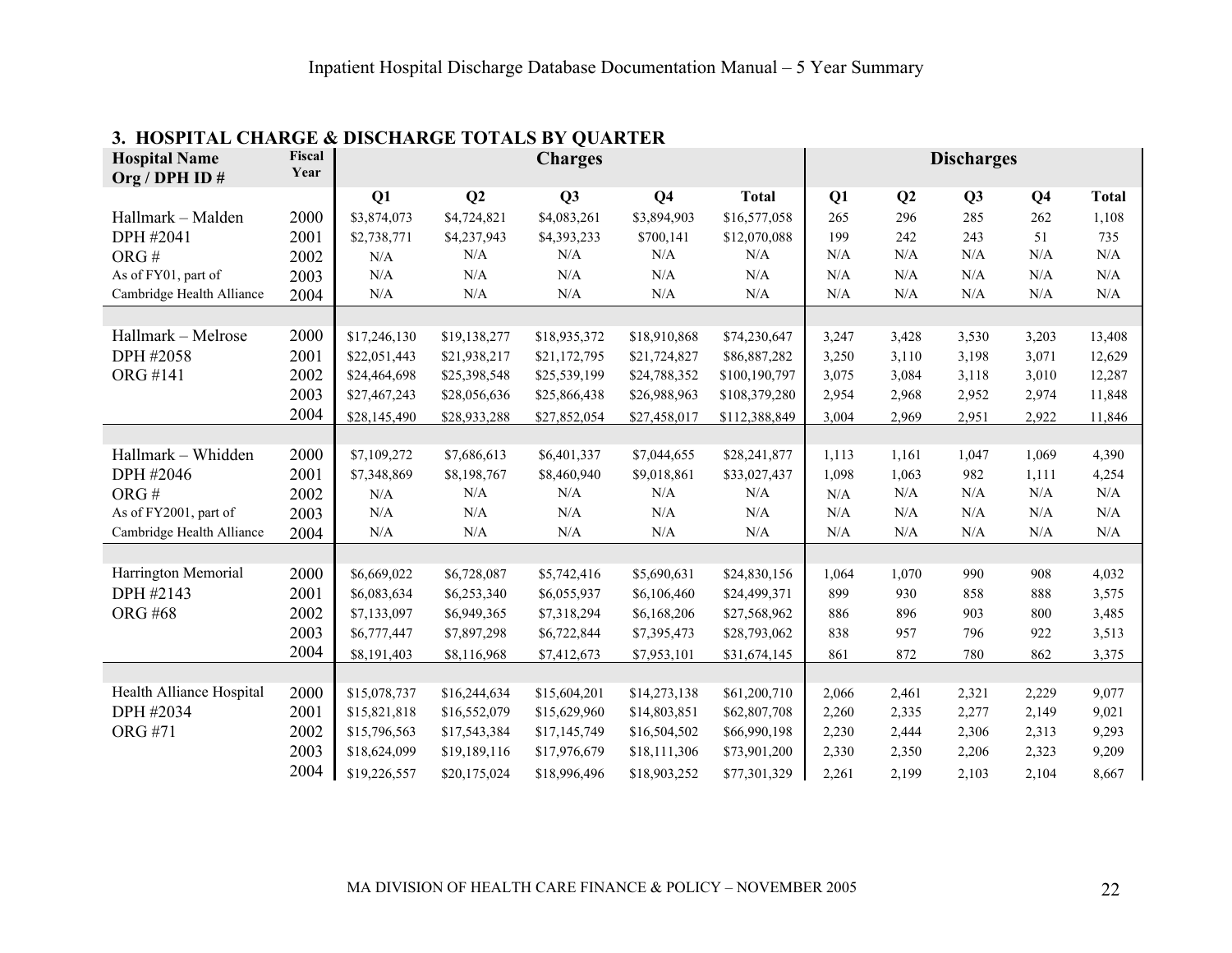| <b>Hospital Name</b><br>Org / DPH ID# | Fiscal<br>Year |              |              | <b>Charges</b> |                |              |       |                | <b>Discharges</b> |                |              |
|---------------------------------------|----------------|--------------|--------------|----------------|----------------|--------------|-------|----------------|-------------------|----------------|--------------|
|                                       |                | Q1           | Q2           | Q3             | Q <sub>4</sub> | <b>Total</b> | Q1    | Q <sub>2</sub> | Q3                | Q <sub>4</sub> | <b>Total</b> |
| Heywood Hospital                      | 2000           | \$9,130,876  | \$9,778,759  | \$9,195,372    | \$9,208,656    | \$37,313,663 | 1,260 | 1,347          | 1,318             | 1,351          | 5,276        |
| DPH #2036                             | 2001           | \$10,504,510 | \$11,415,278 | \$10,661,517   | \$10,053,151   | \$42,634,456 | 1,307 | 1,399          | 1,396             | 1,348          | 5,450        |
| <b>ORG #73</b>                        | 2002           | \$11,364,181 | \$12,658,496 | \$12,063,566   | \$12,293,250   | \$48,379,493 | 1,409 | 1,401          | 1,328             | 1,435          | 5,573        |
|                                       | 2003           | \$11,646,545 | \$13,141,815 | \$12,714,667   | \$13,028,020   | \$50,531,047 | 1,222 | 1,362          | 1,344             | 1,335          | 5,263        |
|                                       | 2004           | \$14,238,761 | \$15,246,566 | \$13,386,220   | \$14,051,685   | \$56,923,232 | 1,358 | 1,348          | 1,194             | 1,254          | 5,154        |
|                                       |                |              |              |                |                |              |       |                |                   |                |              |
| Holyoke Med. Ctr.                     | 2000           | \$15,255,302 | \$16,508,854 | \$14,983,035   | \$11,460,964   | \$58,208,155 | 2,025 | 1,896          | 1,873             | 1,847          | 7,641        |
| DPH #2145                             | 2001           | \$15,103,431 | \$15,275,337 | \$15,774,786   | \$14,695,236   | \$60,848,790 | 1,779 | 1,822          | 1,853             | 1,734          | 7,188        |
| <b>ORG #77</b>                        | 2002           | \$15,845,721 | \$17,719,932 | \$16,011,306   | \$16,321,115   | \$65,898,074 | 1,856 | 1,979          | 1,877             | 1,998          | 7,710        |
|                                       | 2003           | \$16,173,071 | \$16,238,879 | \$15,767,405   | \$17,417,954   | \$65,597,309 | 1,888 | 1,848          | 1,819             | 1,953          | 7,508        |
|                                       | 2004           | \$18,135,177 | \$19,019,958 | \$17,971,812   | \$17,809,602   | \$72,936,549 | 2,013 | 1,991          | 1,884             | 2,023          | 7,911        |
|                                       |                |              |              |                |                |              |       |                |                   |                |              |
| Hubbard Hospital                      | 2000           | \$3,670,032  | \$3,875,075  | \$4,129,630    | \$3,392,342    | \$15,067,079 | 504   | 503            | 564               | 476            | 2,047        |
| DPH #2157                             | 2001           | \$3,672,848  | \$3,932,080  | \$3,934,979    | \$3,447,903    | \$14,987,810 | 505   | 522            | 553               | 487            | 2,067        |
| <b>ORG #78</b>                        | 2002           | \$4,019,867  | \$4,358,611  | \$4,338,642    | \$4,008,363    | \$16,725,483 | 527   | 552            | 528               | 485            | 2,092        |
|                                       | 2003           | \$4,181,626  | \$4,407,043  | \$3,780,131    | \$3,514,961    | \$15,883,761 | 526   | 550            | 445               | 394            | 1,915        |
|                                       | 2004           | \$4,217,723  | \$4,361,940  | \$2,919,805    | \$1,839,443    | \$13,338,911 | 471   | 468            | 366               | 278            | 1,583        |
|                                       |                |              |              |                |                |              |       |                |                   |                |              |
| Jordan Hospital                       | 2000           | \$15,542,391 | \$14,881,391 | \$14,565,437   | \$14,560,536   | \$59,549,755 | 1,925 | 2,090          | 2,103             | 2,026          | 8,144        |
| DPH #2082                             | 2001           | \$14,896,869 | \$16,686,190 | \$17,944,075   | \$18,030,563   | \$67,557,697 | 1,918 | 2,010          | 2,100             | 2,067          | 8,095        |
| <b>ORG #79</b>                        | 2002           | \$18,188,090 | \$18,385,330 | \$17,921,954   | \$18,291,044   | \$72,786,418 | 1,998 | 1,991          | 2,013             | 2,034          | 8,036        |
|                                       | 2003           | \$17,343,088 | \$18,928,503 | \$18,948,965   | \$20,314,147   | \$75,534,703 | 1,996 | 2,059          | 2,143             | 2,137          | 8,335        |
|                                       | 2004           | \$22,203,452 | \$23,252,345 | \$22,530,259   | \$22,749,566   | \$90,735,622 | 2,177 | 2,098          | 2,084             | 2,160          | 8,519        |
|                                       |                |              |              |                |                |              |       |                |                   |                |              |
| Kindred - Boston                      | 2000           | \$8,532,427  | \$12,067,330 | \$11,095,720   | \$11,016,102   | \$42,711,579 | 154   | 165            | 143               | 145            | 607          |
| DPH #2091                             | 2001           | \$10,084,795 | \$12,504,310 | \$10,898,172   | \$0            | \$33,487,277 | 161   | 165            | 165               | $\overline{0}$ | 491          |
| ORG#                                  | 2002           | \$10,514,201 | \$13,013,894 | \$12,865,549   | \$8,990,881    | \$45,384,525 | 137   | 142            | 114               | 108            | 501          |
| Formerly Vencor - Boston              | 2003           | \$14,852,288 | \$9,286,506  | \$7,524,875    | \$5,262,939    | \$36,926,608 | 156   | 164            | 118               | 67             | 505          |
|                                       | 2004           | \$9,725,419  | \$8,012,905  | \$7,165,886    | \$7,771,797    | \$32,676,007 | 106   | 94             | 86                | 95             | 381          |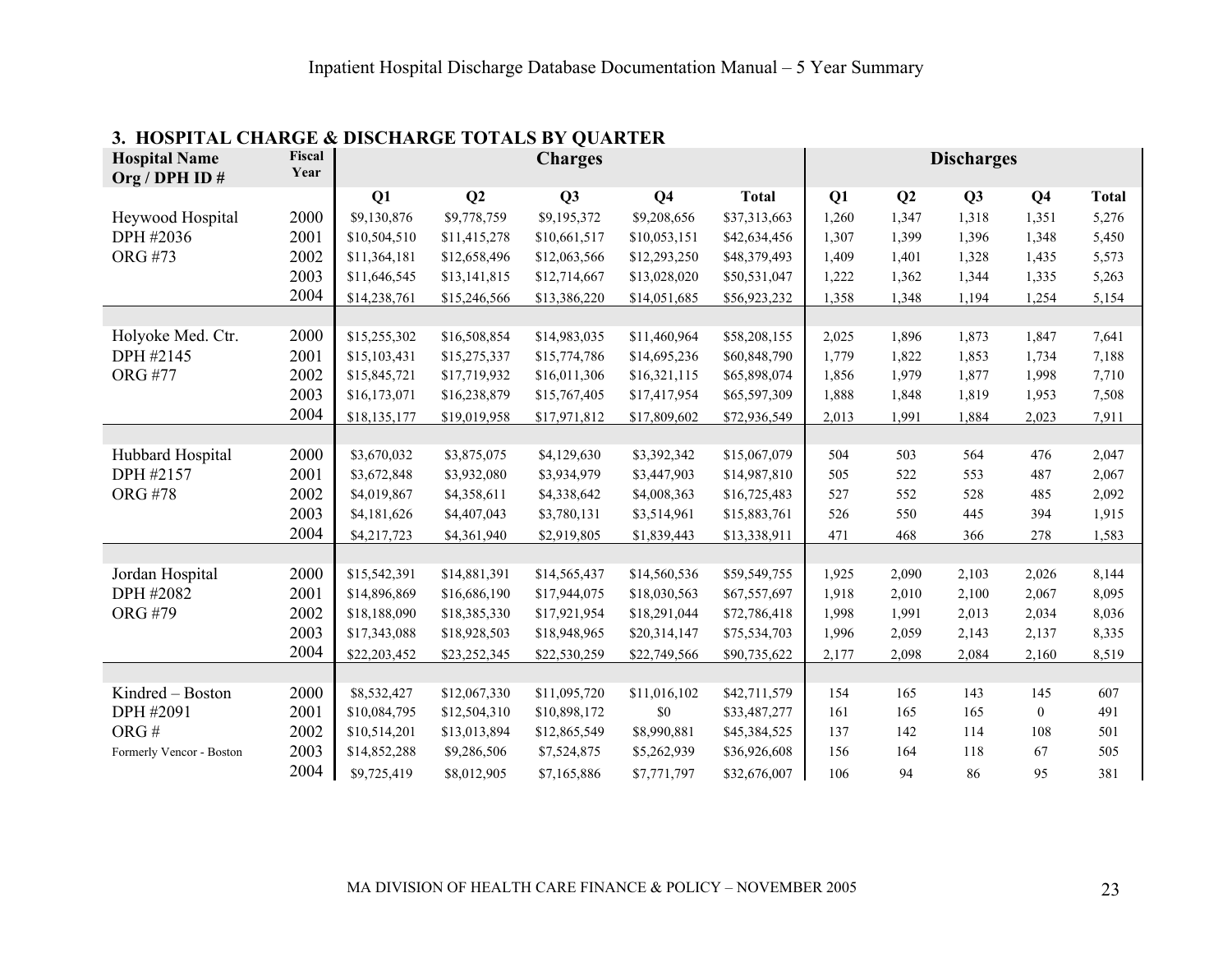| <b>Hospital Name</b><br>Org / DPH ID# | Fiscal<br>Year |              |              | <b>Charges</b> |                |               |       |       | <b>Discharges</b> |                |              |
|---------------------------------------|----------------|--------------|--------------|----------------|----------------|---------------|-------|-------|-------------------|----------------|--------------|
|                                       |                | Q1           | Q2           | Q3             | Q <sub>4</sub> | <b>Total</b>  | Q1    | Q2    | Q3                | Q <sub>4</sub> | <b>Total</b> |
| Kindred – North Shore                 | 2000           | \$9,518,914  | \$11,905,311 | \$8,844,432    | \$7,662,154    | \$37,930,811  | 92    | 127   | 122               | 122            | 463          |
| DPH #2171                             | 2001           | \$8,943,826  | \$6,175,854  |                |                | \$15,119,680  | 114   | 99    |                   |                | 213          |
| ORG#                                  | 2002           | \$7,666,718  | \$11,577,884 | \$11,615,764   | \$9,933,927    | \$40,794,293  | 113   | 128   | 126               | 124            | 491          |
| Formerly Vencor - No. Shore           | 2003           | \$7,850,459  | \$11,155,057 | \$10,298,273   | \$9,987,243    | \$39,291,032  | 119   | 141   | 107               | 116            | 483          |
|                                       | 2004           | \$8,635,103  | \$9,289,253  | \$12,408,695   | \$10,406,268   | \$40,739,319  | 126   | 129   | 132               | 126            | 513          |
|                                       |                |              |              |                |                |               |       |       |                   |                |              |
| Lahey Clinic                          | 2000           | \$62,100,828 | \$63,479,323 | \$62,935,847   | \$62,252,335   | \$250,768,333 | 4,008 | 4,014 | 4,057             | 3,877          | 15,956       |
| DPH #2033                             | 2001           | \$64,182,377 | \$66,393,818 | \$69,076,753   | \$68,200,214   | \$267,853,162 | 4,280 | 4,069 | 4,244             | 4,325          | 16,918       |
| <b>ORG #81</b>                        | 2002           | \$67,176,762 | \$71,486,028 | \$72,393,096   | \$74,316,833   | \$285,372,719 | 4,384 | 4,329 | 4,405             | 4,557          | 17,675       |
|                                       | 2003           | \$76,562,079 | \$74,882,954 | \$78,309,053   | \$77,693,353   | \$307,447,439 | 4,629 | 4,513 | 4,732             | 4,665          | 18,539       |
|                                       | 2004           | \$82,160,407 | \$85,843,158 | \$87,558,539   | \$87,629,566   | \$343,191,670 | 4,664 | 4,714 | 4,879             | 4,773          | 19,030       |
|                                       |                |              |              |                |                |               |       |       |                   |                |              |
| Lawrence General                      | 2000           | \$20,195,937 | \$20,371,770 | \$19,074,392   | \$19,324,943   | \$78,967,042  | 2,428 | 2,504 | 2,383             | 2,398          | 9,713        |
| DPH #2099                             | 2001           | \$21,581,899 | \$22,924,164 | \$23,146,350   | \$21,846,380   | \$89,498,793  | 2,444 | 2,457 | 2,444             | 2,537          | 9,882        |
| <b>ORG #83</b>                        | 2002           | \$24,934,385 | \$25,338,011 | \$25,179,447   | \$23,229,098   | \$98,680,941  | 2,729 | 2,607 | 2,541             | 2,546          | 10,423       |
|                                       | 2003           | \$26,714,871 | \$27,277,032 | \$26,715,249   | \$26,647,411   | \$107,354,563 | 2,647 | 2,745 | 2,708             | 2,775          | 10,875       |
|                                       | 2004           | \$28,661,267 | \$31,241,966 | \$29,961,831   | \$28,543,732   | \$118,408,796 | 2,739 | 2,854 | 2,831             | 2,788          | 11,212       |
|                                       |                |              |              |                |                |               |       |       |                   |                |              |
| Lowell General Hospital               | 2000           | \$19,471,107 | \$20,393,446 | \$19,854,079   | \$20,435,182   | \$80,153,814  | 2,896 | 3,095 | 3,101             | 3,129          | 12,221       |
| DPH #2040                             | 2001           | \$20,804,310 | \$21,944,321 | \$20,572,223   | \$18,814,153   | \$82,135,007  | 3,146 | 3,379 | 3,118             | 3,131          | 12,774       |
| <b>ORG #85</b>                        | 2002           | \$20,316,453 | \$20,596,953 | \$22,271,817   | \$22,015,809   | \$85,201,032  | 2,983 | 2,948 | 2,830             | 2,836          | 11,597       |
|                                       | 2003           | \$25,409,628 | \$26,197,193 | \$27,106,713   | \$17,761,869   | \$96,475,403  | 2,898 | 2,820 | 3,047             | 2,961          | 11,726       |
|                                       | 2004           | \$27,680,772 | \$27,886,885 | \$27,401,344   | \$25,746,996   | \$108,715,997 | 2,987 | 3,005 | 3,024             | 2,953          | 11,969       |
|                                       |                |              |              |                |                |               |       |       |                   |                |              |
| Marlborough Hospital                  | 2000           | \$6,860,400  | \$7,794,141  | \$7,072,463    | \$6,763,538    | \$28,490,542  | 805   | 904   | 876               | 868            | 3,453        |
| DPH #2103                             | 2001           | \$7,818,538  | \$8,182,608  | \$7,311,527    | \$7,356,276    | \$30,668,949  | 946   | 972   | 857               | 816            | 3,591        |
| ORG #133                              | 2002           | \$7,753,121  | \$9,072,670  | \$8,658,251    | \$8,480,140    | \$33,964,182  | 829   | 941   | 856               | 867            | 3,493        |
|                                       | 2003           | \$9,392,549  | \$9,834,858  | \$9,237,603    | \$8,724,448    | \$37,189,458  | 845   | 942   | 837               | 826            | 3,450        |
|                                       | 2004           | \$10,838,159 | \$11,048,041 | \$10,552,803   | \$10,732,239   | \$43,171,242  | 894   | 878   | 853               | 842            | 3,467        |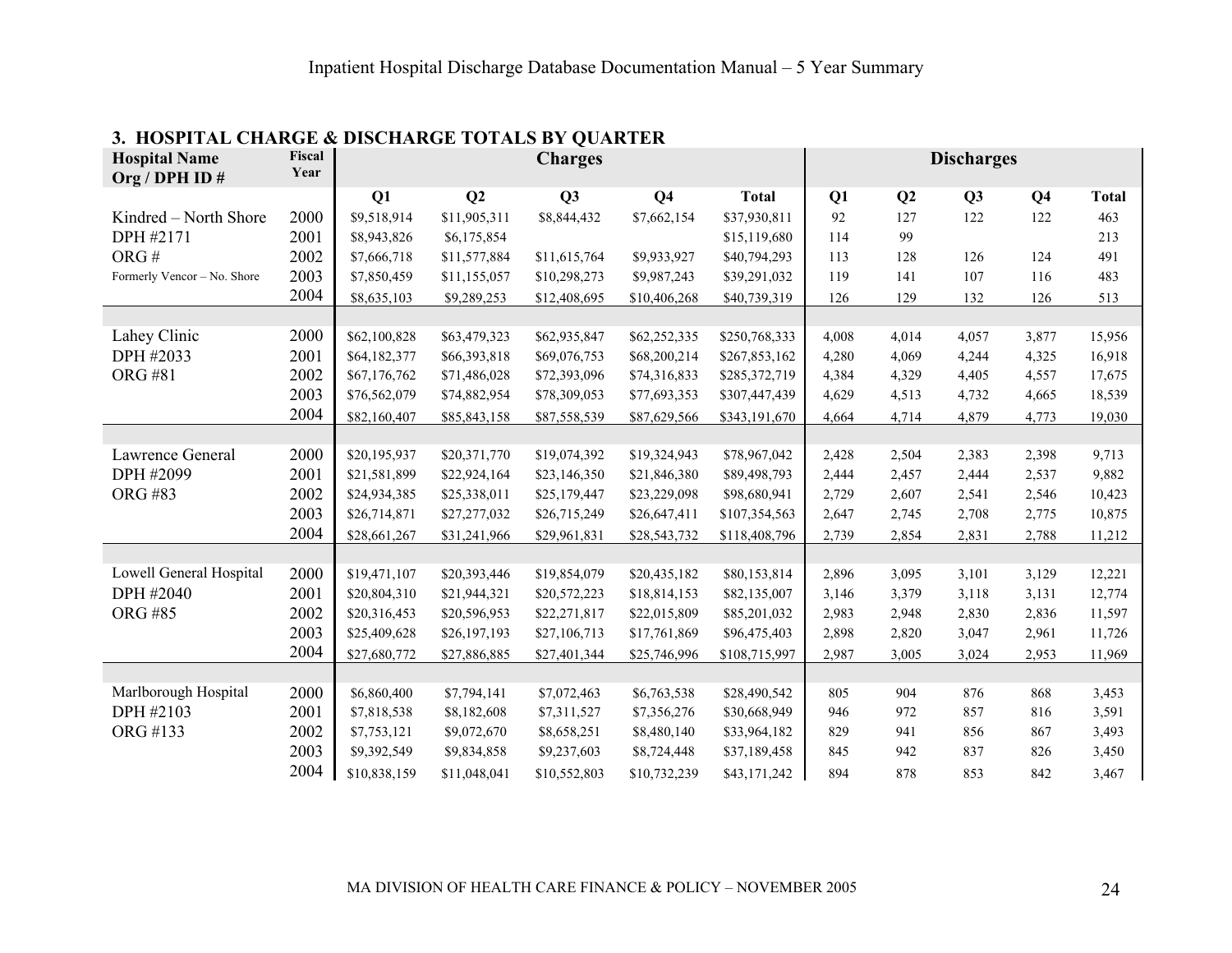| <b>Hospital Name</b><br>Org / DPH ID# | Fiscal<br>Year |               |               | <b>Charges</b> |                |                 |        |        | <b>Discharges</b> |                |              |
|---------------------------------------|----------------|---------------|---------------|----------------|----------------|-----------------|--------|--------|-------------------|----------------|--------------|
|                                       |                | Q1            | Q2            | Q3             | Q <sub>4</sub> | <b>Total</b>    | Q1     | Q2     | Q <sub>3</sub>    | Q <sub>4</sub> | <b>Total</b> |
| Martha's Vineyard                     | 2000           | \$1,640,575   | \$1,705,296   | \$1,777,190    | \$2,529,886    | \$7,652,947     | 191    | 204    | 212               | 280            | 887          |
| DPH #2042                             | 2001           | \$1,595,860   | \$1,400,539   | \$1,720,870    | \$2,102,436    | \$6,819,705     | 204    | 175    | 228               | 247            | 854          |
| <b>ORG #88</b>                        | 2002           | \$1,709,374   | \$1,646,839   | \$1,898,475    | \$2,211,478    | \$7,466,166     | 195    | 192    | 189               | 271            | 847          |
|                                       | 2003           | \$1,811,272   | \$1,899,360   | \$1,916,209    | \$2,614,543    | \$8,241,384     | 217    | 188    | 168               | 268            | 841          |
|                                       | 2004           | \$2,502,032   | \$2,908,791   | \$3,185,645    | \$3,561,287    | \$12,157,755    | 245    | 242    | 260               | 326            | 1,073        |
|                                       |                |               |               |                |                |                 |        |        |                   |                |              |
| Mary Lane Hospital                    | 2000           | \$2,611,755   | \$3,197,955   | \$2,581,833    | \$2,175,286    | \$10,566,829    | 381    | 460    | 391               | 330            | 1,562        |
| DPH #2148                             | 2001           | \$2,935,011   | \$3,326,190   | \$3,105,444    | \$2,769,374    | \$12,136,019    | 400    | 452    | 447               | 407            | 1,706        |
| ORG#6                                 | 2002           | \$2,941,825   | \$3,440,985   | \$3,139,635    | \$3,136,240    | \$12,658,685    | 431    | 418    | 445               | 427            | 1,721        |
|                                       | 2003           | \$2,795,377   | \$3,103,340   | \$2,777,473    | \$2,709,988    | \$11,386,178    | 351    | 373    | 413               | 425            | 1,562        |
|                                       | 2004           | \$2,960,450   | \$3,199,316   | \$2,513,926    | \$2,605,237    | \$11,278,929    | 436    | 391    | 333               | 343            | 1,503        |
|                                       |                |               |               |                |                |                 |        |        |                   |                |              |
| Mass. Eye & Ear                       | 2000           | \$4,611,548   | \$5,162,810   | \$4,396,448    | \$4,317,929    | \$18,488,735    | 497    | 476    | 446               | 458            | 1,877        |
| DPH #2167                             | 2001           | \$5,108,083   | \$5,422,669   | \$5,536,536    | \$4,396,558    | \$20,463,846    | 440    | 483    | 499               | 452            | 1,874        |
| <b>ORG #89</b>                        | 2002           | \$4,537,120   | \$4,506,359   | \$5,021,441    | \$5,021,258    | \$19,086,178    | 423    | 388    | 382               | 402            | 1,595        |
|                                       | 2003           | \$6,025,672   | \$5,158,095   | \$5,399,697    | \$4,456,353    | \$21,039,817    | 412    | 364    | 392               | 312            | 1,480        |
|                                       | 2004           | \$5,690,862   | \$5,352,895   | \$5,392,538    | \$4,907,817    | \$21,344,112    | 348    | 322    | 347               | 331            | 1,348        |
|                                       |                |               |               |                |                |                 |        |        |                   |                |              |
| Mass. General Hospital                | 2000           | \$294,257,956 | \$295,913,029 | \$311,212,833  | \$303,424,103  | \$1,204,807,921 | 10,436 | 10,869 | 11,188            | 11,065         | 43,558       |
| DPH #2168                             | 2001           | \$333,563,078 | \$330,079,571 | \$354,114,557  | \$341,247,193  | \$1,359,004,399 | 11,131 | 10,882 | 11,261            | 11,304         | 44,578       |
| <b>ORG #91</b>                        | 2002           | \$376,417,871 | \$375,932,930 | \$407,869,674  | \$405,220,306  | \$1,565,440,781 | 11,548 | 11,243 | 11,936            | 11,640         | 46,367       |
|                                       | 2003           | \$447,730,212 | \$439,729,172 | \$450,904,998  | \$453,891,826  | \$1,792,256,208 | 11,656 | 11,710 | 12,225            | 12,219         | 47,810       |
|                                       | 2004           | \$492,426,464 | \$482,814,822 | \$494,633,774  | \$503,212,133  | \$1,973,087,193 | 12,182 | 11,961 | 12,291            | 12,157         | 48,591       |
|                                       |                |               |               |                |                |                 |        |        |                   |                |              |
| Mercy Hospital                        | 2000           | \$32,448,216  | \$36,627,147  | \$33,957,164   | \$30,894,609   | \$133,927,136   | 2,526  | 2,599  | 2,695             | 2,608          | 10,428       |
| DPH #2149                             | 2001           | \$37,117,510  | \$39,152,860  | \$39,579,986   | \$38,671,008   | \$154,521,364   | 2,865  | 2,960  | 3,051             | 3,051          | 11,927       |
| ORG #119                              | 2002           | \$37,724,060  | \$40,244,249  | \$42,636,242   | \$41,775,959   | \$162,380,510   | 2,851  | 3,125  | 3,025             | 3,068          | 12,069       |
|                                       | 2003           | \$40,220,627  | \$47,179,207  | \$46,152,851   | \$46,043,379   | \$179,596,064   | 2,986  | 3,036  | 3,050             | 3,120          | 12,192       |
|                                       | 2004           | \$48,616,337  | \$48,122,173  | \$49,759,942   | \$45,885,305   | \$192,383,757   | 3,313  | 3,090  | 3,199             | 3,086          | 12,688       |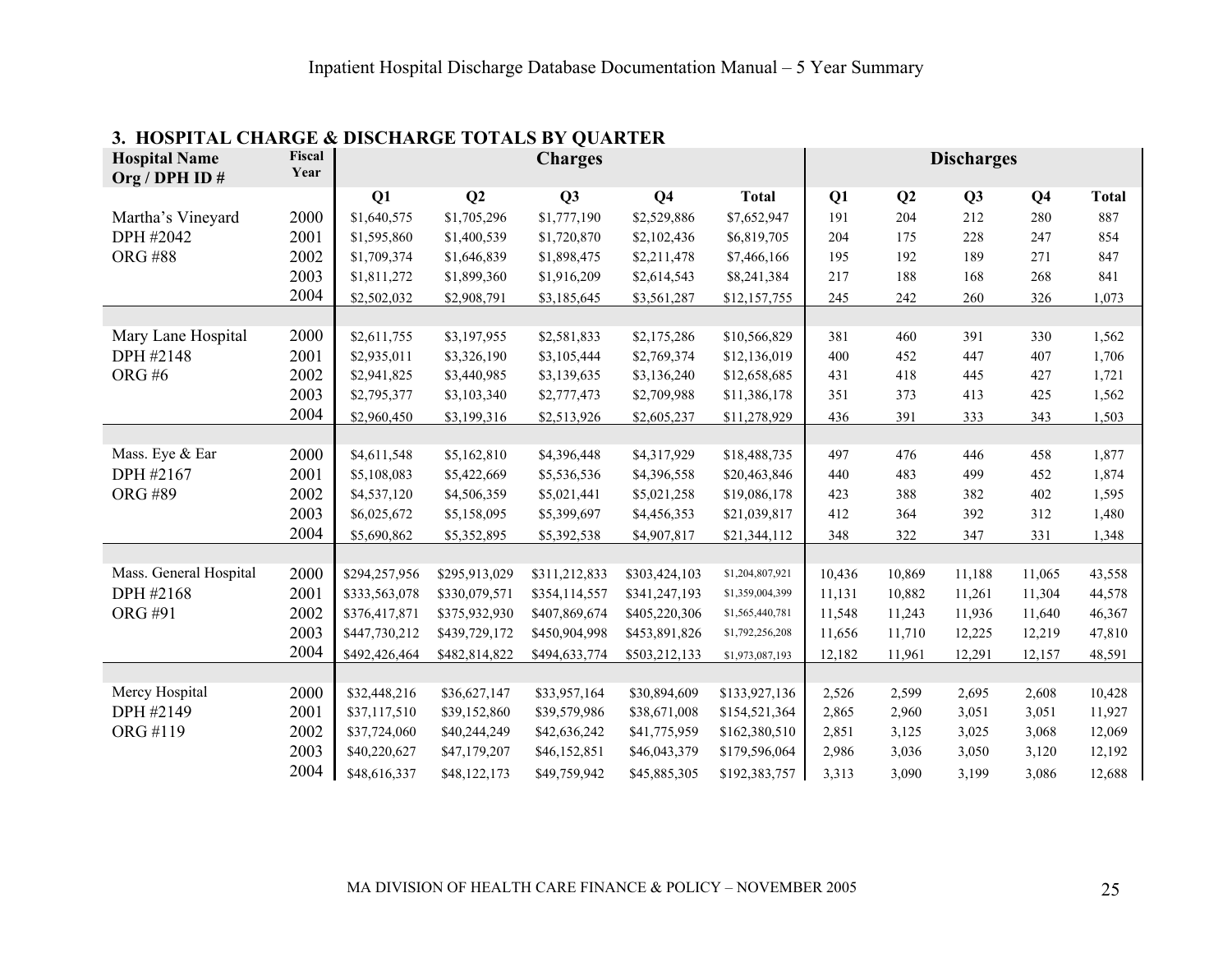| <b>Hospital Name</b><br>Org / DPH ID#           | Fiscal<br>Year |              |              | <b>Charges</b>             |                |                              |       |                | <b>Discharges</b> |                |              |
|-------------------------------------------------|----------------|--------------|--------------|----------------------------|----------------|------------------------------|-------|----------------|-------------------|----------------|--------------|
|                                                 |                | Q1           | Q2           | Q3                         | Q <sub>4</sub> | <b>Total</b>                 | Q1    | Q <sub>2</sub> | Q3                | Q <sub>4</sub> | <b>Total</b> |
| Merrimack Valley                                | 2000           | \$9,887,894  | \$10,819,191 | \$9,351,702                | \$8,465,904    | \$38,524,691                 | 1,078 | 1,375          | 1,150             | 1,058          | 4,661        |
| DPH #2131                                       | 2001           | \$8,537,326  | \$7,731,862  | \$7,192,401                | \$3,621,585    | \$27,083,174                 | 1,036 | 954            | 895               | 438            | 3,323        |
| <b>ORG #70</b>                                  | 2002           | \$2,574,343  | \$4,462,333  | \$5,630,703                | \$8,298,004    | \$20,965,383                 | 284   | 456            | 559               | 744            | 2,043        |
| Formerly Haverhill/Hale                         | 2003           | \$9,835,886  | \$10,382,801 | \$11,622,072               | \$11,674,866   | \$43,515,625                 | 880   | 921            | 977               | 1,034          | 3,812        |
|                                                 | 2004           | \$12,832,516 | \$12,977,463 | \$17,592,323               | \$27,669,306   | \$71,071,608                 | 1,092 | 1,060          | 1,048             | 1,078          | 4,278        |
|                                                 |                |              |              |                            |                |                              |       |                |                   |                |              |
| MetroWest-Framingham                            | 2000           | \$24,157,237 | \$26,393,631 | \$27,965,366               | \$27,917,547   | \$106,433,781                | 2,872 | 2,921          | 2,905             | 2,878          | 11,576       |
| DPH #2020                                       | 2001           | \$28,661,225 | \$30,563,316 | \$28,461,240               | \$28,030,404   | \$115,716,185                | 2,827 | 2,770          | 2,827             | 2,837          | 11,261       |
| <b>ORG #49</b>                                  | 2002           | \$29,102,611 | \$32,166,947 | \$28,723,921               | \$28,789,296   | \$118,782,775                | 2,950 | 2,948          | 2,732             | 2,802          | 11,432       |
|                                                 | 2003           | \$32,874,563 | \$33,399,022 | \$32,890,099               | \$31,910,882   | \$131,074,566                | 2,922 | 3,013          | 3,019             | 2,836          | 11,790       |
|                                                 | 2004           | \$32,874,784 | \$33,223,082 | \$33,247,995               | \$33,907,565   | \$133,253,426                | 2,800 | 2,749          | 2,849             | 2,822          | 11,220       |
|                                                 |                |              |              |                            |                |                              |       |                |                   |                |              |
| MetroWest - Leonard Morse                       | 2000           | \$14,650,048 | \$16,166,707 | \$17,147,772               | \$17,772,226   | \$65,736,753                 | 1,217 | 1,277          | 1,214             | 1,223          | 4,931        |
| DPH #2039                                       | 2001           | \$18,149,230 | \$19,443,341 | \$20,334,083               | \$17,733,731   | \$75,660,385                 | 1,275 | 1,280          | 1,288             | 1,211          | 5,054        |
| <b>ORG #457</b>                                 | 2002           | \$18,247,581 | \$21,396,106 | \$19,958,105               | \$20,337,491   | \$79,939,283                 | 1,310 | 1,361          | 1,270             | 1,327          | 5,268        |
|                                                 | 2003           | \$21,094,934 | \$20,702,880 | \$21,467,370               | \$20,957,933   | \$84,223,117                 | 1,401 | 1,374          | 1,406             | 1,333          | 5,514        |
|                                                 | 2004           | \$22,075,642 | \$21,559,138 | \$22,255,779               | \$20,159,810   | \$86,050,369                 | 1,343 | 1,401          | 1,408             | 1,356          | 5,508        |
|                                                 |                |              |              |                            |                |                              |       |                |                   |                |              |
| Milford Reg. Med. Ctr.                          | 2000           | \$14,188,774 | \$16,956,943 | \$16,699,508               | \$16,689,386   | \$64,534,611                 | 1,523 | 1,701          | 1,862             | 1,911          | 6,997        |
| DPH #2105                                       | 2001           | \$18,257,272 | \$21,327,795 | \$19,440,416               | \$19,780,111   | \$78,805,594                 | 1,960 | 2,024          | 2,142             | 2,150          | 8,276        |
| <b>ORG #97</b><br>Formerly Milford-Whitinsville | 2002<br>2003   | \$21,497,704 | \$22,363,717 | \$21,718,941               | \$22,844,467   | \$88,424,829                 | 2,062 | 2,137          | 2,169             | 2,263          | 8,631        |
|                                                 | 2004           | \$24,393,337 | \$23,928,166 | \$23,265,010               | \$23,128,420   | \$94,714,933                 | 2,221 | 1,980          | 2,101             | 2,033          | 8,335        |
|                                                 |                | \$26,691,274 | \$27,293,303 | \$27,176,386               | \$27,548,431   | \$108,709,394                | 2,149 | 2,157          | 2,127             | 2,171          | 8,604        |
| Milton Hospital                                 | 2000           | \$8,092,892  | \$9,334,596  |                            | \$8,295,447    |                              | 1,079 |                |                   | 1,062          | 4,347        |
| DPH #2227                                       | 2001           | \$8,697,901  | \$9,404,980  | \$8,523,667<br>\$9,065,606 | \$9,116,357    | \$34,246,602<br>\$36,284,844 | 1,044 | 1,121<br>1,088 | 1,085<br>1,109    | 1,049          | 4,290        |
| <b>ORG #98</b>                                  | 2002           | \$9,048,520  | \$9,680,307  | \$8,730,861                | \$8,803,032    | \$36,262,720                 | 1,012 | 1,055          | 1,012             | 1,008          | 4,087        |
|                                                 | 2003           | \$9,633,399  | \$9,670,056  | \$9,791,247                | \$10,141,957   | \$39,236,659                 | 1,016 | 1,080          | 1,060             | 1,040          | 4,196        |
|                                                 | 2004           | \$12,418,222 | \$12,810,788 | \$11,914,732               | \$11,889,953   | \$49,033,695                 | 1,050 | 1,051          | 1,041             | 1,052          | 4,194        |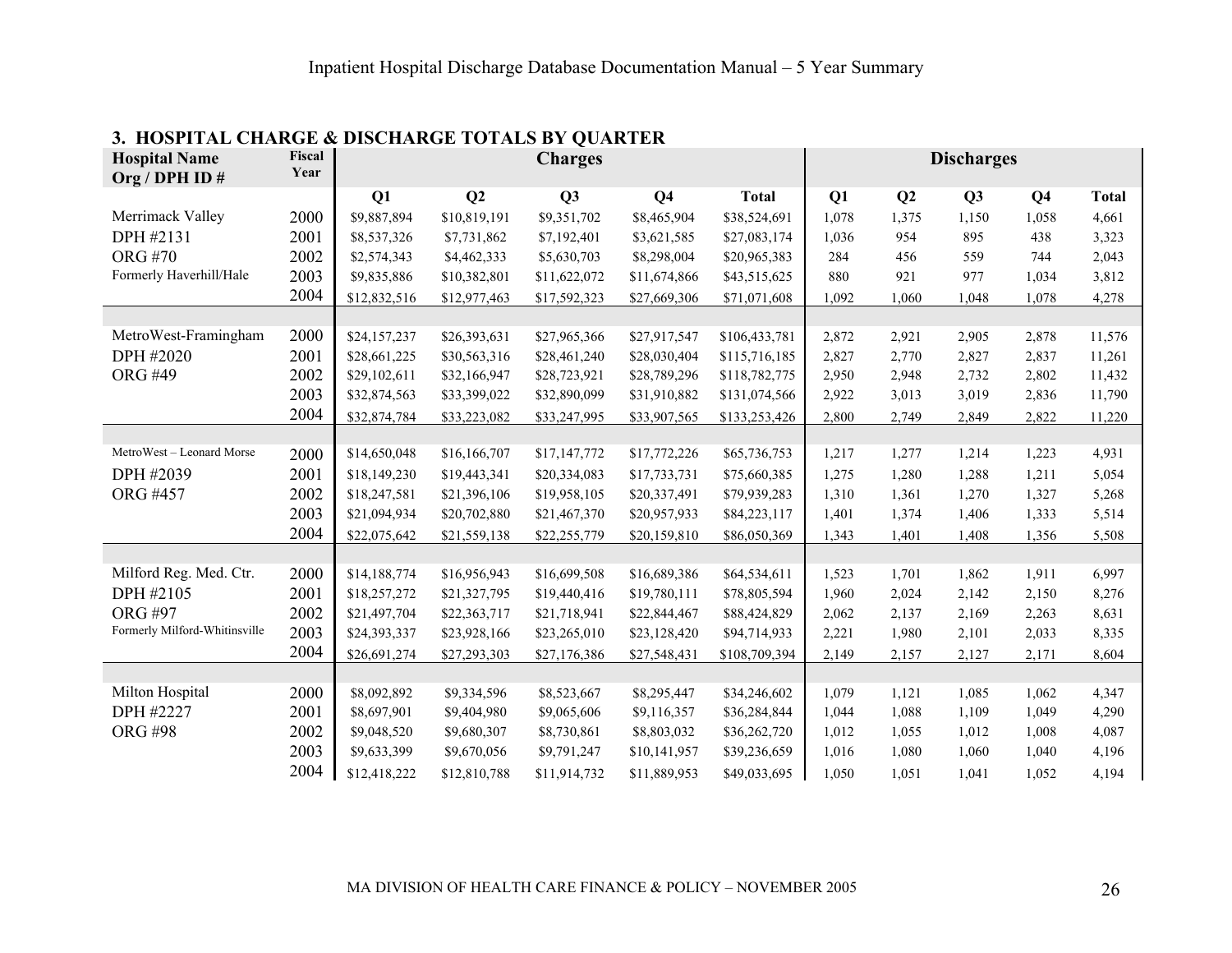| <b>Hospital Name</b><br>Org / DPH ID# | Fiscal<br>Year |              |              | <b>Charges</b> |                |               |       |                | <b>Discharges</b> |                |              |
|---------------------------------------|----------------|--------------|--------------|----------------|----------------|---------------|-------|----------------|-------------------|----------------|--------------|
|                                       |                | Q1           | Q2           | Q3             | Q <sub>4</sub> | <b>Total</b>  | Q1    | Q <sub>2</sub> | Q3                | Q <sub>4</sub> | <b>Total</b> |
| Morton Hospital                       | 2000           | \$13,134,011 | \$14,223,883 | \$13,977,425   | \$12,694,686   | \$54,030,005  | 1,632 | 1,693          | 1,660             | 1,686          | 6,671        |
| DPH #2022                             | 2001           | \$13,639,611 | \$15,472,088 | \$14,493,185   | \$13,013,169   | \$56,618,053  | 1,956 | 2,039          | 1,874             | 1,742          | 7,611        |
| <b>ORG #99</b>                        | 2002           | \$14,194,767 | \$14,316,362 | \$13,582,128   | \$13,714,681   | \$55,807,938  | 1,809 | 1,855          | 1,818             | 1,818          | 7,300        |
|                                       | 2003           | \$14,148,857 | \$14,889,524 | \$14,220,757   | \$15,150,815   | \$58,409,953  | 1,897 | 1,835          | 1,746             | 1,822          | 7,300        |
|                                       | 2004           | \$16,768,682 | \$17,764,769 | \$17,663,079   | \$17,343,588   | \$69,540,118  | 1,881 | 1,919          | 1,972             | 1,952          | 7,724        |
|                                       |                |              |              |                |                |               |       |                |                   |                |              |
| Mt. Auburn Hospital                   | 2000           | \$30,300,990 | \$31,779,425 | \$32,569,380   | \$17,717,566   | \$112,367,361 | 2,728 | 2,871          | 2,821             | 2,885          | 11,305       |
| DPH #2071                             | 2001           | \$17,610,745 | \$88,441     | \$29,567,813   | \$30,457,711   | \$77,724,710  | 3,045 | 3,091          | 3,206             | 3,205          | 12,547       |
| <b>ORG #100</b>                       | 2002           | \$29,527,228 | \$29,387,858 | \$30,573,407   | \$29,846,562   | \$119,335,055 | 3,075 | 3,193          | 3,497             | 3,429          | 13,194       |
|                                       | 2003           | \$30,061,196 | \$32,225,774 | \$33,409,174   | \$32,803,442   | \$128,499,586 | 3,220 | 3,254          | 3,377             | 3,498          | 13,349       |
|                                       | 2004           | \$35,376,640 | \$36,830,946 | \$37,495,219   | \$34,784,318   | \$144,487,123 | 3,482 | 3,539          | 3,649             | 3,681          | 14,351       |
|                                       |                |              |              |                |                |               |       |                |                   |                |              |
| Nantucket Cottage                     | 2000           | \$717,774    | \$809,630    | \$618,021      | \$822,705      | \$2,968,130   | 138   | 132            | 124               | 168            | 562          |
| DPH #2044                             | 2001           | \$690,537    | \$702,822    | \$800,371      | \$858,181      | \$3,051,911   | 126   | 118            | 134               | 167            | 545          |
| <b>ORG #101</b>                       | 2002           | \$574,794    | \$828,830    | \$810,238      | \$1,016,410    | \$3,230,272   | 131   | 136            | 129               | 145            | 541          |
|                                       | 2003           | \$592,155    | \$880,561    | \$877,474      | \$1,364,252    | \$3,714,442   | 110   | 136            | 136               | 221            | 603          |
|                                       | 2004           | \$1,268,662  | \$761,939    | \$824,604      | \$1,172,883    | \$4,028,088   | 146   | 128            | 148               | 176            | 598          |
|                                       |                |              |              |                |                |               |       |                |                   |                |              |
| Nashoba Valley                        | 2000           | \$3,250,912  | \$3,922,951  | \$3,450,541    | \$3,174,390    | \$13,798,794  | 503   | 561            | 538               | 492            | 2,094        |
| DPH #2298                             | 2001           | \$4,058,293  | \$4,054,168  | \$3,829,694    | \$3,702,556    | \$15,644,711  | 602   | 596            | 571               | 508            | 2,277        |
| <b>ORG #52</b>                        | 2002           | \$3,765,664  | \$4,069,503  | \$3,491,092    | \$3,536,712    | \$14,862,971  | 554   | 569            | 531               | 541            | 2,195        |
| Formerly Deaconess-Nashoba            | 2003           | \$3,338,299  | \$4,479,365  | \$5,357,169    | \$5,581,529    | \$18,756,362  | 504   | 528            | 554               | 590            | 2,176        |
|                                       | 2004           | \$7,260,688  | \$7,578,105  | \$8,121,939    | \$7,183,444    | \$30,144,176  | 617   | 656            | 693               | 655            | 2,621        |
|                                       |                |              |              |                |                |               |       |                |                   |                |              |
| New England Baptist                   | 2000           | \$24,066,137 | \$24,108,184 | \$24,242,140   | \$23,687,211   | \$96,103,672  | 1,370 | 1,293          | 1,308             | 1,190          | 5,161        |
| DPH #2059                             | 2001           | \$22,999,604 | \$25,793,674 | \$25,968,727   | \$25,224,941   | \$99,986,946  | 1,183 | 1,192          | 1,229             | 1,210          | 4,814        |
| <b>ORG #103</b>                       | 2002           | \$27,923,814 | \$29,730,923 | \$33,637,359   | \$28,622,033   | \$119,914,129 | 1,344 | 1,318          | 1,369             | 1,334          | 5,365        |
|                                       | 2003           | \$32,702,722 | \$32,643,585 | \$34,349,903   | \$32,383,489   | \$132,079,699 | 1,463 | 1,520          | 1,555             | 1,507          | 6,045        |
|                                       | 2004           | \$35,989,340 | \$35,668,538 | \$35,282,724   | \$34,397,045   | \$141,337,647 | 1,630 | 1,594          | 1,645             | 1,593          | 6,462        |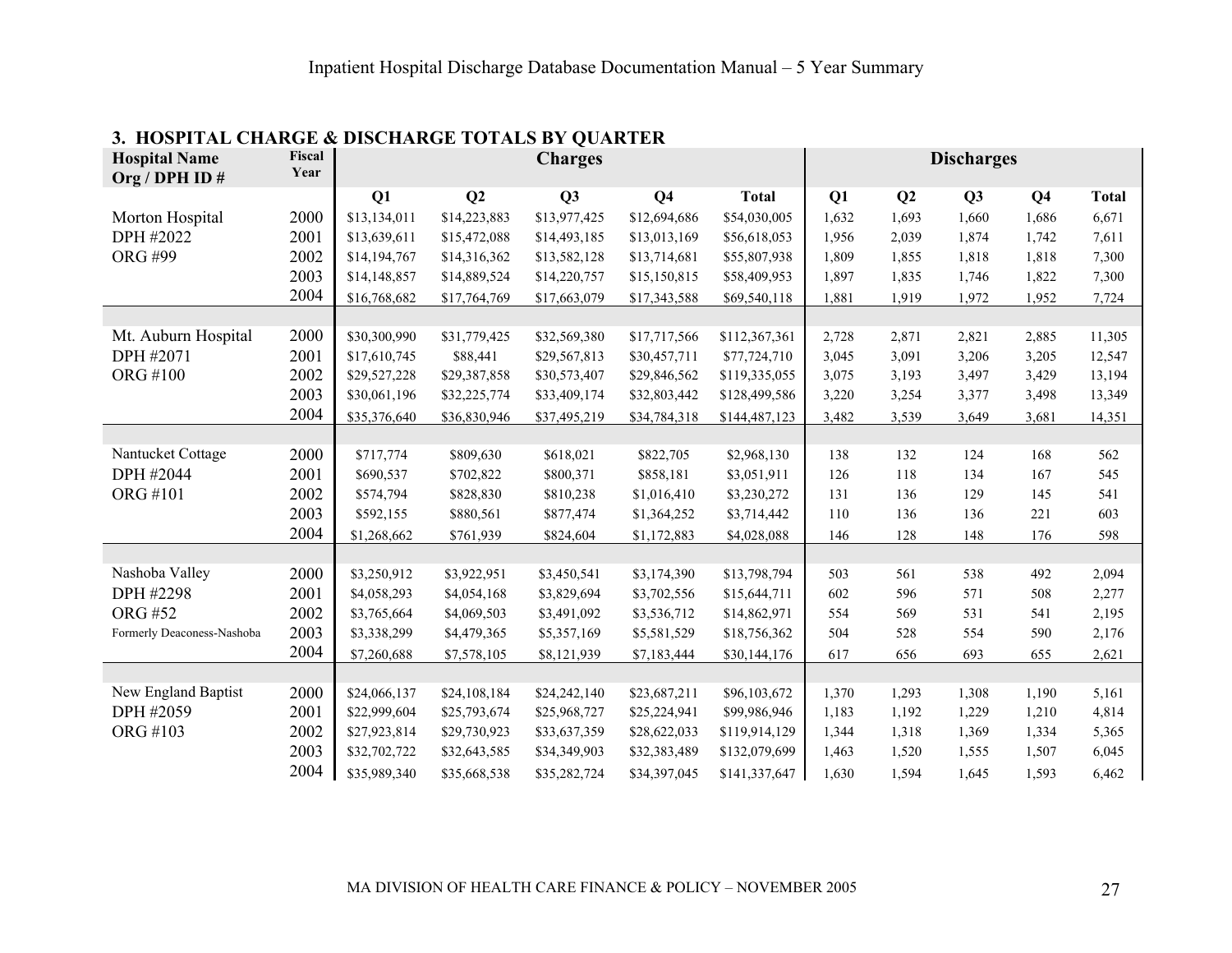| <b>Hospital Name</b><br>Org / DPH ID# | Fiscal<br>Year |              |              | <b>Charges</b> |                |               |       |                | <b>Discharges</b> |                |              |
|---------------------------------------|----------------|--------------|--------------|----------------|----------------|---------------|-------|----------------|-------------------|----------------|--------------|
|                                       |                | Q1           | Q2           | Q3             | Q <sub>4</sub> | <b>Total</b>  | Q1    | Q <sub>2</sub> | Q <sub>3</sub>    | Q <sub>4</sub> | <b>Total</b> |
| Newton Wellesley                      | 2000           | \$31,522,054 | \$31,954,282 | \$32,332,619   | \$31,153,735   | \$126,962,690 | 3,909 | 3,862          | 3,951             | 3,873          | 15,595       |
| DPH #2075                             | 2001           | \$34,075,986 | \$36,631,004 | \$36,963,725   | \$32,853,812   | \$140,524,527 | 3,957 | 4,018          | 3,995             | 3,616          | 15,586       |
| <b>ORG #105</b>                       | 2002           | \$36,770,161 | \$39,458,800 | \$39,710,092   | \$38,952,224   | \$154,891,277 | 3,433 | 3,808          | 3,946             | 3,776          | 14,963       |
|                                       | 2003           | \$41,310,847 | \$43,614,587 | \$43,464,269   | \$46,717,072   | \$175,106,775 | 3,731 | 3,608          | 3,738             | 4,003          | 15,080       |
|                                       | 2004           | \$48,851,617 | \$51,943,359 | \$50,865,333   | \$50,201,699   | \$201,862,008 | 3,897 | 4,108          | 4,028             | 4,005          | 16,038       |
|                                       |                |              |              |                |                |               |       |                |                   |                |              |
| Noble Hospital                        | 2000           | \$8,196,106  | \$8,751,128  | \$8,260,328    | \$7,836,770    | \$33,044,332  | 764   | 801            | 809               | 798            | 3,172        |
| DPH #2076                             | 2001           | \$9,410,794  | \$10,117,579 | \$9,171,336    | \$9,341,755    | \$38,041,464  | 887   | 890            | 893               | 831            | 3,501        |
| ORG #106                              | 2002           | \$10,823,259 | \$10,920,745 | \$10,008,298   | \$11,280,880   | \$43,033,182  | 849   | 925            | 873               | 919            | 3,566        |
|                                       | 2003           | \$10,314,562 | \$9,825,265  | \$10,234,084   | \$10,991,520   | \$41,365,431  | 917   | 806            | 847               | 928            | 3,498        |
|                                       | 2004           | \$11,374,632 | \$11,940,524 | \$10,697,002   | \$11,814,342   | \$45,826,500  | 937   | 937            | 865               | 978            | 3,717        |
|                                       |                |              |              |                |                |               |       |                |                   |                |              |
| North Adams Regional                  | 2000           | \$8,003,455  | \$8,848,453  | \$7,829,115    | \$7,818,116    | \$32,499,139  | 1,042 | 1,111          | 1,097             | 1,084          | 4,334        |
| DPH #2061                             | 2001           | \$7,372,372  | \$7,427,836  | \$7,307,787    | \$6,714,158    | \$28,822,153  | 966   | 943            | 1,001             | 942            | 3,852        |
| <b>ORG #107</b>                       | 2002           | \$7,684,943  | \$9,391,331  | \$9,413,120    | \$9,869,127    | \$36,358,521  | 836   | 937            | 933               | 971            | 3,677        |
|                                       | 2003           | \$9,584,242  | \$9,950,809  | \$9,848,369    | \$9,572,968    | \$38,956,388  | 934   | 972            | 916               | 894            | 3,716        |
|                                       | 2004           | \$11,398,734 | \$11,141,542 | \$11,279,253   | \$10,664,340   | \$44,483,869  | 872   | 898            | 880               | 825            | 3,475        |
|                                       |                |              |              |                |                |               |       |                |                   |                |              |
| Northeast – Addison                   | 2000           | \$4,763,249  | \$4,148,193  | \$3,723,394    | \$4,203,221    | \$16,838,057  | 627   | 602            | 524               | 547            | 2,300        |
| DPH #2016                             | 2001           | \$3,936,317  | \$4,702,212  | \$3,952,881    | \$3,824,928    | \$16,416,338  | 562   | 631            | 536               | 560            | 2,289        |
| <b>ORG #109</b>                       | 2002           | \$3,789,529  | \$4,783,857  | \$3,865,932    | \$3,976,110    | \$16,415,428  | 538   | 620            | 522               | 536            | 2,216        |
|                                       | 2003           | \$4,714,959  | \$4,603,475  | \$4,381,370    | \$4,752,946    | \$18,452,750  | 555   | 524            | 526               | 597            | 2,202        |
|                                       | 2004           | \$4,938,917  | \$5,001,845  | \$4,936,576    | \$4,538,703    | \$19,416,041  | 519   | 567            | 571               | 497            | 2,154        |
|                                       |                |              |              |                |                |               |       |                |                   |                |              |
| Northeast – Beverly                   | 2000           | \$25,544,615 | \$27,920,773 | \$27,494,874   | \$26,074,984   | \$107,035,246 | 3,850 | 4,006          | 4,061             | 3,896          | 15,813       |
| DPH #2007                             | 2001           | \$27,547,838 | \$29,354,790 | \$29,994,559   | \$29,317,299   | \$116,214,486 | 3,991 | 4,192          | 4,093             | 3,950          | 16,226       |
| ORG #110                              | 2002           | \$28,313,614 | \$31,856,372 | \$30,396,676   | \$31,316,796   | \$121,883,458 | 3,811 | 4,024          | 4,033             | 4,237          | 16,105       |
|                                       | 2003           | \$31,239,867 | \$30,252,546 | \$33,614,342   | \$31,842,619   | \$126,949,374 | 3,819 | 3,796          | 4,202             | 4,102          | 15,919       |
|                                       | 2004           | \$35,033,916 | \$35,370,473 | \$36,812,803   | \$35,553,314   | \$142,770,506 | 4,099 | 4.008          | 4,231             | 4,199          | 16,537       |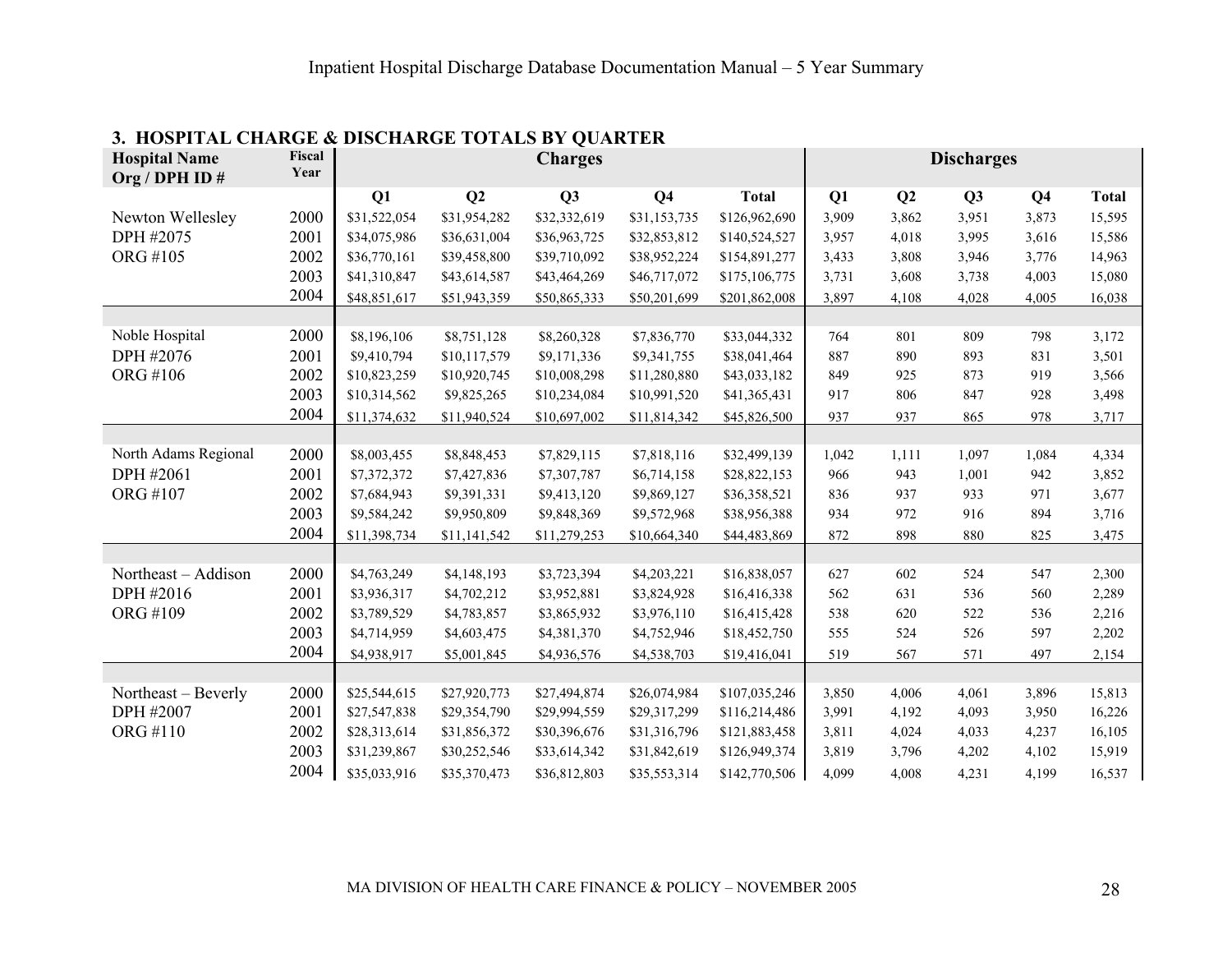| <b>Hospital Name</b><br>Org / DPH ID# | Fiscal<br>Year |              |              | <b>Charges</b> |                |               |       |                | <b>Discharges</b> |                |              |
|---------------------------------------|----------------|--------------|--------------|----------------|----------------|---------------|-------|----------------|-------------------|----------------|--------------|
|                                       |                | Q1           | Q2           | Q <sub>3</sub> | Q <sub>4</sub> | <b>Total</b>  | Q1    | Q <sub>2</sub> | Q <sub>3</sub>    | Q <sub>4</sub> | <b>Total</b> |
| Providence Hospital                   | 2000           | \$8,031,170  | \$9,112,794  | \$8,592,357    | \$8,956,098    | \$34,692,419  | 996   | 1,103          | 1,123             | 1,041          | 4,263        |
| DPH #2150                             | 2001           | \$9,046,259  | \$10,005,806 | \$9,859,898    | \$10,542,517   | \$39,454,480  | 994   | 998            | 1,034             | 1,000          | 4,026        |
| ORG #118                              | 2002           | \$11,153,242 | \$10,494,531 | \$10,972,251   | \$11,737,518   | \$44,357,542  | 1,080 | 1,037          | 1,064             | 1,017          | 4,198        |
|                                       | 2003           | \$10,557,654 | \$13,028,117 | \$11,703,413   | \$11,627,097   | \$46,916,281  | 953   | 998            | 1,043             | 1,040          | 4,034        |
|                                       | 2004           | \$12,676,171 | \$16,573,885 | \$11,864,824   | \$13,471,196   | \$54,586,076  | 1,006 | 1,386          | 1,015             | 1,008          | 4,415        |
|                                       |                |              |              |                |                |               |       |                |                   |                |              |
| Quincy Medical Center                 | 2000           | \$18,002,765 | \$19,237,021 | \$17,319,547   | \$19,731,560   | \$74,290,893  | 1,783 | 1,790          | 1,753             | 1,784          | 7,110        |
| DPH #2151                             | 2001           | \$20,506,706 | \$22,507,268 | \$21,374,229   | \$20,812,850   | \$85,201,053  | 1,808 | 1,894          | 1,861             | 1,776          | 7,339        |
| ORG #112                              | 2002           | \$21,799,980 | \$22,373,765 | \$21,716,217   | \$20,616,421   | \$86,506,383  | 1,954 | 1,932          | 1,832             | 1,750          | 7,468        |
|                                       | 2003           | \$20,770,328 | \$22,957,814 | \$23,370,666   | \$22,175,914   | \$67,098,808  | 1,817 | 1,982          | 2,043             | 1,953          | 7,795        |
|                                       | 2004           | \$24,043,738 | \$24,345,709 | \$23,620,879   | \$23,434,120   | \$95,444,446  | 2,057 | 1,983          | 2,025             | 1,953          | 8,018        |
|                                       |                |              |              |                |                |               |       |                |                   |                |              |
| Saints Memorial                       | 2000           | \$14,172,809 | \$15,538,735 | \$15,588,392   | \$13,672,253   | \$58,972,189  | 1,778 | 2,013          | 2,050             | 1,790          | 7,631        |
| DPH #2063                             | 2001           | \$16,417,627 | \$17,285,355 | \$14,613,426   | \$14,581,852   | \$62,898,260  | 1,831 | 1,869          | 1,682             | 1,739          | 7,121        |
| ORG #115                              | 2002           | \$15,050,569 | \$17,007,596 | \$16,826,234   | \$17,792,019   | \$66,676,418  | 1,707 | 1,858          | 1,749             | 1,701          | 7,015        |
|                                       | 2003           | \$18,232,508 | \$34,541,329 | \$41,168,718   | \$40,450,616   | \$134,393,171 | 1,788 | 1,740          | 1,823             | 1,872          | 7,223        |
|                                       | 2004           | \$20,378,657 | \$21,030,896 | \$21,225,100   | \$22,135,680   | \$84,770,333  | 1,909 | 1,918          | 1,913             | 1,890          | 7,630        |
|                                       |                |              |              |                |                |               |       |                |                   |                |              |
| No. Shore Salem Hospital              | 2000           | \$23,144,988 | \$25,112,427 | \$23,204,252   | \$22,532,416   | \$93,994,083  | 3,509 | 3,828          | 3,655             | 3,692          | 14,684       |
| DPH #2014                             | 2001           | \$24,501,889 | \$26,244,234 | \$25,943,000   | \$24,752,864   | \$101,441,987 | 3,637 | 3,680          | 3,800             | 3,690          | 14,807       |
| ORG #116                              | 2002           | \$25,730,478 | \$27,193,640 | \$26,040,667   | \$27,007,191   | \$105,971,976 | 3,706 | 3,600          | 3,750             | 3,856          | 14,912       |
| Q4 FY2004 includes                    | 2003           | \$29,413,417 | \$29,853,926 | \$31,569,187   | \$30,357,647   | \$121,194,177 | 3,813 | 3,792          | 3,992             | 3,813          | 15,410       |
| <b>Union Hospital</b>                 | 2004           | \$36,788,578 | \$39,693,620 | \$39,399,795   | \$56,622,961   | \$172,504,954 | 4,114 | 4,088          | 4,138             | 5,641          | 17,981       |
|                                       |                |              |              |                |                |               |       |                |                   |                |              |
| South Shore Hospital                  | 2000           | \$32,279,574 | \$35,232,623 | \$34,214,263   | \$32,747,468   | \$134,473,928 | 4,749 | 4,962          | 4,993             | 4,873          | 19,577       |
| DPH #2107                             | 2001           | \$33,219,208 | \$37,104,346 | \$36,689,782   | \$34,921,706   | \$141,935,042 | 4,757 | 5,260          | 5,205             | 5,193          | 20,415       |
| ORG #122                              | 2002           | \$40,193,613 | \$41,475,012 | \$44,759,200   | \$46,462,534   | \$172,890,359 | 5,048 | 5,147          | 5,455             | 5,527          | 21,177       |
|                                       | 2003           | \$54,567,343 | \$57,105,304 | \$61,752,398   | \$57,554,314   | \$230,979,359 | 5,638 | 5,660          | 6,156             | 5,768          | 23,222       |
|                                       | 2004           | \$61,689,862 | \$60,555,985 | \$59,088,259   | \$58,968,536   | \$240,302,642 | 6,023 | 5,952          | 5,915             | 5,900          | 23,790       |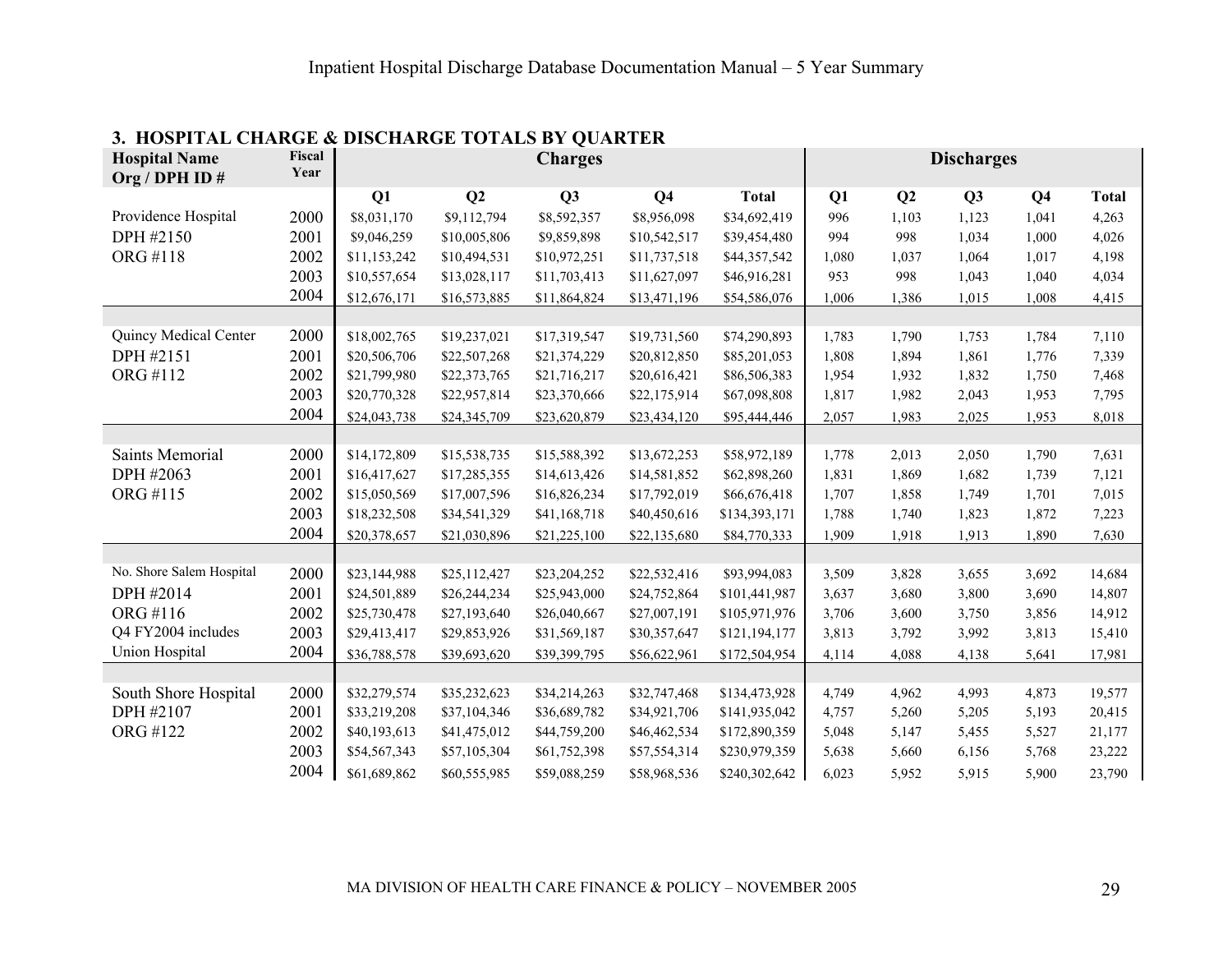| <b>Hospital Name</b><br>Org / DPH ID# | Fiscal<br>Year |              |              | <b>Charges</b> |                |               |       |                | <b>Discharges</b> |                |              |
|---------------------------------------|----------------|--------------|--------------|----------------|----------------|---------------|-------|----------------|-------------------|----------------|--------------|
|                                       |                | Q1           | Q2           | Q3             | Q <sub>4</sub> | <b>Total</b>  | Q1    | Q <sub>2</sub> | Q3                | Q <sub>4</sub> | <b>Total</b> |
| Southcoast - Charlton                 | 2000           | \$34,666,159 | \$36,789,285 | \$34,438,343   | \$33,031,278   | \$138,925,065 | 3,857 | 4,013          | 3,793             | 3,766          | 15,429       |
| DPH #2337                             | 2001           | \$35,749,614 | \$39,954,435 | \$37,702,893   | \$35,639,471   | \$149,046,413 | 3,756 | 4,073          | 4,119             | 3,905          | 15,853       |
| ORG #123                              | 2002           | \$37,924,215 | \$40,506,927 | \$41,507,330   | \$39,989,706   | \$159,928,178 | 3,640 | 3,746          | 3,807             | 3,860          | 15,053       |
|                                       | 2003           | \$42,966,745 | \$49,638,274 | \$52,705,271   | \$51,916,621   | \$197,226,911 | 3,821 | 4,144          | 4,274             | 4,376          | 16,615       |
|                                       | 2004           | \$56,449,996 | \$58,088,698 | \$56,734,621   | \$56,554,352   | \$227,827,667 | 4,224 | 4,310          | 4,242             | 4,224          | 17,000       |
|                                       |                |              |              |                |                |               |       |                |                   |                |              |
| Southcoast - St. Luke's               | 2000           | \$35,245,421 | \$38,373,432 | \$37,855,587   | \$37,511,091   | \$148,985,531 | 4,533 | 4,639          | 4,603             | 4,674          | 18,449       |
| DPH #2010                             | 2001           | \$41,063,371 | \$43,523,019 | \$42,235,982   | \$41,494,858   | \$168,317,230 | 4,647 | 4,793          | 4,825             | 4,852          | 19,117       |
| <b>ORG #124</b>                       | 2002           | \$44,469,939 | \$49,587,182 | \$45,674,347   | \$45,243,550   | \$184,975,018 | 4,659 | 4,866          | 4,670             | 4,728          | 18,923       |
|                                       | 2003           | \$48,219,969 | \$51,667,602 | \$52,465,032   | \$50,037,845   | \$202,390,448 | 4,755 | 4,949          | 5,023             | 4,948          | 19,675       |
|                                       | 2004           | \$53,315,722 | \$57,763,055 | \$54,026,118   | \$51,762,667   | \$216,867,562 | 4,746 | 4,985          | 4,857             | 4,717          | 19,305       |
|                                       |                |              |              |                |                |               |       |                |                   |                |              |
| Southcoast – Tobey                    | 2000           | \$6,568,144  | \$7,643,062  | \$6,628,889    | \$6,886,426    | \$27,726,521  | 937   | 1,035          | 953               | 1,013          | 3,938        |
| DPH #2106                             | 2001           | \$8,254,985  | \$8,839,377  | \$8,471,802    | \$8,028,787    | \$33,594,951  | 1,065 | 1,137          | 1,124             | 1,042          | 4,368        |
| ORG #145                              | 2002           | \$7,384,408  | \$8,536,525  | \$7,984,264    | \$8,744,254    | \$32,649,451  | 922   | 1,030          | 1,012             | 1,132          | 4,096        |
|                                       | 2003           | \$8,688,220  | \$9,616,023  | \$9,764,081    | \$9,251,745    | \$37,320,069  | 1,023 | 1,100          | 1,134             | 1,116          | 4,373        |
|                                       | 2004           | \$9,055,603  | \$10,065,919 | \$9,263,610    | \$9,193,747    | \$37,578,879  | 1,003 | 1,105          | 1,012             | 1,027          | 4,147        |
|                                       |                |              |              |                |                |               |       |                |                   |                |              |
| Saint Vincent Hospital                | 2000           | \$61,711,718 | \$58,705,945 | \$54,696,528   | \$66,280,195   | \$241,394,386 | 5,099 | 5,105          | 4,478             | 4,624          | 19,306       |
| DPH #2128                             | 2001           | \$67,565,304 | \$72,209,828 | \$73,293,030   | \$69,301,520   | \$282,369,682 | 4,715 | 5,083          | 5,325             | 5,064          | 20,187       |
| ORG #127                              | 2002           | \$72,609,046 | \$74,969,712 | \$77,739,379   | \$77,291,318   | \$302,609,455 | 5,097 | 5,287          | 5,321             | 5,454          | 21,159       |
|                                       | 2003           | \$80,997,657 | \$85,672,763 | \$82,545,819   | \$79,763,094   | \$328,979,333 | 5,278 | 5,417          | 5,398             | 5,428          | 21,521       |
|                                       | 2004           | \$84,422,797 | \$79,869,563 | \$78,703,691   | \$78,423,907   | \$321,419,958 | 5,485 | 5,244          | 5,284             | 5,124          | 21,137       |
|                                       |                |              |              |                |                |               |       |                |                   |                |              |
| <b>Sturdy Memorial</b>                | 2000           | \$11,018,568 | \$12,878,796 | \$11,728,823   | \$12,026,413   | \$47,652,600  | 1,600 | 1,836          | 1,859             | 1,882          | 7,177        |
| DPH #2100                             | 2001           | \$13,014,354 | \$14,080,063 | \$13,224,528   | \$13,893,664   | \$54,212,609  | 1,905 | 1,917          | 2,005             | 1,908          | 7,735        |
| ORG #129                              | 2002           | \$13,945,433 | \$15,004,395 | \$13,906,943   | \$13,457,079   | \$56,313,850  | 1,880 | 1,904          | 1,862             | 1,898          | 7,544        |
|                                       | 2003           | \$14,376,867 | \$15,440,620 | \$16,588,437   | \$15,459,241   | \$61,865,165  | 1,751 | 1,861          | 1,863             | 1,803          | 7,278        |
|                                       | 2004           | \$15,897,276 | \$19,039,531 | \$17,823,957   | \$17,356,777   | \$70,117,541  | 1,637 | 1,821          | 1,839             | 1,844          | 7,141        |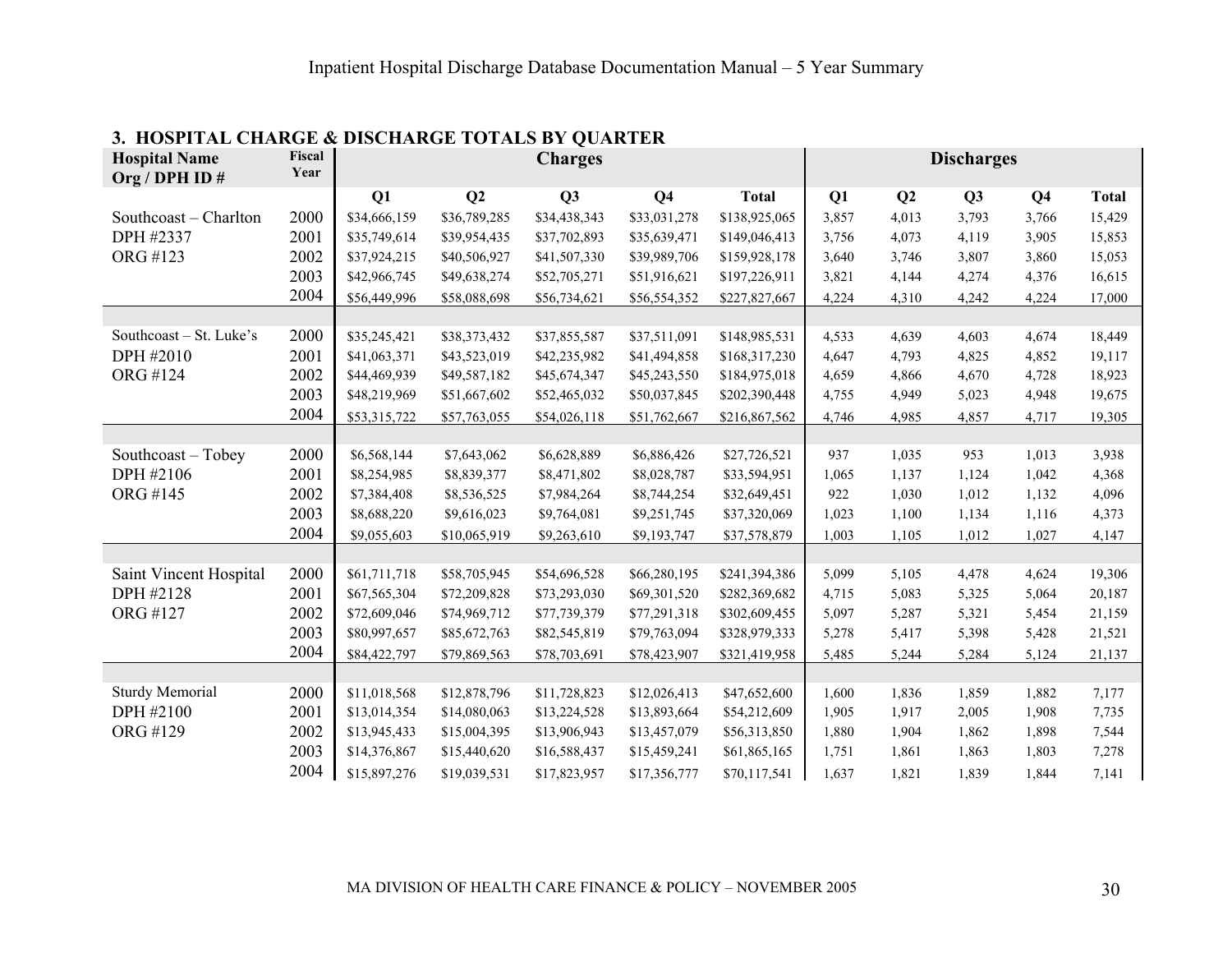| <b>Hospital Name</b>     | Fiscal<br>Year |               |               | <b>Charges</b> |                |               |        |                | <b>Discharges</b> |                |              |
|--------------------------|----------------|---------------|---------------|----------------|----------------|---------------|--------|----------------|-------------------|----------------|--------------|
| Org / DPH ID#            |                |               |               |                |                |               |        |                |                   |                |              |
|                          |                | Q1            | Q2            | Q <sub>3</sub> | Q <sub>4</sub> | <b>Total</b>  | Q1     | Q <sub>2</sub> | Q3                | Q <sub>4</sub> | <b>Total</b> |
| Tufts New England        | 2000           | \$107,356,244 | \$109,396,654 | \$105,047,313  | \$101,625,880  | \$423,426,091 | 4,223  | 4,281          | 4,403             | 4,160          | 17,067       |
| DPH #2299                | 2001           | \$112,364,097 | \$112,790,842 | \$118,433,146  | \$114,637,629  | \$458,225,714 | 4,221  | 4,191          | 4,455             | 4,332          | 17,199       |
| <b>ORG #104</b>          | 2002           | \$116,335,379 | \$112,687,018 | \$114,899,265  | \$113,440,035  | \$457,361,697 | 4,205  | 4,272          | 4,414             | 4,344          | 17,235       |
| Formerly New England     | 2003           | \$126,773,501 | \$137,320,129 | \$132,884,693  | \$124,920,321  | \$521,898,644 | 4,187  | 4,148          | 4,535             | 4,434          | 17,304       |
| Medical Center           | 2004           | \$137,142,809 | \$138,713,975 | \$133,912,695  | \$120,758,315  | \$530,527,794 | 4,435  | 4,443          | 4,379             | 4,233          | 17,490       |
|                          |                |               |               |                |                |               |        |                |                   |                |              |
| UMass. Memorial Hospital | 2000           | \$148,259,791 | \$149,380,492 | \$153,173,473  | \$153,968,434  | \$604,782,190 | 9,948  | 10,176         | 10,239            | 10,296         | 40,659       |
| DPH #2841                | 2001           | \$160,254,105 | \$156,974,962 | \$166,399,802  | \$156,407,669  | \$640,036,538 | 10,037 | 10,122         | 10,629            | 10,462         | 41,250       |
| ORG #130                 | 2002           | \$165,338,086 | \$169,940,563 | \$171,510,465  | \$163,759,489  | \$670,548,603 | 10,151 | 10,101         | 9,992             | 10,029         | 40,273       |
|                          | 2003           | \$183,479,477 | \$185,219,955 | \$190,931,420  | \$194,155,248  | \$753,786,100 | 10,112 | 10,317         | 10,590            | 10,843         | 41,862       |
|                          | 2004           | \$222,245,653 | \$230,576,842 | \$243,365,790  | \$259,019,839  | \$955,208,124 | 10,818 | 10,793         | 11,054            | 11,191         | 43,856       |
|                          |                |               |               |                |                |               |        |                |                   |                |              |
| No. Shore Union Hospital | 2000           | \$14,304,665  | \$16,799,728  | \$14,460,423   | \$13,569,015   | \$59,133,831  | 1,535  | 1,696          | 1,602             | 1,488          | 6,321        |
| DPH #2073                | 2001           | \$15,661,513  | \$15,821,936  | \$15,544,672   | \$14,586,483   | \$61,614,604  | 1,568  | 1,614          | 1,639             | 1,593          | 6,414        |
| ORG #116 (formerly #3)   | 2002           | \$15,522,337  | \$16,533,352  | \$15,755,015   | \$14,719,245   | \$62,529,949  | 1,583  | 1,669          | 1,644             | 1,575          | 6,471        |
| Q4 FY2004 combined       | 2003           | \$18,345,652  | \$20,274,680  | \$19,979,647   | \$19,230,902   | \$77,830,881  | 1,687  | 1,767          | 1,662             | 1,692          | 6,808        |
| with Salem Hospital      | 2004           | \$19,837,795  | \$19,552,979  | \$19,321,009   | See note       | \$38,873,988  | 1,587  | 1,621          | 1,682             | See note       | 4,890        |
|                          |                |               |               |                |                |               |        |                |                   |                |              |
| Waltham Hospital         | 2000           | \$15,720,433  | \$15,778,573  | \$14,975,863   | \$13,784,359   | \$60,259,228  | 1,753  | 1,793          | 1,669             | 1,629          | 6,844        |
| DPH #2067                | 2001           | \$13,504,469  | \$15,577,637  | \$14,474,471   | \$13,120,654   | \$56,677,231  | 1,432  | 1,466          | 1,471             | 1,353          | 5,722        |
| <b>ORG #54</b>           | 2002           | \$14,519,867  | \$13,701,809  | \$10,724,889   | \$10,221,365   | \$49,167,930  | 1,399  | 1,280          | 1,073             | 1,105          | 4,857        |
| Formerly Deaconess-      | 2003           | \$12,515,008  | \$11,968,786  | \$11,027,104   | \$764,924      | \$36,275,822  | 1,233  | 1,211          | 1,071             | 71             | 3,586        |
| Waltham Hospital         | 2004           | Closed        | Closed        | Closed         | Closed         | Closed        | Closed | Closed         | Closed            | Closed         | Closed       |
|                          |                |               |               |                |                |               |        |                |                   |                |              |
| Winchester Hospital      | 2000           | \$19,085,427  | \$20,525,413  | \$19,962,031   | \$19,665,543   | \$79,238,414  | 3,304  | 3,410          | 3,505             | 3,428          | 13,647       |
| DPH #2094                | 2001           | \$19,212,073  | \$19,919,322  | \$20,117,486   | \$19,115,672   | \$78,364,553  | 3,305  | 3,317          | 3,427             | 3,290          | 13,339       |
| <b>ORG #138</b>          | 2002           | \$19,837,810  | \$20,759,046  | \$21,277,554   | \$20,484,132   | \$82,358,542  | 3,250  | 3,518          | 3,435             | 3,495          | 13,698       |
|                          | 2003           | \$20,586,705  | \$22,236,149  | \$22,565,770   | \$23,044,251   | \$88,432,875  | 3,491  | 3,513          | 3,659             | 3,546          | 14,209       |
|                          | 2004           | \$23,023,303  | \$24,183,926  | \$25,031,101   | \$23,668,952   | \$95,907,282  | 3,442  | 3,506          | 3,500             | 3,410          | 13,858       |